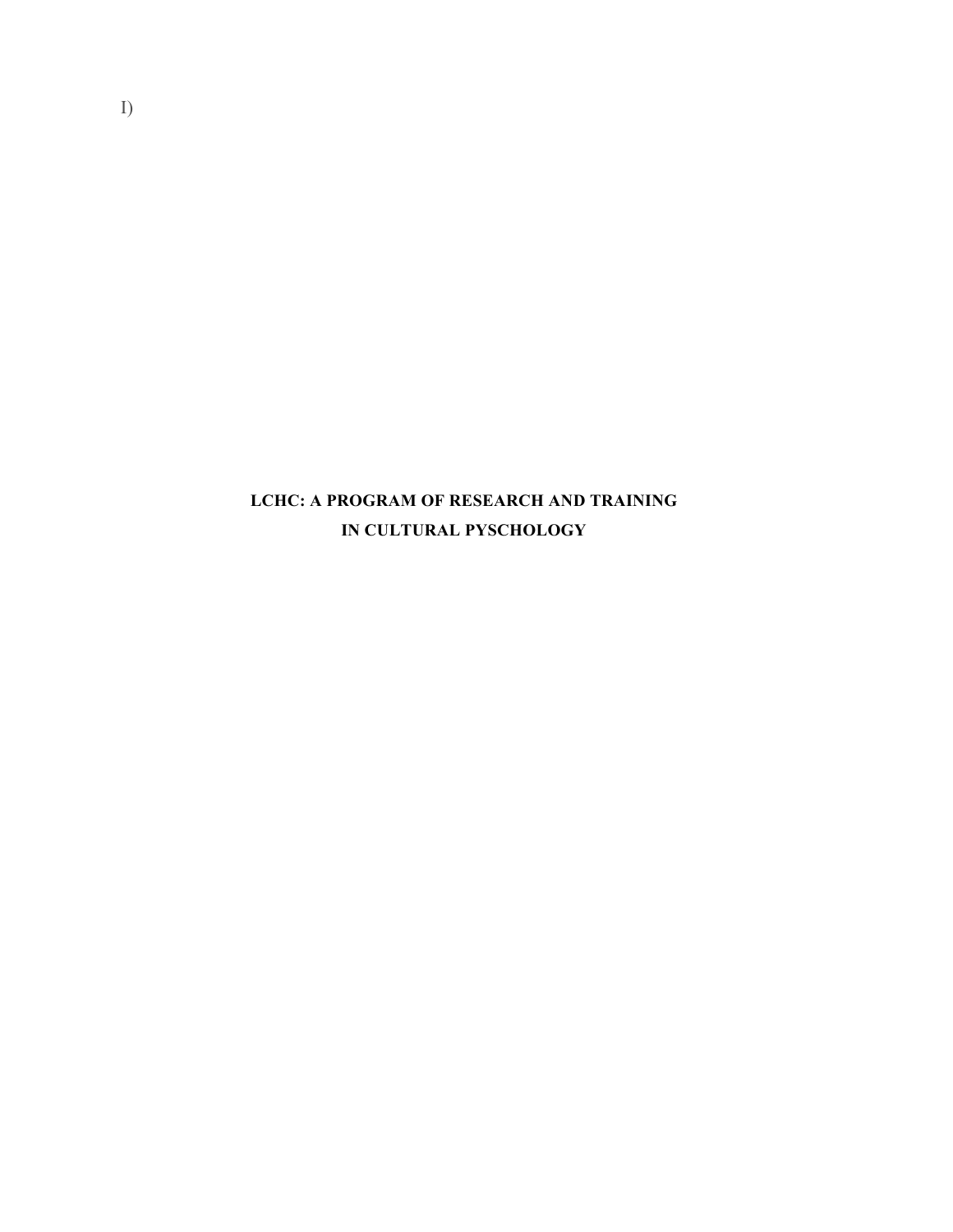A Twelve Year Program of Research and Training in Cultural Psychology

# LCHC: A Twelve Year Program of Research and Training in Cultural Psychology

Note: This is the first draft of a progress report that I have been preparing. I am distributing it to selected people with a long history of interest in LCHC. I have not been able to get feedback on this effort, in its written form. I am grateful to all of you who wrote for being there. Excuse the glitches. Your corrections, additions and counterarguments are heartily encouraged.

> MICHAEL COLE (January 18, 1984)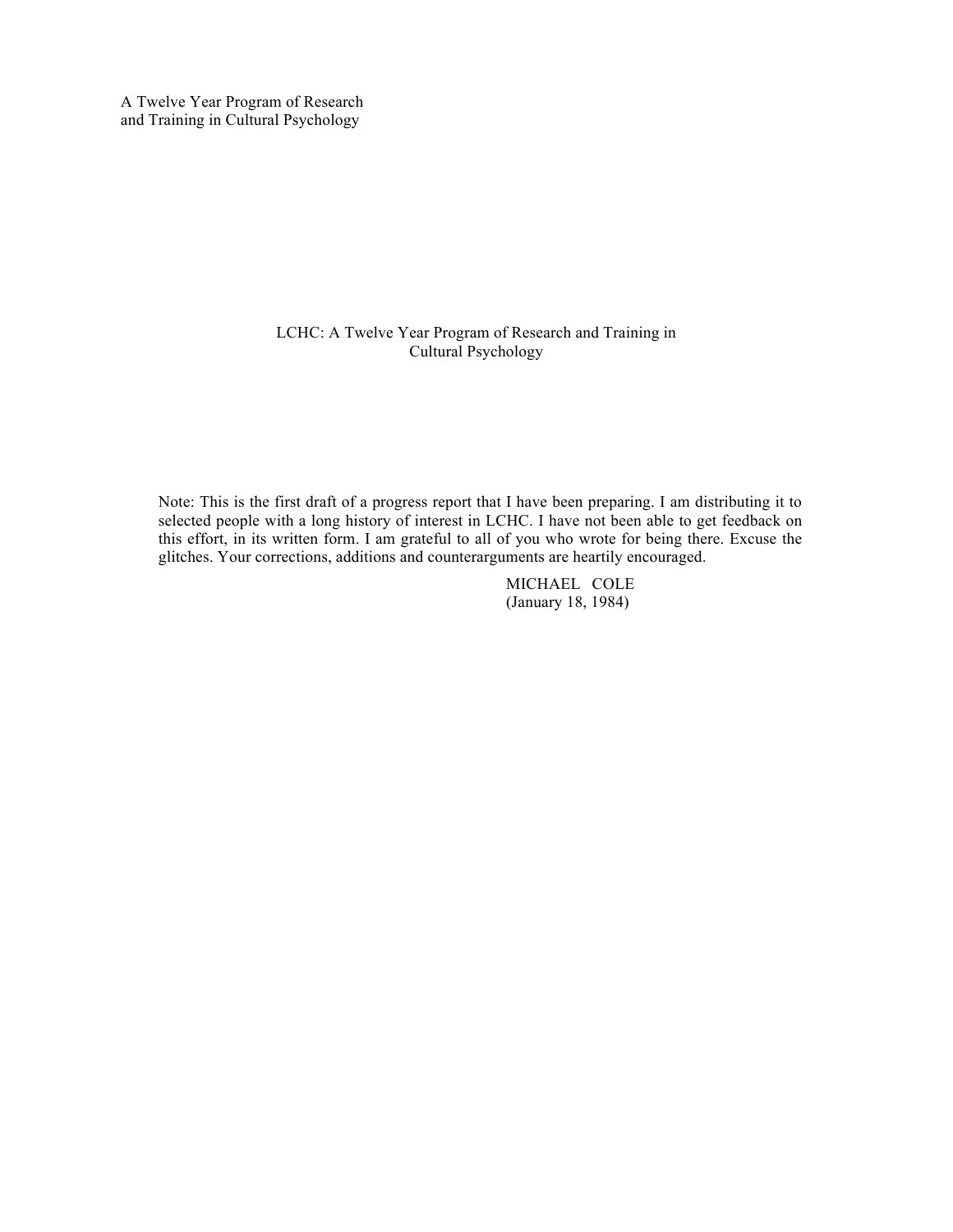| Page           |
|----------------|
| 1              |
| 1              |
| $\mathbf{1}$   |
| $\overline{2}$ |
| $\overline{2}$ |
|                |
| $\mathfrak{Z}$ |
| $\mathfrak{Z}$ |
| $\mathfrak{Z}$ |
| $\overline{4}$ |
| $\overline{4}$ |
| 5              |
| 6              |
| 6              |
| 6              |
| $\tau$         |
| 10             |
|                |
| 11             |
| 15             |
| 16             |
| 17             |
| 17             |
| 17             |
| 17             |
| 18             |
| 18             |
| 18             |
| 19             |
| 20             |
| 20             |
| 21             |
| 22             |
| 23             |
| 24             |
| 27             |
| 27             |
| 28             |
| 32             |
| 32             |
| 37             |
| 38<br>39       |
|                |
| 39             |
| 40             |
| 41<br>41       |
| 43             |
|                |
|                |
| 45             |
| 46             |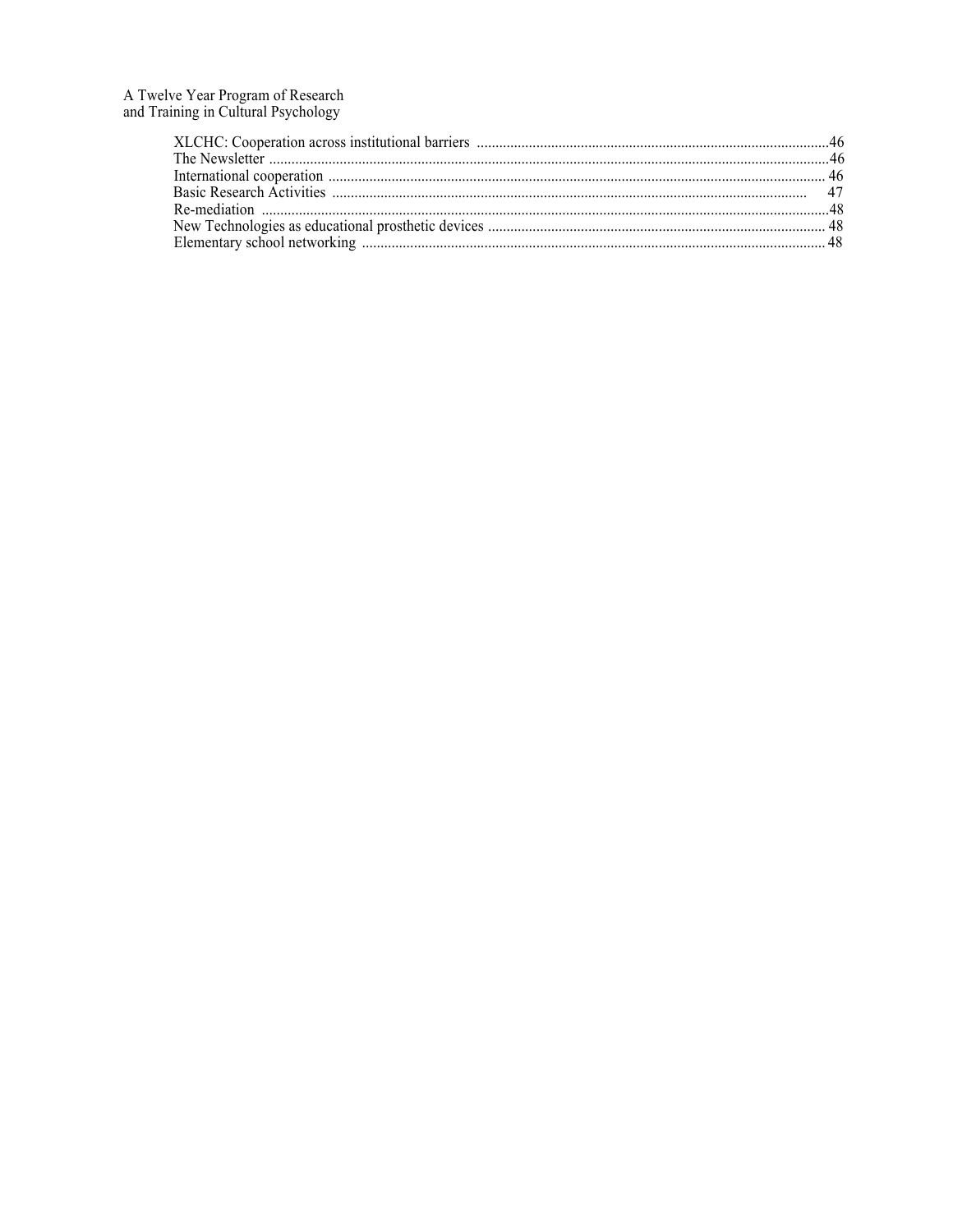# **LCHC: A PROGRAM OF RESEARCH AND TRAINING IN CULTURAL PYSCHOLOGY**

The Carnegie Corporation made its first grant to us in 1972. Then as today, there was widespread doubt about the meaning of psychological test performance, especially the significance of psychological ability testing for educational practice. It was just three years since Arthur Jensen had shocked the nation into doubt about the power of education to close the gap in educational achievement between America's ethnic minorities and the Anglo, largely middle class, majority. A rising tide of biological determinism was chilling efforts at educational reform. Tests were at the forefront of public concern because they are highly visible manifestations of our social selection system and the instruments with which questions about biological and social contributions to cognition were decided. But behind the argument on testing lay basic questions of schooling and society.

Our prior research in Africa (published in 1971 under the title of *The Cultural Context of Learning and Thinking*) had led us to doubt the validity of tests as *general* measures of intellectual capacity. More importantly, we had begun the long process of developing an approach to the study of psychological test performance that would allow us to make principled statements about culture's contributions to cognitive development. Our approach, although rooted in experimental psychology, assumed that experiments model cultural practices, thereby committing us to employ ethnographic and linguistic techniques, in addition to experiments, as a part of our overall approach.

#### **Phase 1: The Cross-cultural Background**

It would require too much space to summarize adequately the series of studies that my colleagues and I had conducted or were conducting in 1972. But I can state conclusions relevant to the Corporation's concerns that I believe we had been addressing.

#### **The Importance of Content in Constituting Cognition**

The initial puzzle centered on schooling, particularly the extreme difficulty that Kpelle (Liberian) children experience with school mathematics. We confirmed these difficulties in a series of controlled studies. However, we also discovered that if we took our observations from farming practices centering on amounts of rice, rather than problems set by the school curriculum, not only did we find a coherent system of measurement appropriately coded in the language; we could find circumstances in which non-literate Kpelle outperformed Yale college students. Similar observations by others led us to emphasize the importance of culture in organizing dense practice in areas of life central to survival. Subsequently, a number of studies have emphasized that differences in cognitive content account for many cases of apparent differences in cognitive processes. In recent years, this issue has emerged as an important starting point for a reevaluation of developmental differences in cognition in American and European-based theories and research.

#### **The Importance of Context**

Content and context are related, but by no means identical. The same" content" (kernels of corn, for example) can enter into many different contexts. In a series of studies among Mayan peasants in rural Yucatan, we attempted to show how change in content from "abstract" shapes to "concrete" kernels of corn could induce a content-based shift in cognitive processing. Peasants who had taught *us* the local category system for corn were unable to construct these same categories when we used corn kernels in a conceptual sorting experiment. Kpelle adults who adroitly manipulated reference in legal disputes to suit their own advantage were hapless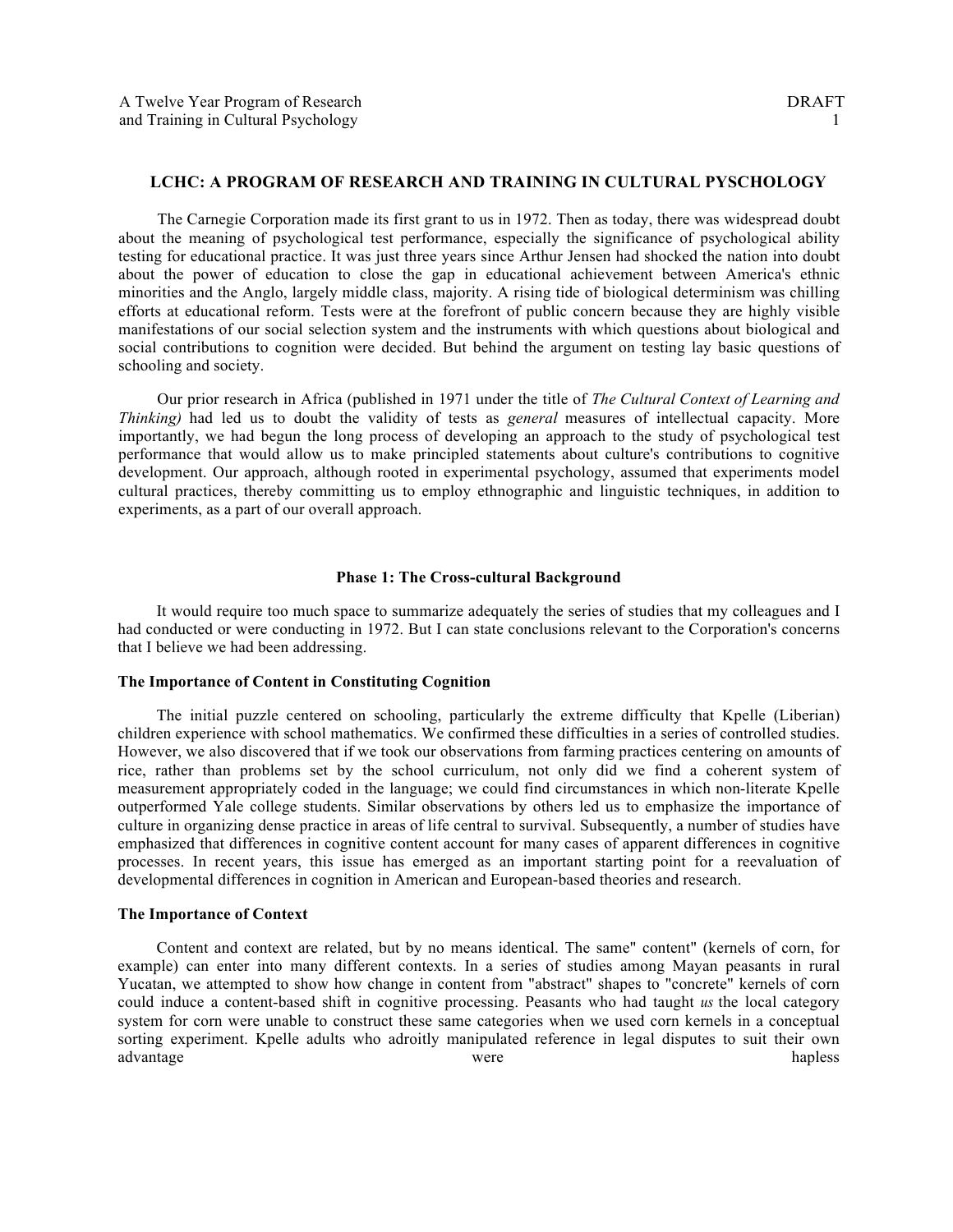communicators when asked to select highly codable, familiar sticks from arrays designed to assess their referential communication ability. A more sophisticated notion of content, one which seemed to be captured by the idea of context, seemed necessary.

#### **The Non-Transparency of Experimental Tasks**

Unexpected variations in performance associated with content and context made us very sensitive to the fact that *all* experimental procedures embody normative content and require interpretation on the part of the subject that constitutes the context of observation. A good many of our early studies began with procedures only slightly modified on the basis of local conditions and proceeded to search for systematic variations in performance that would allow us to link the density of cultural practice to the particular form of experimental procedure we used to map that cultural practice onto our experimental procedures, and thus to inferences about psychological processes.

For example, Kpelle children's difficulties in science classes had led to speculation that Kpelle culture fails to provide practice in rules of inference. Using an apparently simple apparatus designed to study the development of inferential ability in American children, we tested Kpelle children and adults with varying degrees of educational experience. The difficulties experienced by Kpelle adults were severe, a result that might lead us to infer real incapacities of reasoning.

Changes in the procedures that substituted match boxes, keys, locks, and other common objects for aspects of the standard apparatus, while keeping the logical rules identical, removed all difficulties, even for very small children. When these same manipulations were carried out with American children, the same result obtained; even very young children, who had been judged incapable of such inference, were found capable under slightly altered, but logically equivalent, circumstances.

#### **Sample Publications**

Cole, M., Gay, J., Glick, J. A., & Sharp, D. W. (1971). *The cultural context of learning and thinking.* New York: Basic Books.

#### **Implications for the Carnegie**

Whatever the explicit goals of the Corporation, the basic logic they seemed to be supporting through their interest in this work was roughly the following:

If a culturally sensitive methodology could be devised to demonstrate intellectual competence among Liberian rice farmers where standard procedures characterized them as incompetent, might not a similar approach help to explain the sources of poor cognitive performance among U.S. ethnic minorities and provide clues that would help educators improve their school achievement? This question offered a specific kind of hope. If a substantial amount of cognitive variability could be associated with cultural causes, and some of those causes could be pinpointed, school programs might be modified to unleash misdirected intellectual resources. At the same time, a more representative group of Americans would have access to institutions of higher learning bringing needed diversity into the top echelons of public policy and education. If this was not Carnegie's interest, it is at least how we construed that interest.

Stated so baldly, this line of endeavor might seem a little far fetched. It is certainly a heavy bell to hang around the neck of a very young and shaky goat. But it also turned out to be an extremely fruitful way to organize research that pushed toward a cultural theory of mind, or so we would like to convince the reader.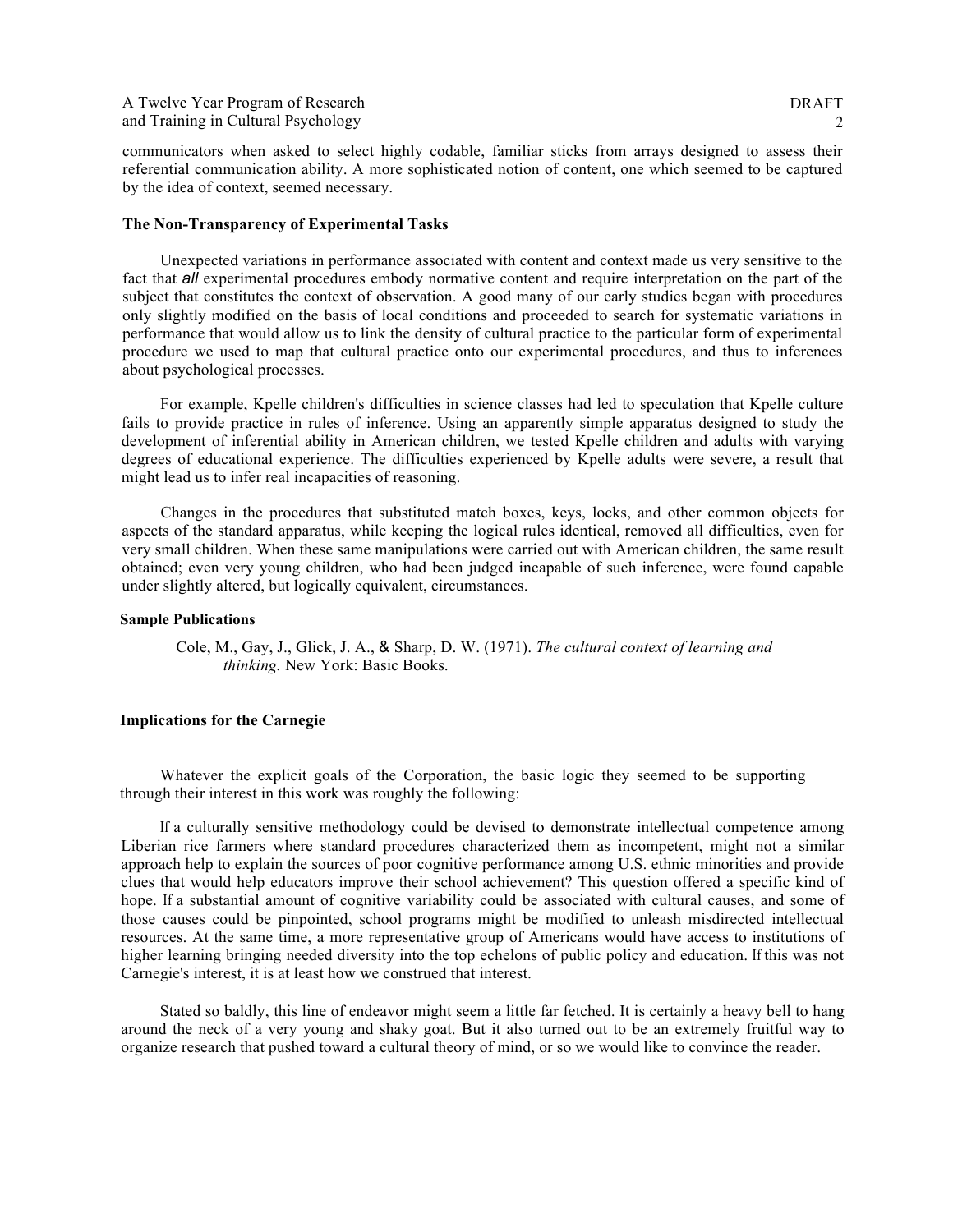#### **Phase 2: Setting up the Research Program, 1972-1974**

At the time the first grant was awarded, LCHC was still involved in international, cross-cultural research. On the one hand, a grant from the Office of Education permitted our unusual opportunity to apply research principles originally evolved in Liberia, West Africa, to a systematic study of the cognitive consequences of education in the Yucatan, where schooling was variable, but extensive. Second, a really rare opportunity to study literacy independent of schooling presented itself in Liberia. Carnegie provided funds to initiate this second project, but it turned out to be a gigantic undertaking that required separate funding. Support from the Ford Foundation permitted the work to go forward to completion.

## **The Cognitive and Social Consequences of Schooling**

From the very outset, our work was carried out in the context of international efforts to improve education in economically under-developed countries. While strongly believing in the importance of economic and political self-determination, we also became skeptical of the sources and apparent generality of the effects produced by schooling. On the one hand, our results suggested that a good deal of research in the United States in which age and schooling are highly correlated were reflecting specific practice in school, not general developmental functions. On the other hand, we could not readily accept conclusions to the effect that cognitive development was generally arrested by the absence of schooling. Rather, it appeared possible that the same principles which applied to non-literates applied to literate schooled people as well; their development was context and content dependent. The cognitive tasks which we used mirrored the structure of their experience in school so their development only *appeared* more general and extensive because so many of the cognitive tasks that we assumed to be general indices arose historically in connection with literacy and the demands of schooling.

These conclusions received a mixed reception from our colleagues. On the one hand, our emphasis on constructing cognitive tasks around native materials and our caution about inferring cognitive incompetence from poor performance were accepted as a useful antidote to overgeneralization and a safeguard against ethnocentric comparisons. On the other hand, we had failed to produce general positive statements about culture-cognition relations much more novel than "practice makes perfect." All agreed that we needed a theory of situations to go with our observations of situational variability; as a general undertaking this approach appeared impractical. This issue continues to occupy us to the present time. In later sections we will describe where this work has taken us.

#### **Sample Publications**

- Sharp, D. W., Cole, M., & Lave, C. (1979). Education and cognitive development: The evidence from experimental research. *Monographs of the Society for Research in Child Development,* 44(1-2, Serial No. 178).
- Scribner, S., & Cole, M. (1973). Cognitive consequences of formal and informal education.  *Science,* 182, 553-559.

#### **The Cognitive Consequences of Literacy**

A basic claim of the early cross-cultural work was the existence of a close fit between the range of contexts in a culture within which particular kinds of practice were provided on the one hand and the generality of cognitive consequences on the other. While the totally general case may be virtually impossible to demonstrate, we succeeded in applying these ideas to the case of literacy among the VaL Remarkable for having invented their own syllabic writing system, the Vai also engage in literate practices in English and Arabic. Each writing system is associated with particular areas of life (Vai is used for personal affairs including family businesses, Arabic for religious purposes, English for dealing with the government and national commercial interests). Our research showed that each kind of literacy produced script/activity specific cognitive cognitive community of  $\alpha$  and  $\alpha$  cognitive cognitive cognitive cognitive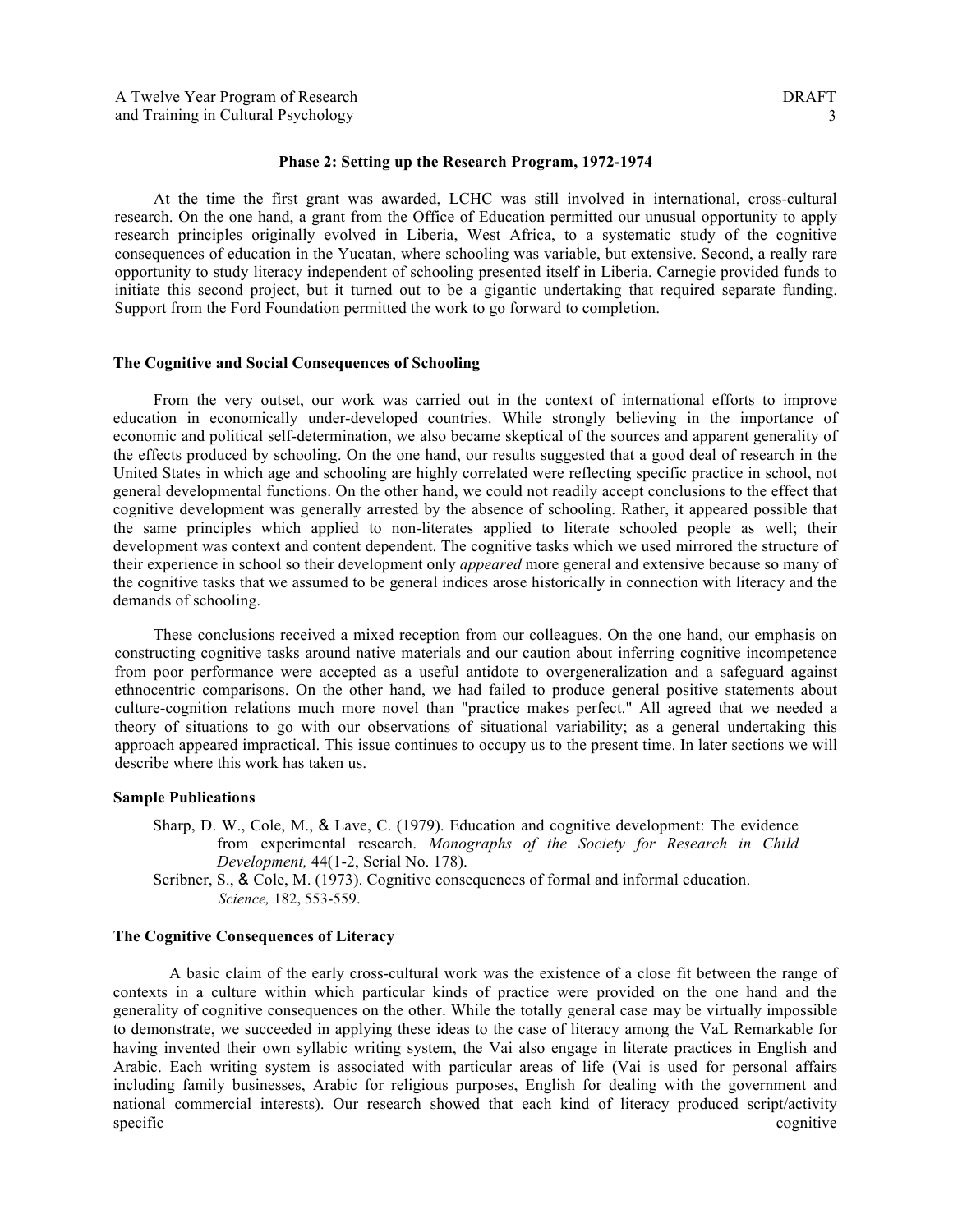consequences, which mapped very nicely on to the associated areas of cultural practice. These practices were, in turn, constrained by the larger socio-political situations. Implications of this work will be discussed below.

#### **Sample Publications**

Scribner, S., & Cole, M. (1978). Literacy without schooling: Testing for intellectual effects. *Harvard Educational Review,* 48(4), 448-461.

#### **Moving the Strategy Home**

These cross-cultural studies were extremely productive. But it was domestic problems that were the focus of our concern, and it is around domestic research that LCHC's major efforts have revolved ever since.

The major challenge was clear; to bring the power of our cross-cultural research strategy into New York City. The major obstacles were also clear:

- J) Strong resistance by minorities to white researchers in their communities [see attached letters from Sister Hamilton, P. Wilcox, and reply).
- 2) Institutional and social barriers to psychological research outside of specific institutional settings.
- 3) The absence of a usable theory of embedded culture to provide guidance in making observations and isolating plausible variables to relate to explicit displays of cognitive performance.

We will pause to summarize each of these barriers because they were essential in shaping our work over the past decade.

#### **The Problem of Cultural Domination**

One of the key assumptions of our work was that in order to understand how culture influences mind, it is necessary to investigate those areas of experience where cultures provide people with dense practice. This meant that we had to look at people's everyday experiences in contexts of importance to them.

In Liberia or Mexico we were very clearly outsiders. In general we were understood by native peoples to have some kind of government backing associated with schooling and community development. If the chief of the village or the mayor of a town told people to make the visitors welcome, by and large they did so. This compliance was in part born of hospitality and curiosity, but it was backed by the authority of the government; to refuse a request from that source requires one to think twice. Besides, we generally brought the money associated with the presence of Americans in the poor countries of the world.

Having access in this sense was a great benefit to the work, but it came at a high cost. We could go with people to work and sit around asking questions or posing various puzzles; but we were inalterably foreign. We needed expert help from people who knew how things worked *from the inside* to keep us from blundering into trivia. Our most effective helpers were high school and college students, young people (mostly men) who had one foot in the world of Western schooling, but retained a native's knowledge of how things work outside of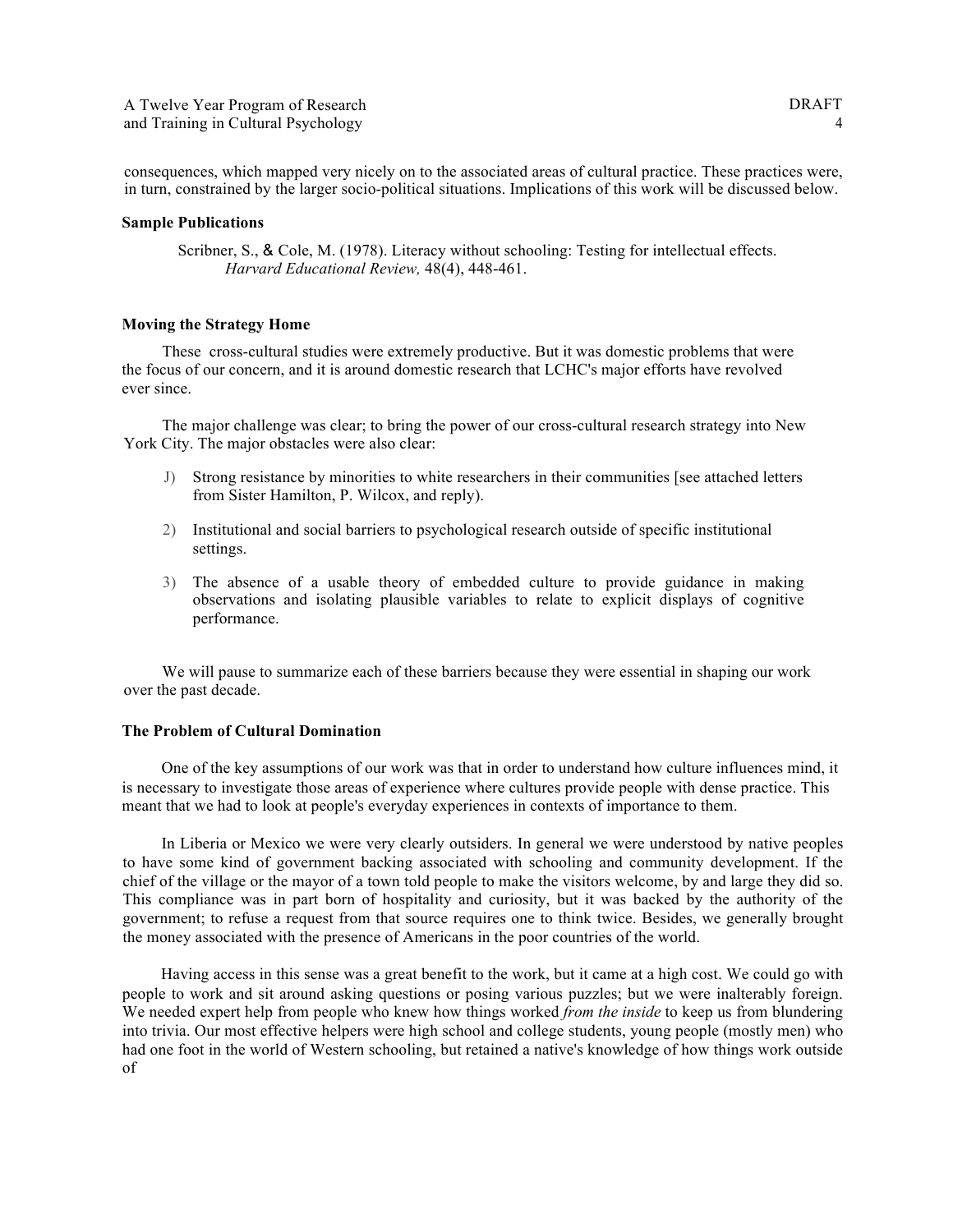A Twelve Year Program of Research and Training in Cultural Psychology

school. As time went by, we came to understand that our helpers were often marginal people. Only rarely did we find someone who had advanced into relatively select circles of indigenous knowledge as well as the culture of the school. Nonetheless, we had entry and we worked out ways to teach what we were doing in exchange for what we learned.

In making the transition to New York City in 1971 a whole new set of problems had to be faced. First and foremost was the issue of Black-white collaboration. When I first decided to attempt comparative research within the United States to see if it was possible to generalize our Liberian experience, I contacted Black psychologists living in New York City. I met at Medgar Evers College, a heavily minority college within the City University, with A. J. Franklin (then a dean), Rae Banks and John Dill. The question we discussed was whether there was any way in which Black and white researchers could collaborate on research relating cultural variables to cognitive development. Everyone was doubtful. But they read the new book on cultural contexts and kept on talking, not just to me but to their colleagues.

In the spring of 1973 I received two letters and some reading material from Black community organizations that had been organized to control the activities of white researchers working in their communities. Copies of these materials are appended. These documents are worth reading both as evidence of the degree of organization of the Black community at the time and for the acuity of the basic critique justifying the writer's assertive stance. It is also important to recognize that each group is willing to consider the possibility of collaboration under some conditions. Sister Hamilton from the Boston Black United Front ends by offering to assist us "in doing what few if any white researchers have ever been able to do; be responsible for research that is necessary, relevant and useful in combating the oppressive forces of racist forces of racism in America." Preston Wilcox of Afram Associates wasn't so kind. He had me classed as a "colonizer," a person who comes in to take resources from the Black community and who will rewrite history in order to make *his* entry into the Black community the source of its virtues. This characterization and Wilcox's other categories remain a very useful social typology, one which we encountered repeatedly in later years. In my reply I emphasized both my willingness to talk and my eagerness to work out a genuine cooperative arrangement.

This exchange shows the importance of the cross-cultural research as a vehicle for cooperation. It was really the case that I was not focused on the Black community in the way other researchers have generally been, and I viewed the contributions of black scholars working in the community as essential to the enterprise. Using Wilcox's terminology, I argued that I was a "technician," not a "colonizer." I knew how to do certain kinds of research. I could not do it alone. But I could do it in cooperation with people who, like myself, had specialized knowledge that was one part of the solution to a *common* problem.

My Black colleagues wanted to formulate a Black psychology, rooted in their historical experience, to help them deal with their predicament in America and the world. I wanted to formulate principles of a *cultural*  psychology, of which Black psychology, as -Black psychologists defined it, might turn out to be one example. I would trade my expertise as an Anglo and a mathematical cross-cultural psychologist for their knowledge as Blacks and psychologists. Over time, and to some degree, my argument prevailed. For how long and to what degree the reader may decide in reading the remainder of this report.

#### **Institutional Barriers**

Yet be to explored, even if we could obtain the cooperation of minority group scholars, was the institutional feasibility of the work we were proposing. Not long after we undertook this enterprise, the outgoing editor of "Child Development" commented on the paucity of psychological research about development between a few months and a few years of age. Children seemed to disappear from psychologists' view once they were no longer turning up frequently at well baby examinations and before they entered daycare or school...unless there was something the matter. Much the same problem existed with respect to older children as well as adults when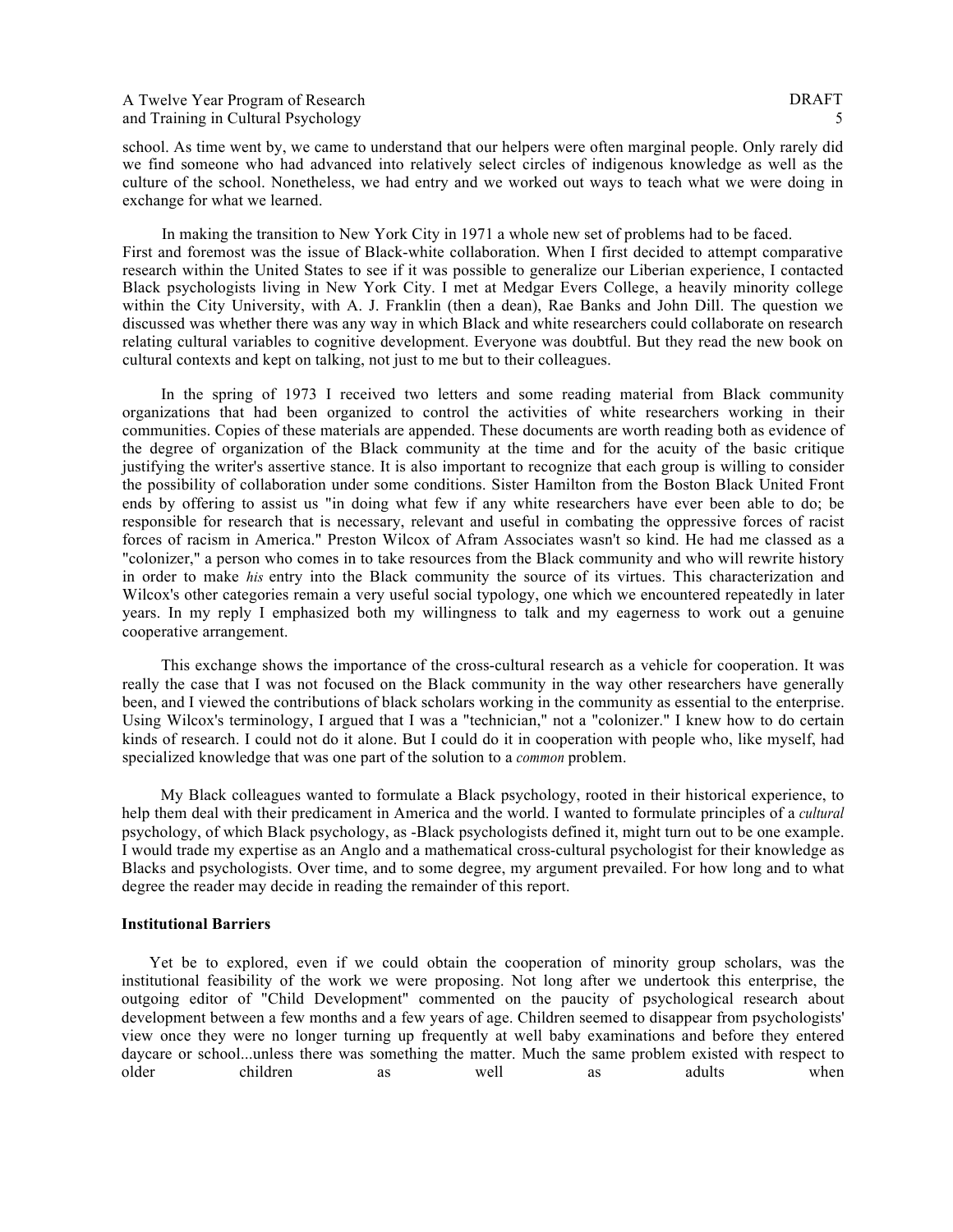it came to research on how they did their cognitive processing outside of highly constrained test situations administered in some context of institutional authority (schools, hospitals, the armed services). While waiting for various individuals and groups to decide if we could be trusted enough to work with, we began to explore these social and institutional barriers on the study of cognition in a variety of contexts.

#### **The Absence of an Accepted Scientific Framework**

The third major obstacle facing our work, even if we obtained the kinds of collaboration and access that we thought that we needed, was the absence of an accepted scientific framework within which to carry out the research as a *positive program.* That is, we could be critical of existing testing and existing test procedures as much as we liked, but what positive program of action did our critique entail?

Our program of research had to face in two directions at once: it had to overcome the incoherences arising from the fact that we constantly violated the accepted division of labor between disciplines. As one commentator phrased it for one area of conflict, "anthropology studies cognitive content, psychology studies cognitive process;" we insisted on their interpenetration. While inter-disciplinary work is fashionable in some quarters, it is always open to the criticism that it is un-disciplined. We also had to provide practical alternatives to existing educational practices based on existing disciplinary bodies of evidence.

## **Accomplishments: 1971-1974**

**Balancing authority.** My most pressing task was to build a group which could work together in a genuinely comparative framework. This group had to include professionals who were a part of the embedded cultural groups with which we wanted to work. Believing as we did that situational variability was a critically needed feature of our work, we also needed contact with people who could help us to invent ways of working outside of schools and institutional settings. A great deal of effort in the first two years went into creating the minimum necessary conditions for carrying out that work.

We managed to create a research group that was approximately 50% Black by providing full time support to two rather senior researchers. Instead of a single project, our laboratory entered its second phase made up of four sub-projects, two headed by Black psychologists, two by white ones. These projects can be listed as follows:

- 1) Studies of the ecology of learning in school and non-school settings A. J. Franklin, Principal Investigator. (Ford Foundation)
- 2) Ethnic group differences in the functions of language William S. Hall, Principal Investigator. (Carnegie)
- 3) The intellectual consequences of literacy Sylvia Scribner, Co-Principal Investigator. (Carnegie-Ford)
- 4) Subcultural differences and the development of cognitive skills Michael Cole, Principal Investigator. (Carnegie, NIMH, Office of Education)

These projects all related to the themes that guided our initial Carnegie proposal, but responsibility for major sub-divisions of the work had been decentralized. These sub-divisions were gathered administratively in a newly formed administrative unit, the Laboratory of Comparative Human Cognition. They gathered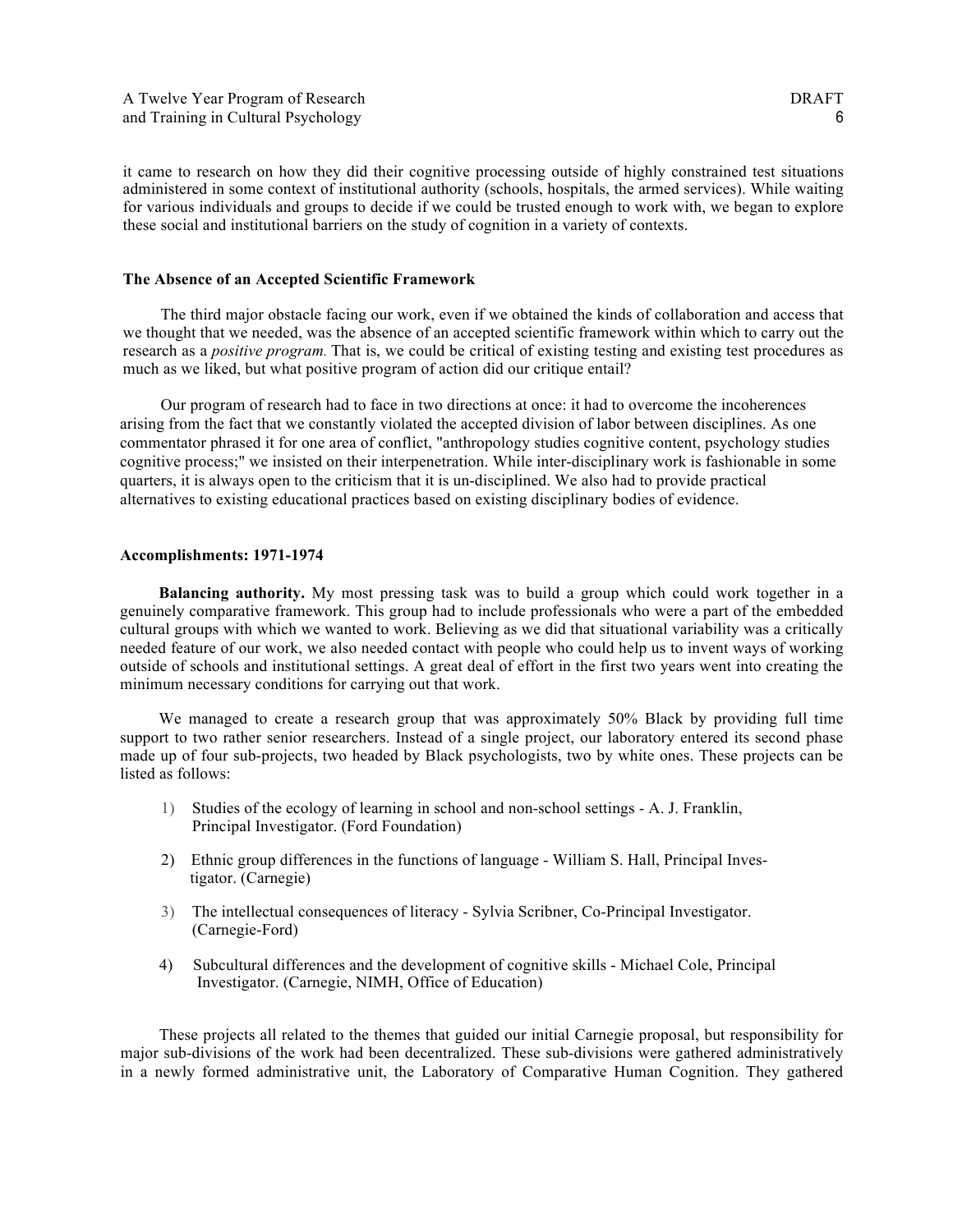A Twelve Year Program of Research and Training in Cultural Psychology

substantively in research seminars, overlapping projects, and joint publications.

To gain expertise beyond our own skills in language and non-experimental approaches, we allied ourselves with scholars in other parts of New York City; the network of people with whom we were actively working included linguists, sociologists and anthropologists, as well as the people in the William Estes and George Miller laboratories, cognitively oriented social scientists like ourselves with different foci.

From the beginning, we combined research training with the actual conduct of our research. In the process of putting together the research group, we supported minority group graduate students from various parts of New York City, whose own institutions could not, or did not, offer the training they felt they needed. This training function was supported by Rockefeller University and the Ford Foundation.

**Getting to work.** Partly as a result of our increasing ethnic representativeness, community barriers to systematic research with children from minority group backgrounds lessened so that we were in a position to apply the work we had been doing in a much more systematic way. Bill Hall began to collect data on language socialization in homes and the community in such diverse locations as the lower east side of Manhattan and Westchester county. Rudimentary relationships with headstart consortia in Harlem were expanded to meet the increased capacities of our larger research group. Our long-standing working relationship with the school district where Rockefeller University is located expanded to include a very mixed district on Long Island and a district that is almost exclusively Black in Manhattan.

We had evolved to the point where we had a research group including several senior investigators working on an interrelated set of problems. At the most abstract level, our task was to specify the cognitive consequences of growing up in different cultural environments. This task required us to carry out cognitive research within a common theoretical framework that included such society-level constructs as "class," "ethnic group," and "education." We also had to deal with the specific ways in which these background variables affect individuals in different social settings; thus we work on problems of language socialization, the properties of formal and informal educational settings, and the consequences of specific kinds of job related activities. As a way of displaying the way in which different activities of the research group were thought to be related, we constructed a schematic Table, which is divided into three parts: macro-social variables, micro-social contexts, and cognitive tasks (see Table 1).

The macro-social variables were involved directly in our work in Liberia and William Hall's study of social class and ethnic groups variations in language socialization. The micro-social contexts were the focus of much of my own research as described briefly above: variations in the experimental situation (classroom vs. supermarket) or dialect or language of presentation, manipulation of specific materials, or children's involvement in the activity. Finally, we conducted experiments on verbal learning, logic, and memory to display the activities that people actually engaged in when confronted with standardized cognitive tasks. We designed several new ways of going about the analysis of testing children's memory or problem solving activities designed to "get underneath" test scores to actual processes.

In the next phase we planned to specify the way in which major social dimensions shape the kinds of micro-social contexts within which people's everyday activities are organized and then the way in which the organization of everyday activities shapes the kind and distribution of cognitive skills that people use. This emphasis on studying several levels of the determinants of activity *simultaneously* became one hallmark of our work.

Our own and others' analyses of the cognitive demands of educational settings that schools make very specific demands for memory activities that people are unlikely to meet in everyday life. Not only are children presented masses of information to be tested at a later time, the child often is presented this material in a way that requires him/her to organize the material around a principle or topic. The school task' differs in significant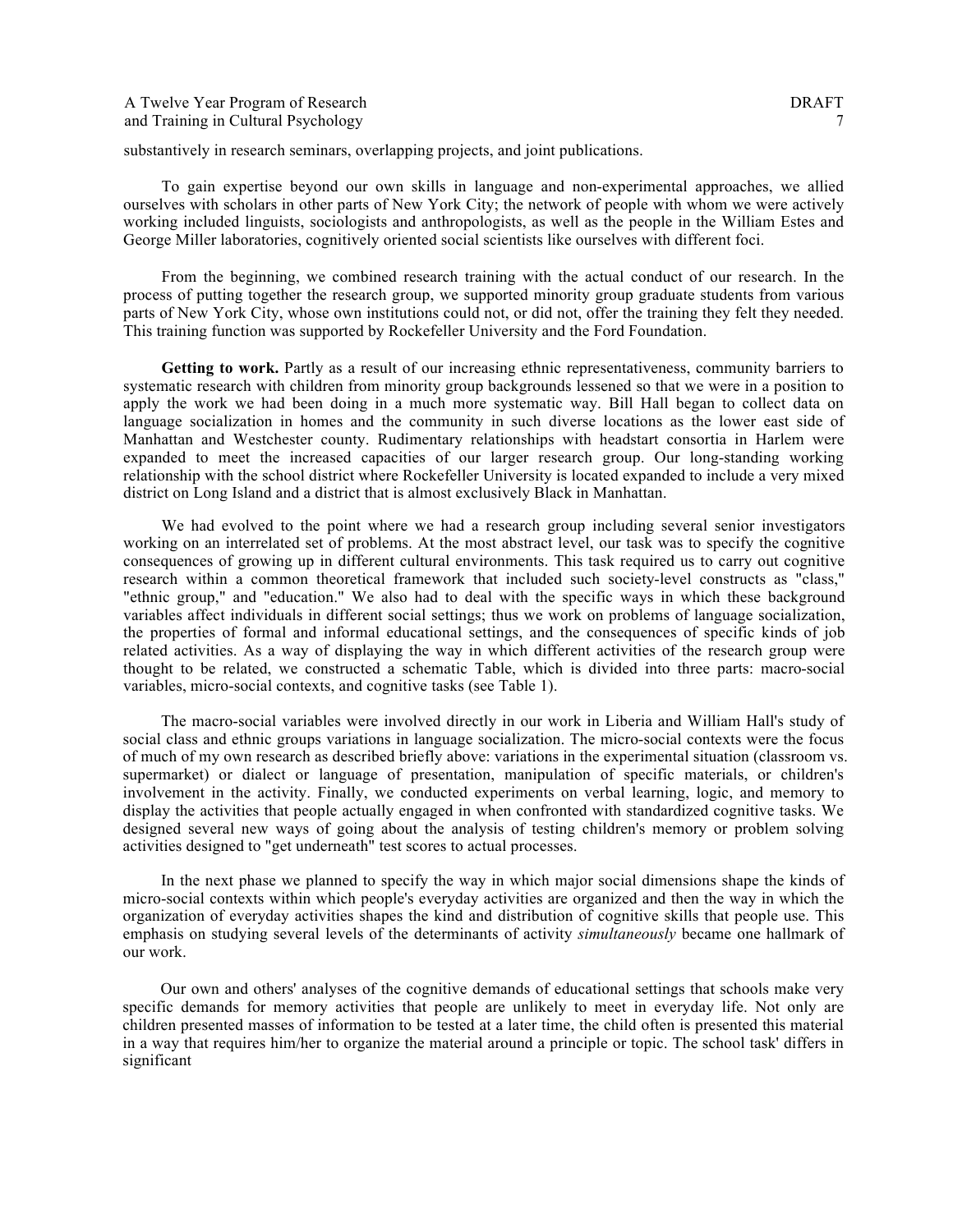A Twelve Year Program of Research and Training in Cultural Psychology

# DRAFT 8

# **Table 1 Overall Conceptualization of Research 1974-1978**

# **Domains of Concern**

| <i>Variables &amp; Tasks</i> Social Class | Work Settings<br>Education                                                                   | Language content $&$ usage<br>Interactional contexts<br>Specific job-related tasks | Memory Logic<br>Language                                                             |
|-------------------------------------------|----------------------------------------------------------------------------------------------|------------------------------------------------------------------------------------|--------------------------------------------------------------------------------------|
| Sample<br>Research<br><i>Activities</i>   | Hall's lang. socializ.<br>proj. Vai literacy<br>Maya education                               | Classroom/supermarket<br>lang. Games & experiments<br>Vocabulary & memory          | Discrim. trans. studies<br>Syllogistic reasoning<br>Classification & memory          |
|                                           | Scribner & Cole $(1973)$<br>Sharp & Cole $(1974)$<br>Cole & Scribner $(1975)$<br>Cole (1975) | Hall, Reder & Cole $(1975)$<br>Cole & Scribner (1974)<br>Hall $&$ Freedle (1973)   | Cole (1973)<br>Scribner & Cole (1972)<br>Franklin & Fulani (1975)<br>Scribner (1974) |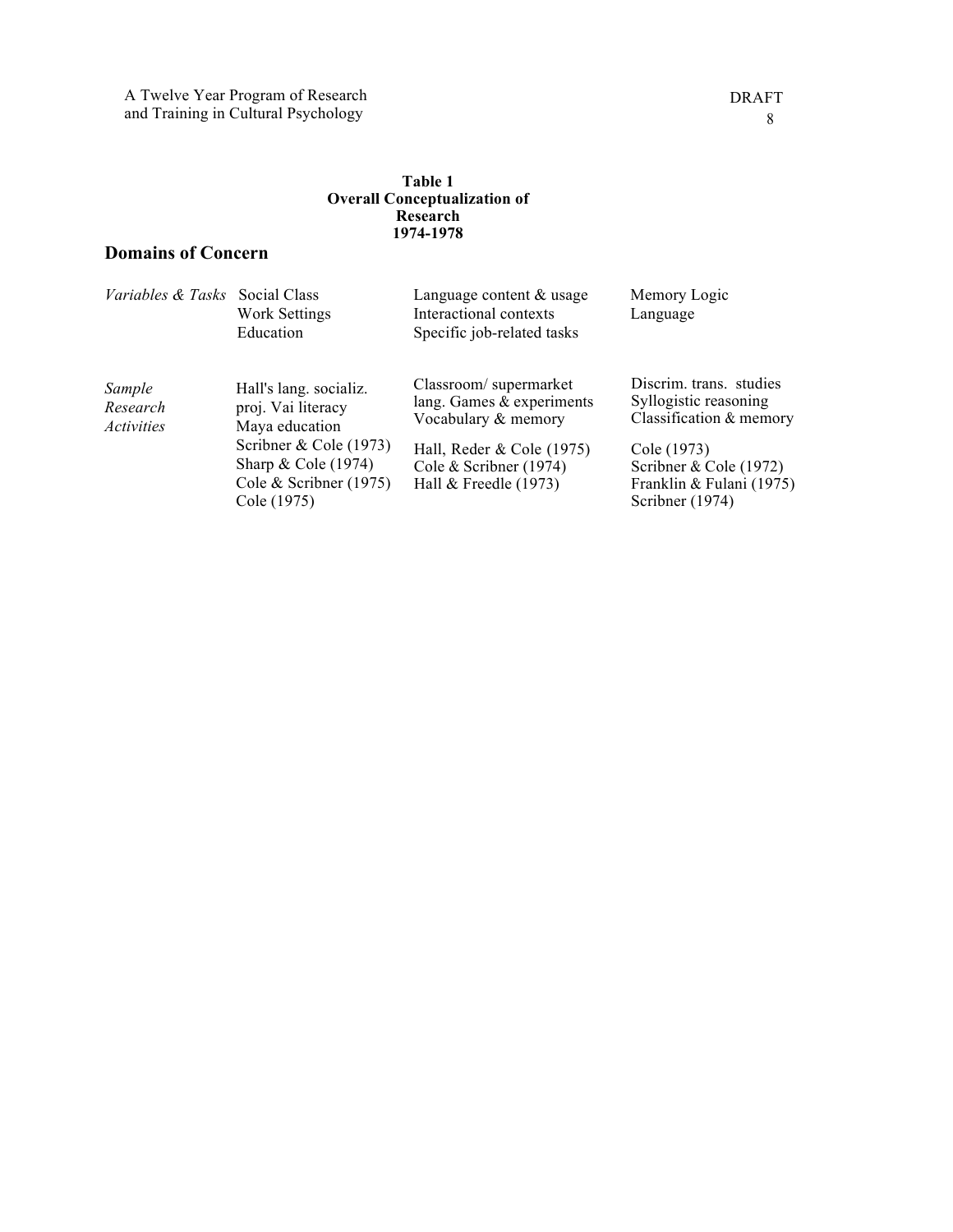ways from remembering in everyday life (we believe), where remembering is most often a byproduct of *doing.*  However, work tasks certainly vary in the extent to which remembering is an explicit part of the job: the checkout girl at the A&P and the taxi-cab driver both have to remember things, but remembering, as an isolated activity, is rarely engaged in for either job; taxi-cab drivers don't sit home studying maps, nor do checkout girls study long lists of products, prices and shelf displays.

Similar considerations apply when we think about what children must do to get along on a day to day basis. They have to remember all the time, but seldom is remembering isolated from doing.

Experimental studies of memory were only then beginning to make this distinction in a systematic way. Following Russian researchers, several psychologists in the U.S. were beginning to study instrumental memory. But we felt the range of settings in this research was systematically underplaying important factors related to out of school (long term) knowledge.

In our work abroad, we had been able to look directly at large changes in macro-social variables that might affect the diversity of people's experience that required memorizing an explicit activity. This variation motivated part of our concern in the study of literacy and education.

We conducted several research studies with Black and white children in Manhattan comparing recall of lists made up with their own items, their own norms, or "standard" norms. These preceding results were technically "culture contingent" because they do not assume equivalence of the materials that go into the experiment. Instead, we generated materials from each group and perhaps each individual. They bear on the issue of ethnic differences in recall by showing their locus to be in vocabulary, not memory.

The same principles were applied to quite different domains of intellectual activity. A principle focus of Sylvia Scribner's work in this area was in age and ethnic group differences in "logical reasoning." Dr. Scribner devised analytic procedures which disarmed the notion that wrong answers on logic questions reflect "logical deficits." Her procedures were analogous to those for isolating the true locus of differences in "conceptual memory."

However, this research, by and large, still represented situationally constrained model activities characteristic of formal schooling, we had still not succeeded in modeling the community settings of everyday activity. When we tried to work with experts by conducting cognitive research in OFF TRACK betting parlors, we could not get past the suspicions of both patrons and police to arrange a serious effort. Nor could we see little children after school or at home except by creating extraordinary arrangements. Our attempt to set up a "store-front" laboratory in Harlem failed to connect in any substantial way with the community. Just as important in view of the standing critique of white research in Black communities was the fact that responsibility for the research remained in white hands; somehow we needed to distribute control and resources while continuing to work in collaboration.

#### **Sample Publications**

Cole, M. (1973). A developmental study of factors influencing discrimination transfer.

*Journal of Experimental Child Psychology,* 16, 126-147.

Cole, M. (1974). Toward an experimental anthropology of thinking. *Anthropology and Education Quarterly,* 5, 7-12.

Cole, M. (1975). Culture, cognition and I.Q. testing. *The National Elementary Principal, 54,*  49-52.

- Cole, M., & Ciborowski, T. (1973). A developmental and cross-cultural study of the influences of rule structure and problem composition on the learning of conceptual classifications. Journal of *Experimental Child Psychology*, 15, 193-215.
- Cole, M., & Scribner, S. (1974). *Culture and thought.* New York: John Wiley & Co.
- Cole, M., & Medin, D. (1975). Comparative psychology and human cognition. In W. K.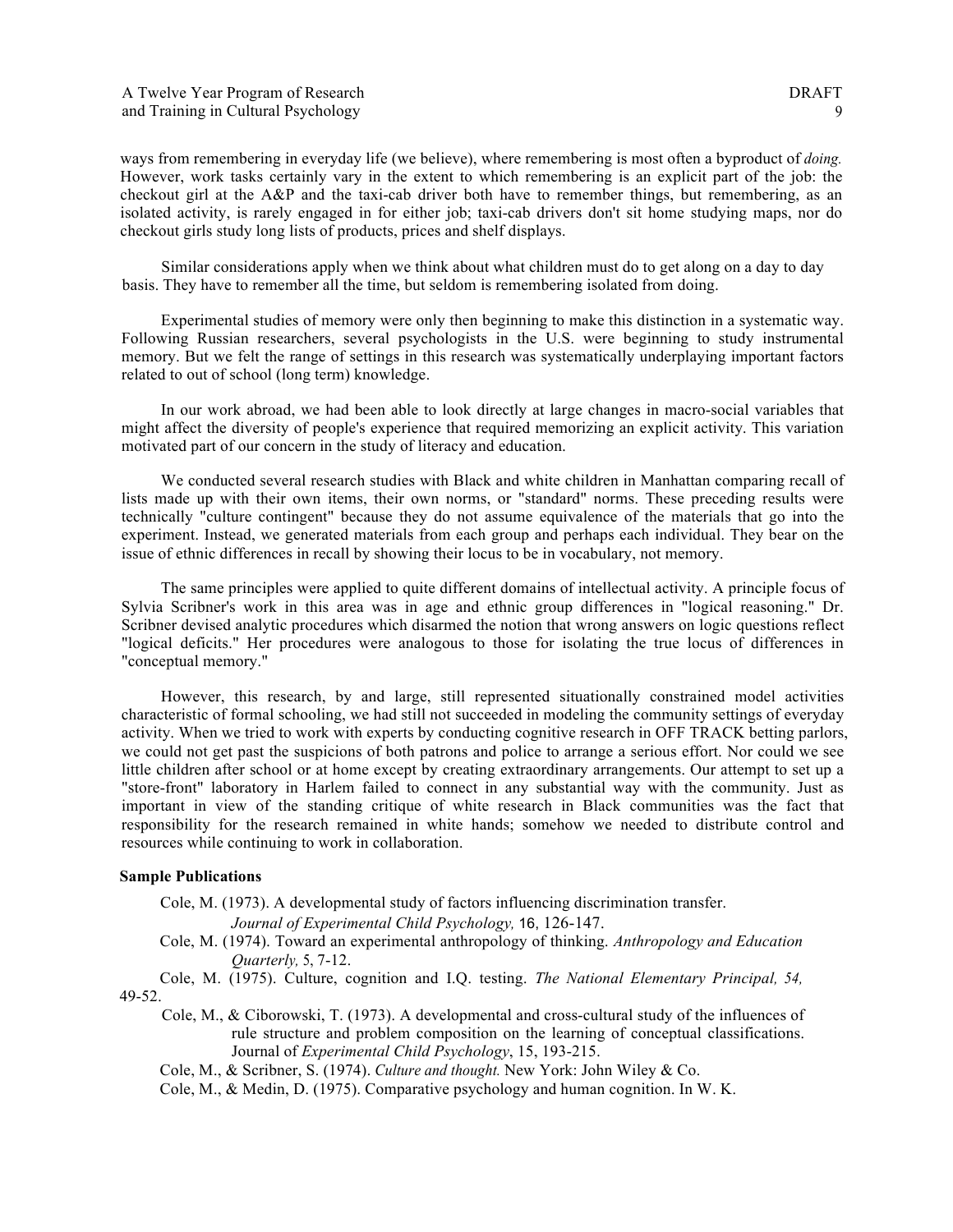Estes (Ed.), *Handbook of learning and cognitive processes* (Vol. 1. Hillsdale, NJ: Lawrence Erlbaum & Associates.

- Cole, M., & Scribner, S. (1975). Theorizing about socialization of the intellect. *Ethos, 3,*  249-267.
- Hall, W. S. (1976). Black and white children's responses to Black English vernacular and standard sentences: Evidence for code switching. In D. Harrison & T. Trabasso (Eds.), *A seminar on black English.* Hillsdale, NJ: Lawrence Erlbaum & Associates.
- Hall, W. S., Cole, M., Reder, S., & Dowley, G. (1977). Variations in young children's use of language: Some effects of setting and dialect. In R. O. Freedle (Ed.), *Discourse production and comprehension.* Hillsdale, NJ: Lawrence Erlbaum & Associates.
- Hall, W., Reder, S., & Cole, M. (1975). Story recall in young black and white children: Effects of racial group membership, race of experimenter and dialect. *Developmental Psychology,* 11, 628-634.
- Scribner, S. (1974). Developmental aspects of categorizable recall in a West African society. *Cognitive Psychology,* 4, 475-494.
- Scribner, S. (1975). Situating the experiment in cross-cultural research. In K. F. Riegel & J. A. Meacham (Eds.), *The developing individual in a changing world: Historical and cultural issues.* The Hague: Mouton.
- Scribner, S. (1975). Recall of classical syllogisms: A cross-cultural investigation of error on logical problems. In R. J. Falmagne (Ed.), *Reasoning: Representation and process.*  Hillsdale, NJ: Lawrence Erlbaum & Associates.
- Scribner, S., & Cole, M. (1973). Cognitive consequences of formal and informal education. *Science,* 182, 553-559.
- Scribner, S., & Cole, M. (1976). Studies of subcultural variations in semantic memory: Implications of cross-cultural research. *Bulletin de Psychologie,* Special Annual.

#### **Phase 3: 1974-1978**

It was very clear after two years of constant effort that a serious attempt to apply our comparative, culture-sensitive approach to cognitive research was going to flounder without substantial, highly skilled, and dedicated minority group initiatives. But those minority scholars who braved their colleagues' scorn to work with us were not especially skilled in this new kind of interdisciplinary research and their commitment was understandably limited.

Either a redoubling of effort was required or the enterprise would have to fold. We redoubled our effort. We needed an ethnically diverse research group that combined research and training. Bootlegging training in the face of demands to deliver the research goods for a paradigm that did not exist was a recipe for failure.

The key opportunity to break out of this deadlock appeared in the person of William S. (Bill) Hall, the Black psychologist, whose work I mentioned briefly above. When Hall came to Rockefeller, he and Cole had found that they had many interests in common, most importantly a desire to conduct genuinely cross-cultural research within the U.S. They planned the bi-racial, bi-dialectical study of language and memory which we mentioned above.

Hall accepted a position at Vassar College for the 1973-74 academic year, which allowed him to pursue collaborative plans with Cole. The result of this planning was two-fold:

1) A training program in the conduct research on cognition

2) An observational study of early language and cognitive socialization that varied ethnicity and social class, and which incorporated the principles of contextual variability that had grown out of the early work of the laboratory: children would be followed into the home and community.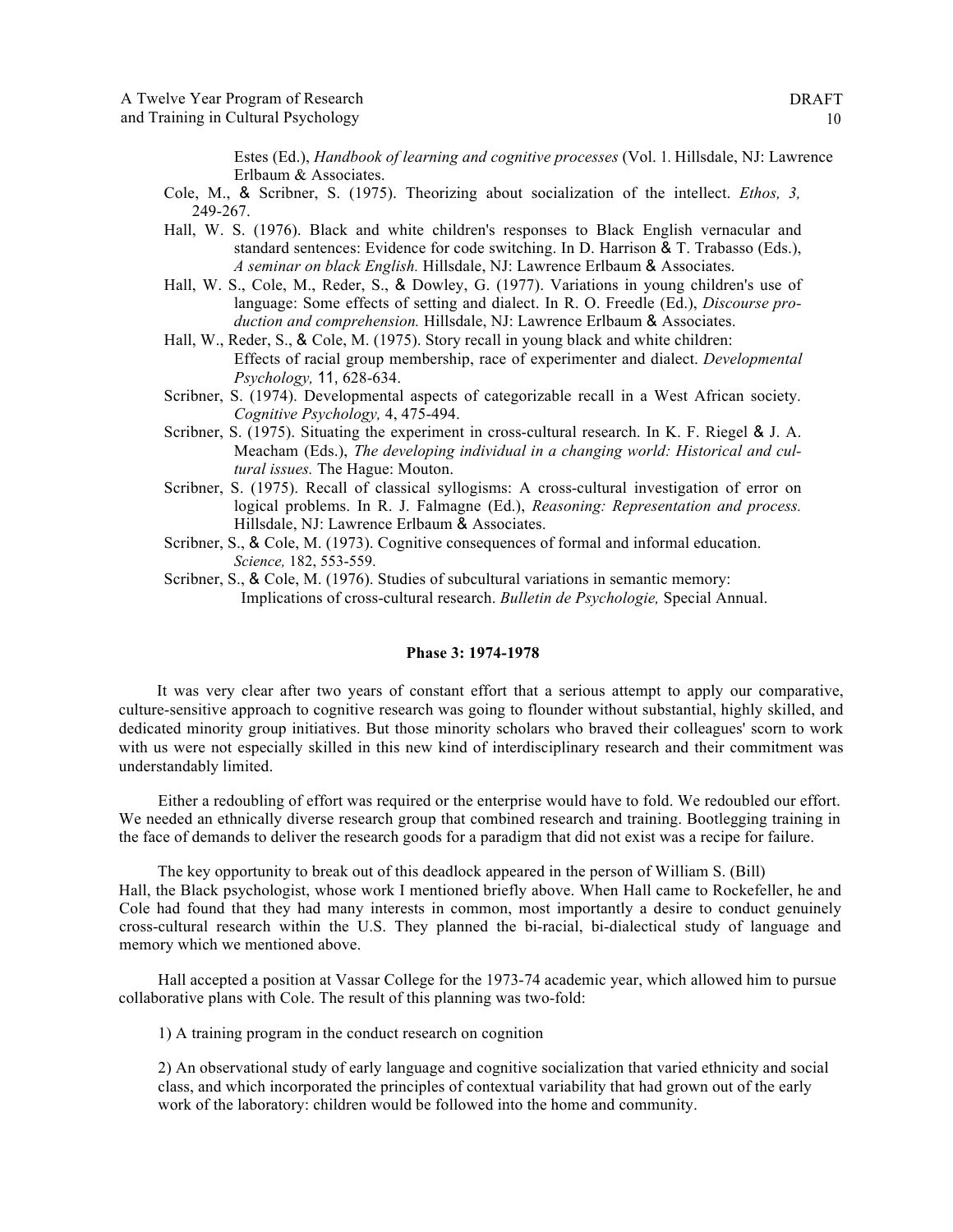Support for the research on language socialization was provided by Carnegie to Hall. Support for research by A. J. Franklin and the training program was provided by the Ford Foundation. in separate grants. With these resources, supplemented by federal grants to the Behavioral Sciences Group at Rockefeller University, for experimental studies of cognition, LCHC was born.

#### **Accomplishments: 1974-1978**

During this period, the cross-cultural research of LCHC members was completed and all energies were turned to comparative studies in the United States. Several lines of research were being conducted simultaneously:

1. Bill Hall conducted his massive project on the spontaneous language use of Black/white, mid- -dIe class/lower class children with 10 preschoolers representing each category. Each child was fitted with a transmitting microphone and his/her talk recorded over a period of weeks in several different settings.

Results of this work have been appearing in print gradually as Hall has brought the corpus under control. Early findings included marked ethnic and social class variations in the degree to which the vocabulary in basal readers and IQ tests was present in the childrens' environment. These differences were themselves conditional on where the recordings were made. The lower class Black children ,emerged as a group with very different language experience than the other three and the largest mismatch between language socialization experience in the home and school.

When these results were put along side of experimental studies emphasizing the importance of frequent contact with the *content* of ability tests, the way in which culturally organized experience can result in test bias was clearly laid out. This result does not thereby erase the problems many of these children experience in school. But it should re-orient our educational activities.

In the course of carrying out this work, Hall collaborated with a variety of scholars, notably John Dore, whose speech act theory provided one of the early analytic tools for rendering the corpus suitable for comparative purposes. The corpus, in turn, challenged the theory, producing a healthy give and take in both directions. In addition, Hall acted as supervisor for several pre-doctoral and post-doctoral fellows (See the separate section on the training program).

#### **Sample Publications**

- Hall, W. S. (982). Continuities and discontinuities in language use." In E. Gordon (Ed.), *Review of research in education.* Washington, DC: American Educational Research Association.
- Hall, W. S. (In press). Continuities and discontinuities in the function and use of language as related to socio-economic status. *Childhood bilingualism: Aspects of cognitive, social and emotional development.* Norwood, NJ: Lawrence Erlbaum & Associates.
- Hall, W. S., & Gearhart, M. (982). Internal state words: Cultural and situational variation in vocabulary usage. In Borman (Ed.), *The social life of children in a changing society.*  Norwood, NJ: Lawrence Erlbaum & Associates.
- Hall, W. S., & Jose, P. E. (983). Cultural effects on the development of equality and inequality. In *The child's construction of social inequality.* New York: Academic Press.

2. Sylvia Scribner was a key social science theoretician instrumental in the formulation of the idea of literacy *practices* as a basic unit of analysis. She was project director on the Vai literacy project but she was also active in planning and executing New York-based comparative research and helping to train pre-doctoral and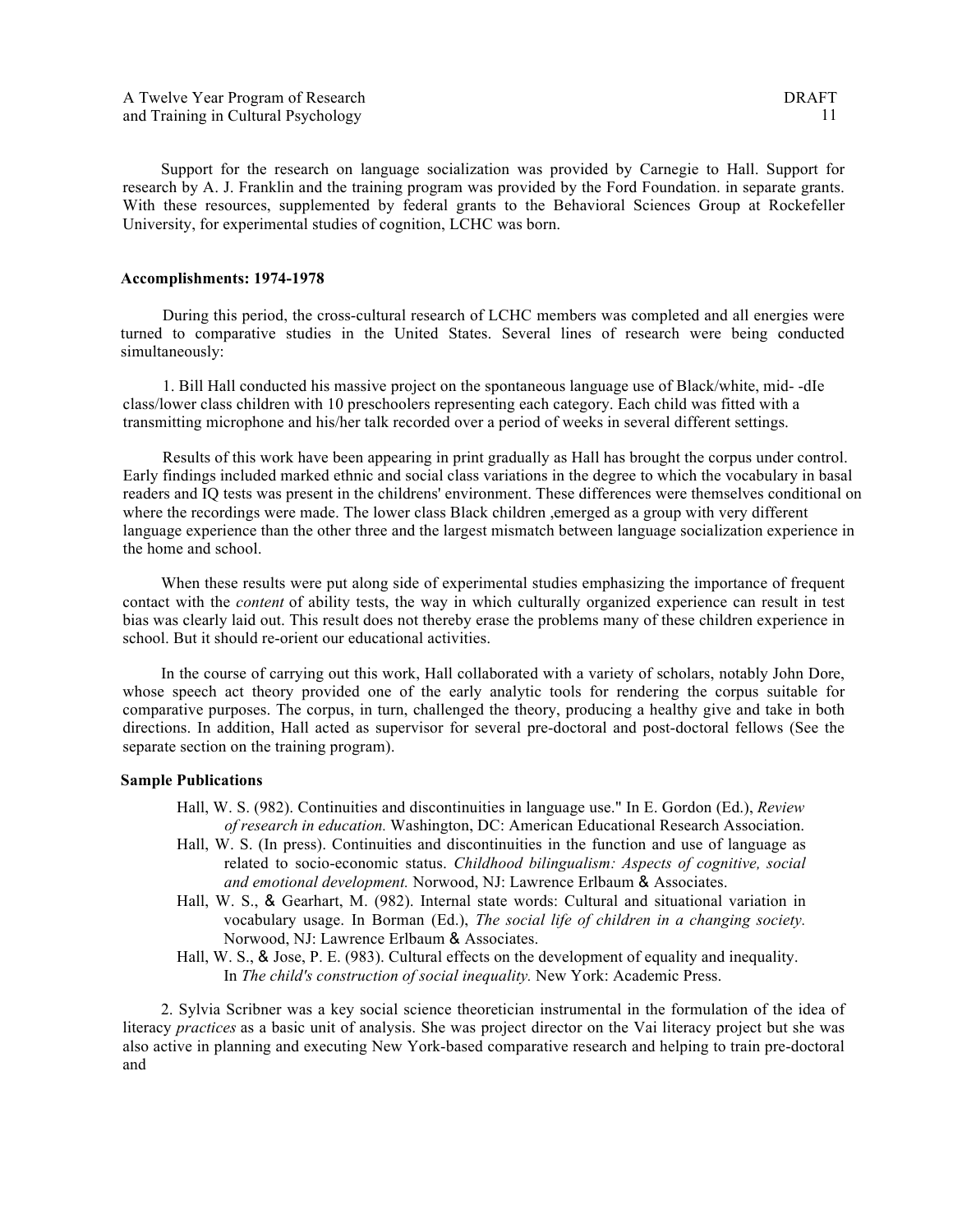post-doctoral fellows. She initiated research into the development of writing and logical problem solving. Others of her studies demonstrated how school experience teaches a distinctive mode of language use that strips away content in favor of abstract logical rules.

#### **Sample Publications**

- Scribner, S. (1974). Developmental aspects of categorized recall in a West African society. *Cognitive Psychology,* 6, 475-494.
- Scribner, S. (1975). Recall of classical syllogisms: A cross-cultural investigation of error on logical problems. In R. J. Falmagne (Eel.), *Reasoning: Representation and process.*  Hillsdale, NJ: Lawrence Erlbaum & Associates.
- Scribner, S. (1978). Modes of thinking and ways of speaking. In R. O. Freedle (Ed.), *Discourse production and comprehension* (Vol. 2). Hillsdale, NJ: Lawrence Erlbaum & Associates. Reprinted in P. N. Johnson-Laird & P. C. Wason (Eds.), *Thinking: Readings in cognitive science.* Cambridge: Cambridge University Press.
- Pratt, M., Scribner, S., & Cole, M. (1977). Children as teachers: Developmental studies of instructional communication. *Child Development,* 48, 1475-1481.
- Scribner, S., & Cole, M. (1976). Studies of subcultural variations in semantic memory: Implications of cross-cultural research. *Bulletin de Psychologie,* Special Annual.
- Scribner, S., Orasanu, 1., & Lee, C. (1979). Development of category organization and free recall: Ethnic and economic group comparisons. *Child Development, 50, 1100-1109.* Reprinted in S. Chess & A. Thomas (Eds.), *Annual progress in child psychiatry and child development.*

3. A. J. Franklin completed a series of studies among adolescents on the dependence of memory on culturally organized content. Dr. Franklin received the Martin Luther King award for research and contributions to the community, awarded by the New York Society of Clinical Psychologists in 1983, as well as Distinguished Psychologist of the Year which was awarded by the New York Association of Black Psychologists in 1980. On sabbatical leave from CUNY where he is a Professor of Psychology and Associate Director of the clinical doctoral program, Dr. Franklin received a research fellowship from the Rockefeller Foundation and is doing a postdoctoral fellowship at ISR, University of Michigan.

#### **Sample Publications**

- Boykin, W., Franklin, A. J., Anderson, J., & Franklin, N. B. (In press). Psychoeducational perspectives on parenting in Black child development. In McAdoo & McAdoo (Eds.), *In research in black child development.* Beverly Hills: Sage.
- Franklin, A. J., & Anderson, J. (1980, June). *Monograph of Basic College Skills.* New York: City University (CUNY), Center for Academic Skills.
- Franklin, A. J., & Anderson, J. (1982). Therapeutic interventions with urban black adolescents. In Jones & Korchin (Eds.), *Minority mental health.* New York: Praeger Press.
- Franklin, A. 1., & Anderson, 1. (1983). The social context and socialization variables as factors in learning and thinking. In Glaser & Chipman (Eds.), *Thinking and learning skills.*  Hillsdale, NJ: Lawrence Erlbaum & Associates.

4. John Dore, in collaboration with Denis Newman and Meryl Gearhart developed Dore's approach to speech acts into a viable descriptive scheme to be used in evaluating cognition and comparing language use across settings. This work carried them into some of LCHC's earliest work in the teaching/learning process.

#### **Sample Publications**

- Dore, J. (1979). What's so conceptual about the acquisition of language. *Journal of Child Language,* 6, 129-137.
- Cole, M., Dore, J., Hall, W. S., & Dowley, G. (1978). Situation and task in young children's talk. *Discourse Processes,* 1, 119-176.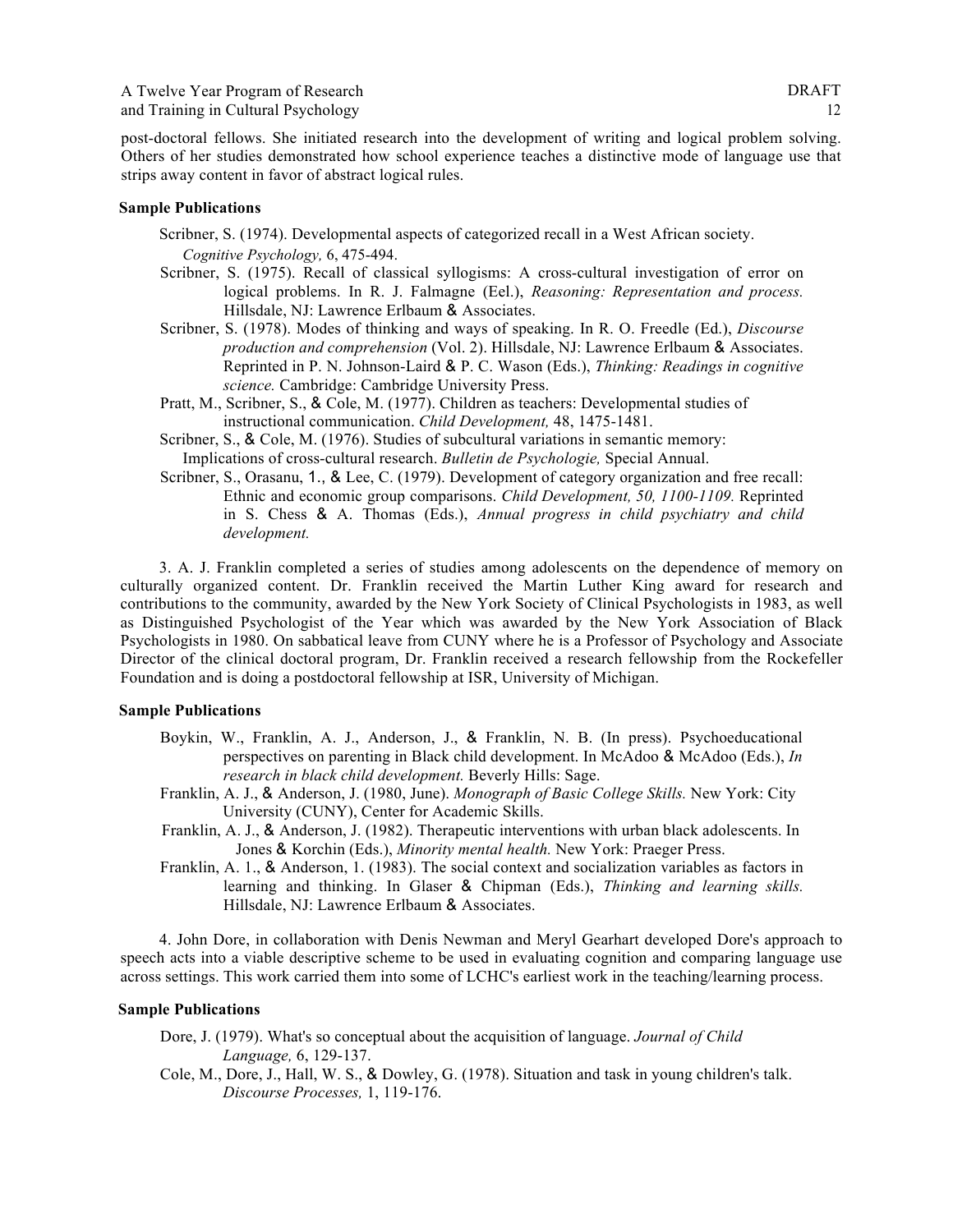Dore, J. et al. (1978). The structure of nursery school conversation. In K. Nelson (Ed.), *Children's language* (Vol. 1). New York: Gardner Press. (co-author)

5. Ray McDermott wrote several theoretical papers on the way contexts are constructed and maintained through interaction, with heavy attention to reading and classroom interaction.

#### **Sample Publications**

- McDermott, R. P. (1977). Social relations as contexts for learning in school. *Harvard Educational Review,* 47, 198-215.
- McDermott, R. P. (1977). The cultural context of learning to read. In S. Wanat (Ed.), *Issues of evaluating reading.* Arlington: Center for Applied Linguistics.
- McDermott, R. P. (1977). The ethnography of speaking and reading. In R. Shuy (Ed.), *Linguistic theory.* Newark: International Reading Association.
- McDermott, R. P., & Aron, 1. (1978). Pirandello in the classroom: On the possibility of equal educational opportunity in American culture. In M. Reynolds (Ed.), *The futures of education.* Reston, V A: Council for Exceptional Children.
- McDermott, R. P., & Gospodinoff, K. (1978). Social contexts for ethnic borders and school failure. In Wolfgang (Ed.), *Nonverbal behavior.* New York: Academic Press.
- McDermott, R. P., Gospodinoff, K., & Aron, J. (1978). Criteria for an ethnographically adequate description of concerted activities and their contexts. *Semiotica,* 24(3/4), 245- 275. Reprinted in 1981, Language, culture, and cognition. In R. Casson (Ed.), *Anthropological perspectives.* New York: Macmillan.
- McDermott, R. P., Orasanu, J., Boykin, A. W., & Laboratory of Comparative Human Cognition. (1977). A critique of test standardization. *Social Policy,* 8, 61-67.
- McDermott, R. P., & Roth, D. (1978). The social organization of behavior: Interactional approaches. *Annual Review of Anthropology,* 7, 321-345.

During this period my activities were a mixture of experimental and techniques. At the experimental end I conducted a whole series of studies on content variation, roughly parallel to those being conducted by A. J. Franklin. I also did content variations in the concept learning domain. These were two arenas chosen by Jensen to develop his two level theory of mental abilities, one rote, one conceptual. They were strategically useful to me because they were arenas within which there were fairly well developed process theories so that there was some chance of clear empirical refutation of Jensen's claims.

Through varying the content of the materials (Black and white dolls instead of Black and white people) we showed that children judged non conceptual by Jensen's standards clearly engaged in conceptual behavior when the content was changed to include objects for the children's everyday worlds. Through varying the social setting, we could produce "different levels of language development" in the same children by varying social context. We could produce variations in verbal learning and word use that made minority students appear more or less competent by the standards of the literature.

But these variations were, by and large, of the magnitudes that one encounters in experimental journals. Group performance levels vary, but not generally by vast amounts; all of the children are of normal health and enrolled in the school systems. They all know more or less what to do in such situations. The gap between the small differences in behavior that we could see in our test settings and the large differences we could see in their overall academic attainment was too substantial to be ignored. Equally vexing was the gap between what our experiments looked at and the full range of adult activities that education is supposed to prepare one for. Students who were doing poorly in the classroom appeared more capable in other settings where they had more control over the flow of the activity. It seemed that we needed to get a more principled account of the everyday organization of activities involving basic skills like reading that are central to the curriculum.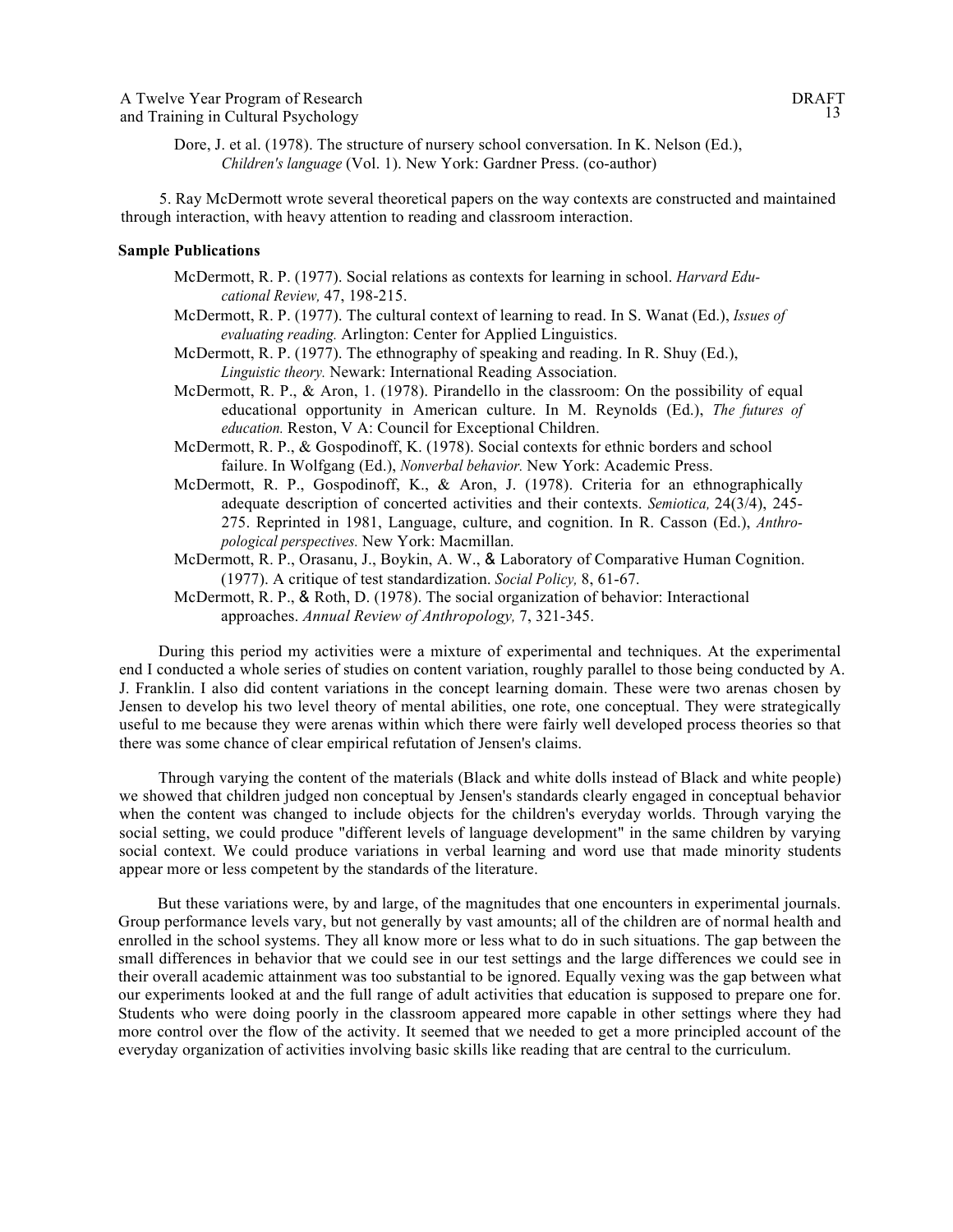# A Twelve Year Program of Research and Training in Cultural Psychology DRAFT 14

Our plans called for us to bring the content of everyday activity into experimental settings and to discover the basic requirements of mental tasks in the everyday environment. But the research just described all centered on institutionalized settings like schools and forms of interaction that look more or less like testing. We were not being successful at getting into the intuitively interesting settings that occupied our imaginations in the planning phases. So we decided to create an environment that had a lot of the properties of non-school settings (often, and equally awkwardly, called everyday settings). Using a child language facility created jointly by G. A. Miller and Cole, Ray McDermott, Lois Hood, Ken Traupmann and I created afterschool clubs around the themes of cooking and nature club.

The clubs were set up in a cooperative arrangement with the Manhattan Country School, a remarkable private school located on the border between Harlem and the fashionable East Side, across the park from a heavily Hispanic area of the city. A teacher at MCS allowed us to come into her classroom and video tape. We were also allowed to give each child psychological tests from time to time so long as we coordinated with the teacher. The parents agreed that after school, one day each week, half the class would come to the afterschool club which would focus on cooking and nature activities, but would include outings, games of various kinds, and would keep the kids healthily occupied. We were allowed to tape-record these proceedings with as much fidelity as our facilities and limited expertise would permit.

The logic of this enterprise went like this: Schools are places where societies gather children together to instruct them in the basic elements of activities that the children will encounter as adults. A good deal of selection also goes on in school with respect to the ease with which students readily "take" instruction. Tests are indexes of mental ability on the one hand, and samples of school-like activities on others (this being the issue we struggled with in the Yucatecan research). As index/samples, they are used to select those children who, for whatever reason, are facile with its set of requirements. Schools, on the other hand, sample the larger society. Not everything is taught (despite some critic's comments), but a great variety of skills centering around the use or numeracy and literacy to acquire adult skills *are* taught. Therefore, just as it should be possible to see test-like behaviors appearing in school contexts, it should be possible to see school like behaviors (and their test-like components) popping out in everyday settings outside of school. If we set up an environment that was rich in the production of school-related skills, but "everyday" in its social organization, perhaps we could figure out how to talk about the relations between tested performance and competence in the world. This was our way of posing the problem of ecological validity, coming from crosscultural studies of intellectual testing and the effects of schooling.

This enterprise produced a number of provoking results. While it proved relatively easy to identify testlike activities in school, it did not at all follow that we could see test-like activities in the clubs. In our planning, we had been able to gain support for the club idea from worried adults and teachers by talking about all the school like activities that go on their. The children *read* instructions, *write* written records of what they do, *measure* quantities, and *solve* problems. We could say this genuinely. We had some familiarity with the notion of a camp, and we fully expected such things to happen. In addition of course, we expected as social scientists to be able to say something principled about them when they did.

We satisfied the teachers' and the parents' expectations very well. There were the usual number of hassle about bus schedules and hurt feelings, but the children liked the clubs. Despite the heavy academic and social schedule of a New York 9-10 year old, they came pretty regularly and they got to know the staff quite well. They also got to know things about each other. So it is safe to say we satisfied the kids. But we blew the brains out of our initial expectations about cognitive tasks in everyday settings. The short form of our conclusion, so short that it makes the point appear trivial, is that *cognitive tasks were socially difficult to arrange* without recapitulating the control structure and invoking the norms of the school. On the first day of observation 8 active children and two adults baked four cakes in one hour, starting from written instructions a cold oven, and the usual raw materials. But when the observers emerged at the end of the bustle, they were unable to report a single good example

A Twelve Year Program of Research and Training in Cultural Psychology

DRAFT 15

of any given category of cognitive task. In the bustle of getting the cakes done, the cognitive work load was partialed out in so many piecemeal ways that it was impossible to recapture the conditions necessary to claim the existence of a cognitive task.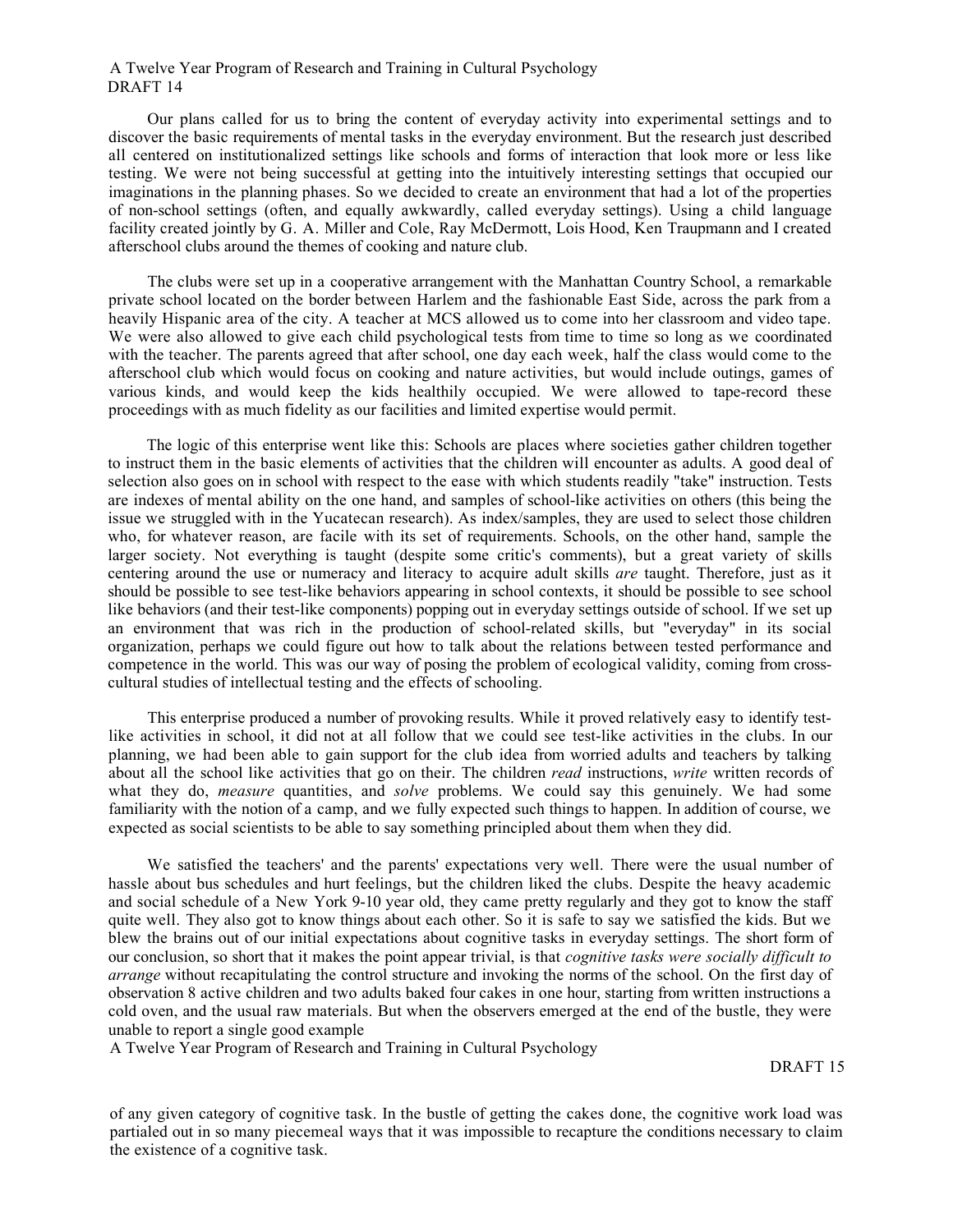As the project continued, we began to analyze the nature of the social divisions of labor and the kinds of social structuring that were making cognitive task identification so difficult. We created variations that removed adult contributions to the structuring in various ways. We created natural excuses for remembering and problem solving.

We wrote the first draft of our findings in 1977-78, and sent them to the *Psychological Review,* then under Estes' editorship. We got two reviews in reply. The first said that our treatment was terrific and so important that it should be published immediately; the second said that we had simply rehashed what everybody knew. In the absence of a positive solution to the problems we laid out, the article was little more than a complaint that science is difficult. The article was not published, and in retrospect I think it is a good thing. We had a great deal to learn before we ourselves could figure out something useful to do with the knowledge gained and we did not want to make ourselves even more difficult to understand by illusions for prescriptions. This work has had an active underground existence since its publication and certain parts of it have appeared in print.

#### **Sample Publications**

- Cole, M., & Means, B. (1981). *Comparative studies of how people think.* Cambridge: Harvard University Press.
- Cole, M., & Traupmann, K. (1980). Comparative cognitive research: Learning from a learning disabled child. 1979 *Minnesota Symposium on Child Development* (Vol. 12).
- McDermott, R. P., Cole, M., & Hood, L. (1978). "Let's try to make it a good day"--Not so simple ways. *Discourse Process,* 3, 155-168.

## **Joint Theoretical Efforts**

During this period the group engaged in a number of collaborative writing efforts that grew out of the weekly LCHC seminar. It seemed appropriate, since work grew up in joint discussion (and often involved a lot of input from people nominally outside the group) to list LCHC as the author, and append people's names in alphabetical order (scrambled just enough to keep people like A.B. Anderson from getting in trouble with the alphabetically less astute).

These were generally methodologically-oriented efforts which allowed us to proceed in a disciplined way despite our interdisciplinary constitution. In making things clear to ourselves, we found that it was helpful to require ourselves to be clear to outsiders. These publications have evoked some interesting discussions about the institutional role of authorship; one University head complained that we were being irresponsible. We blunted these comments by pointing out the joint teachingllearning nature of the seminars, and urged that they be used by committees as evidence of teaching ability.

Other important lines of theoretical work were done by various sub-groups within the lab or in specially created groups. Cole, working with SSRC support, got together several mini conferences on comparative methodology, which eventually produced a book for use by undergraduates. Scribner collaborated closely with Cole on questions posed by Soviet Psychological theory for general theories of mind. Hall and Dore collaborated on the development of a speech act theory adequate to Hall's data. McDermott collaborated with Dore on a critique of that same approach using McDermott's data. Throughout these activities, fellows and more junior research staff were deeply involved. It was a rich period of research in which a great deal of progress was made, but it was progress toward new levels of complexity.

A Twelve Year Program of Research and Training in Cultural Psychology

DRAFT 16

## **Sample Publications**

- Cole, M., Hood, L., & McDermott, R. P. (1978). *Ecological niche picking: Ecological invalidity as an axiom of experimental cognitive psychology.* Laboratory of Comparative Human Cognition, University of California, San Diego & The Rockefeller University. Excerpts reprinted in 1982 in U. Neisser (Ed,), *Memory observed.* San Francisco: W. H. Freeman & Co.
- Laboratory of Comparative Human Cognition. (1976). Memory span for nouns, verbs and function words in low SES children: A replication and critique of Schutz and Keislar. *Journal of Verbal Learning and Verbal Behavior,* 15, 431-435.
- Laboratory of Comparative Human Cognition. (1978). Cognition as a residual category in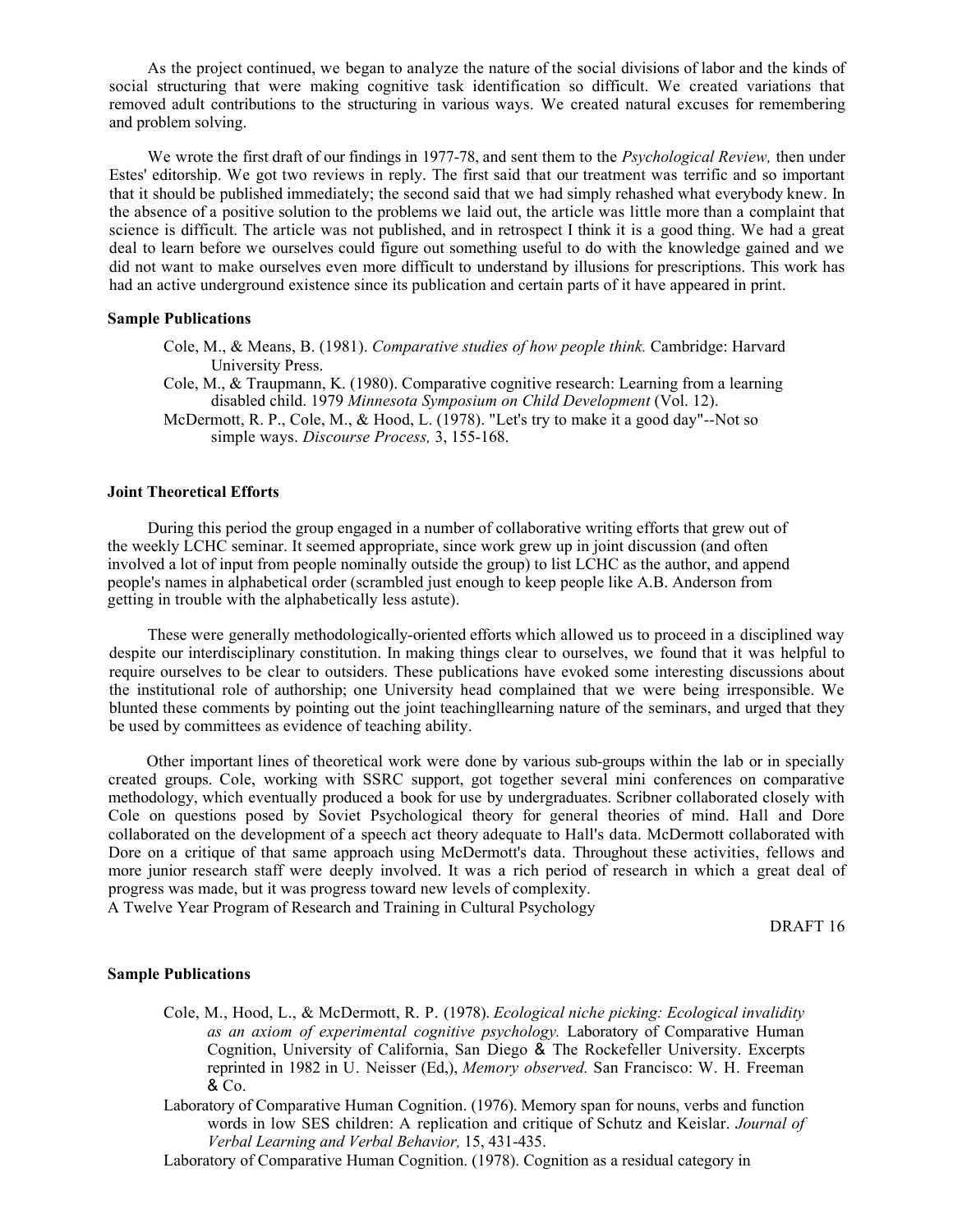anthropology. *Annual Review of Anthropology,* 7, 51-69. Laboratory of Comparative Human Cognition. (1979). What's cultural about cross-cultural cognitive psychology? *Annual Review of Psychology, 30, 145-172.* 

Laboratory of Comparative Human Cognition. (1979). Cross-cultural psychology's challenges to our ideas of children and development. *American Psychologist,* 34(10), 827-833.

Laboratory of Comparative Human Cognition. (1982). Culture and cognitive development.

In W. Kessen (Ed,), *Mussen handbook of child development* (Vol. 1). New York: Wiley.

Laboratory of Comparative Human Cognition. (1983). Culture and cognitive development. In W. Kessen (Ed,), *Mussen handbook of child development* (Vol. 1). New York: Wiley.

#### **The Rockfeller Phase: Restrictions**

The Rockefeller environment was excellent in so many respects that it was very difficult to think about moving the laboratory to another location. However, there were structural barriers to its development which promoted the thought of moving, if a suitable location could be found. The major difficulties were:

1) The hierarchical laboratory structure which allowed a tenured position to only one member of a unit (laboratory). This structure gave great power to the head of a laboratory and promoted efficiency for certain kinds of research. But in LCHC, where every effort was made to have researchers invent new ways of doing things (ways that differed from one ethnic group to another) such efficiency got in the way. Our multicultural approach granted equal validity to the many different kinds of expertise needed to synthesize different disciplines and forms of cultural knowledge; that form of equality ran counter to the structure of the institution and by 1978 was hampering our work. The lack of access to tenured positions for LCHC members undermined our efforts to create a system of equal control.

2) Rockefeller is an overwhelmingly male, Anglo Saxon community. It was not perceived as friendly by the minority group community, rendering the position of an Anglo head of a laboratory very problematic in terms of a long-term training/research effort where minorities were supposed to have an important, and eventually, guiding, role. The charge of colonialism could not be effectively countered given these conditions.

These difficulties were compounded in 1978 with a change in the presidency of Rockefeller. Joshua Ledeberg made it very clear that the behavioral approach used by LCHC did not accord with his idea of a basic research that would answer to medical problems, at least not in the way that he thought appropriate for the institution. Although we had begun to do research relevant to the problem of learning disabilities, that focus was too narrow to sustain the search for a culturally grounded psychology.

It is significant that when LCHC left Rockefeller University, Ledeberg refused to replace it with another behaviorally oriented laboratory, thereby bringing the behavioral science group below critical mass. The following year, both William Estes and George Miller left the University, and neuroscience replaced behavioral science as an organizing concept. This biologizing trend was, of course, precisely the trend that had been signaled so clearly at the beginning of our program by the social response to Arthur Jensen. The fact that culture is a *biological* characteristic defining homo sapiens had no foothold in science. Our mission was clearly unfilled.

A Twelve Year Program of Research and Training in Cultural Psychology

DRAFT 17

# **Phase 4: UCSD, 1978-1984**

#### **The Promise**

When a group gives up a privileged position in a privileged institution like Rockefeller University to take up residence in a public institution with a major commitment to undergraduate training (Rockefeller University is exclusively a research institution with a very small, elite graduate program), some sort of explanation is necessary. In this case, the explanation is that Rockefeller's shortcomings for the special mission of LCHC seemed matched by UCSD's virtues. The most important elements appeared to be the following:

**Third College**. During the late 1960's the UCSD campus of the University of California responded to the social upheavals of the times by creating Third College, an academic structure with a unique formulation that had survived the retrenchment of the 1970's with sufficient strength to appear in the 1983 catalogue as follows:

... Third College is guided by the belief that education should not be divorced from the social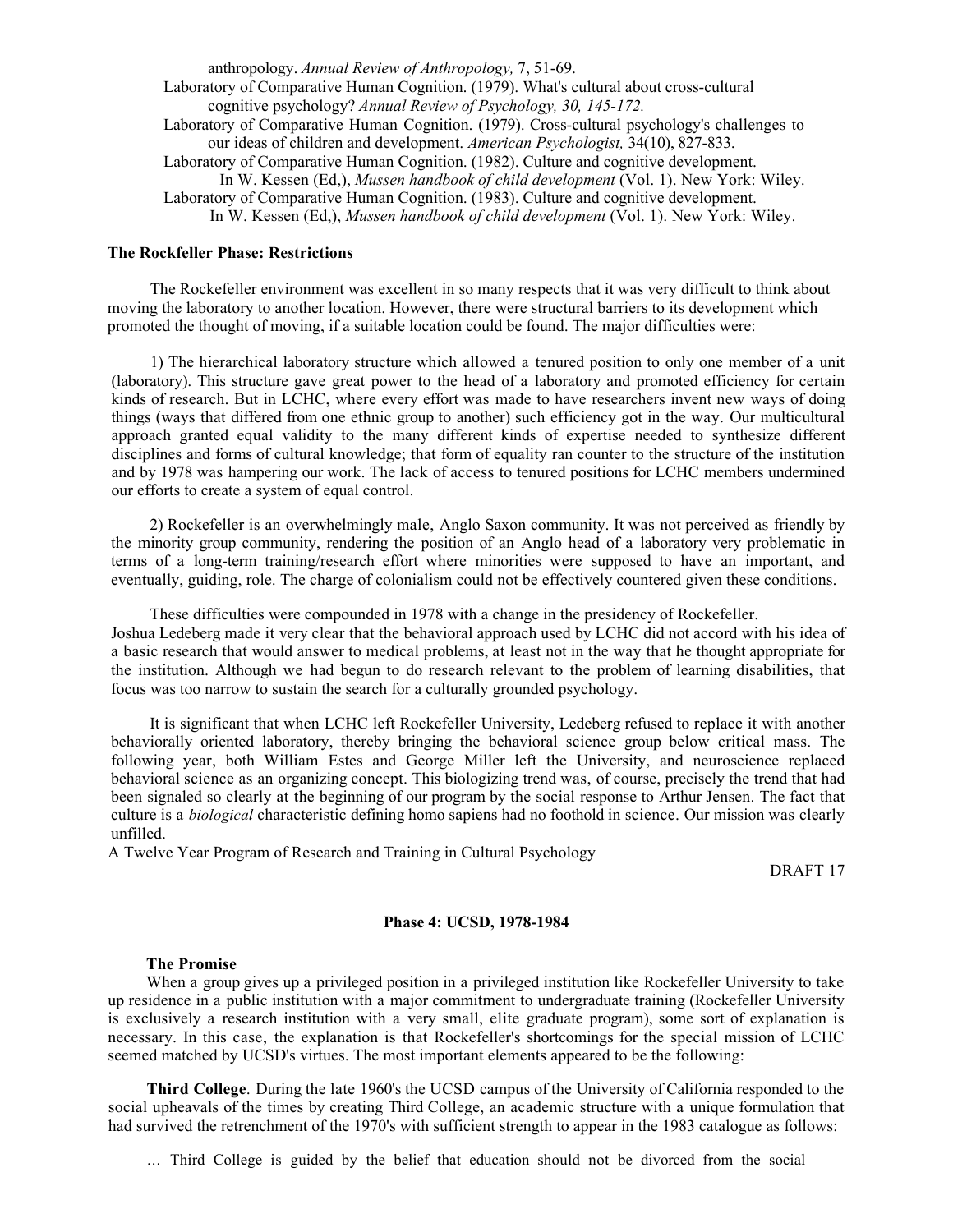imperatives of our time...it has a distinctive academic focus on understanding the diverse elements which effect societal change and development and the alleviation of contemporary social problems ... From its inception, Third College has been dedicated to the establishment of a multiracial, multicultural academic community.

While a good deal of the energy had drained from this effort, the superstructure was still there, and Third College still enrolled an exceedingly large ratio of minority group students. The UCSD faculty included two tenured Black psychologists, several outstanding social scientists with whom LCHC had been in contact over the years, and an organized research unit called the Center for Human Information Processing that appeared to be an excellent home for LCHC, providing intellectual support analogous to that provided by the behavioral science group at Rockefeller.

**The Communication program and resources**. All of these virtues would not be sufficient if there was not an academic unit that was legitimately located within Third College with open positions into which LCHC faculty could be fit. Here again there appeared to be a unique opportunity in the form of an interdisciplinary program in communications, the charter of which made it an integral part of Third College. Again citations from the catalogue are informative:

Communications at UCSD is an interdisciplinary effort, drawing upon the strengths of the social sciences such as anthropology, linguistics, political science, psychology and sociology. In their courses, communications students will master theories, concepts, and methods for dealing with the study of interaction at the political, societal, group, and individual levels ... The program is housed on the Third College campus, and plays a central role in the efforts of Third College.

This formulation fit very nicely into the theoretical ideas that were growing within LCHC wherein the two part, stimulus-response formula of the 1950's and 1960's was replaced by a three part semiotic formulation, which allowed *culture* into the system as the "medium" of interaction.

Not only does this formulation fit the goals of LCHC, but the special circumstances of the Communication Program in 1978 made it possible to envision hiring faculty who would implement the stated goals in manner consistent with LCHC's mission. Owing to longstanding internal conflicts, more than 300 students were majoring in Communication, but only 3 full-time faculty were assigned to the program. This faculty/student ratio was recognized as a serious distortion, so that the move of LCHC to UCSD could be accompanied by the prospect of hiring sympathetic faculty in the years ahead.

A Twelve Year Program of Research and Training in Cultural Psychology

#### DRAFT18

This potential has been realized beyond reasonable expectation in the intervening 5 years. We have available a description of the newly formed Communication Department, whose structure maps in a genuine way back on to the overall mediational formulation underlying the current theory guiding LCHC.

**Psychology Department**. As a member of the Psychology Department, Cole could admit graduate students. A Black faculty member in Psychology, A. B. Anderson, agreed enthusiastically to join in the LCHC effort. In addition, several outstanding psychologists in the department offered their support to the training program.

**The social science faculty and TEP**. A major resource for the Laboratory at UCSD was the presence of several prominent social scientists, in addition to those in the psychology department, whose areas of expertise fit closely with our concerns. Between 1975 and 1978 there was extensive contact over research issues between Cicourel and Mehan in Sociology and D' Andrade in anthropology over issues of cognition and social interaction. When Mehan conducted a study of the organization of classroom lessons with Courtney Cazden, a series of meetings were held in New York and San Diego to review methods and data.

As director of the Teacher Education Program, Mehan was particularly instrumental in the group's move. He found teachers interested in working with cognitive researchers in their classrooms. The multi-cultural emphasis of TEP meant that there could be a more direct tie between research and teaching in the University and appearance of the fruits of that effort in the classroom.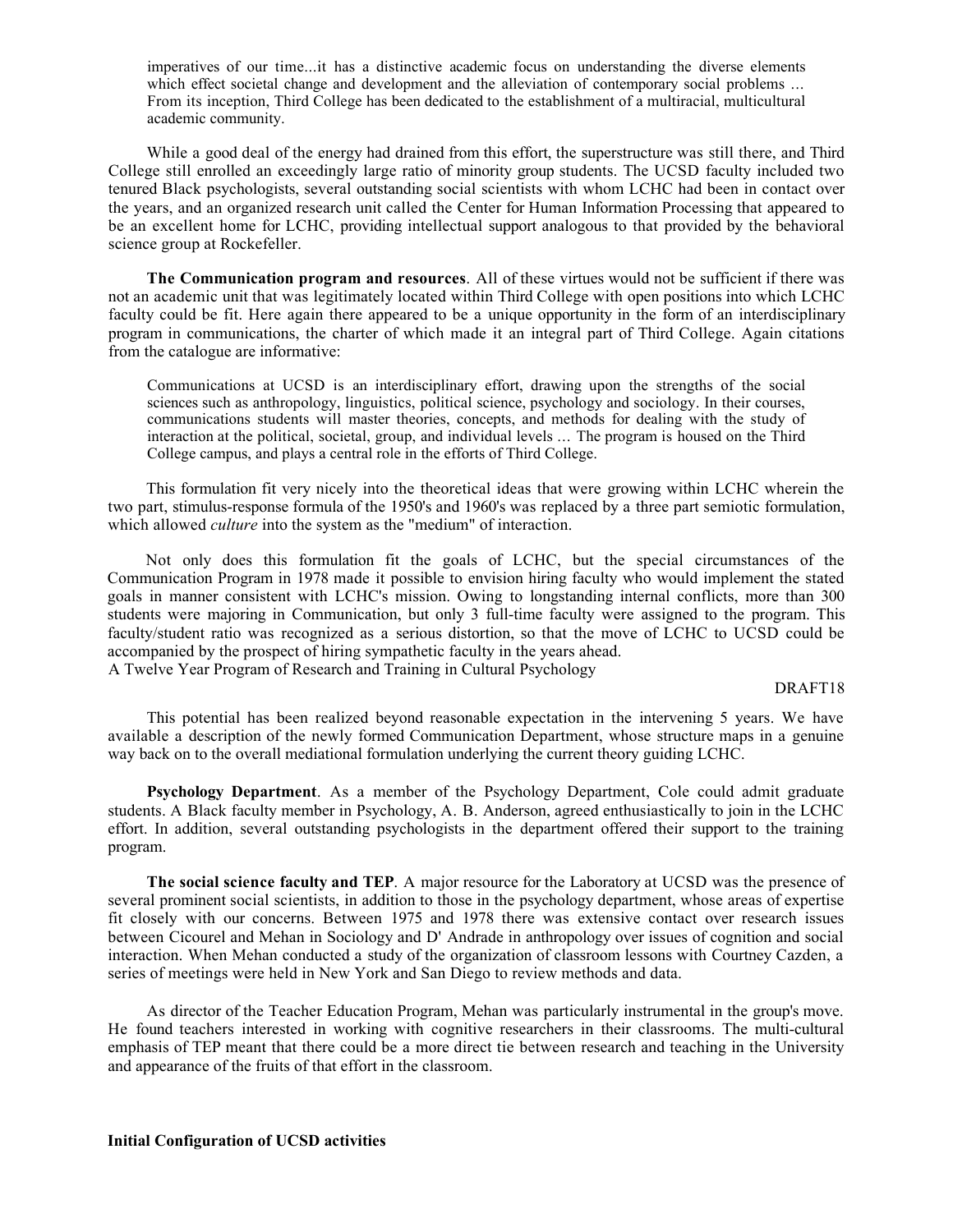Administratively, LCHC was made a part of the Center For Human Information Processing (CHIP) with its offices and lab space located in the building housing the Communication Program and TEP.

Using temporary faculty money, Luis Moll was hired in Communication to teach about language and society as well as problems of bilingual communication. He applied for, and obtained, a grant from NIE to study the organization of bilingual reading instruction.

Alonzo Anderson, in psychology, was looking for a project that would combine his background as an experimental, social psychologist with a strong interest in ethnic differences in socialization practices. After some preliminary feasibility studies, he hit upon the study of the way that working class families socialize their children into literacy practices. He obtained a grant from NIE to study literacy practices in lower class Black, Chicano and Anglo homes. His plans, and LCHC's suffered a blow in 1979 when his contract was not renewed by the psychology department, but a grant from the Spencer Foundation enabled him to continue the work. He was later able to obtain a second NIE grant to extend his observations into the early school grades.

Jim Levin, a cognitive scientist who obtained his degree at UCSD joined the Laboratory and the Communication Program as a specialist in microprocessors as a medium of instruction and communication.

With help from Bud Mehan, Mike Cole gathered a small research group to conduct the next step in the work on inter-relationships between psychological tests, classroom organization of instruction, and everyday cognition. Mehan convinced Peg Griffin, a former teacher and highly experienced sociolinguist to join the project. Denis Newman, who had worked with Dore at Rockefeller, also participated.

The basic working arrangement whereby minority group scholars had their own base of operation within their own community settings meant that we had a legitimate context for pre-doctoral and post-doctoral A Twelve Year Program of Research and Training in Cultural Psychology

### DRAFT 19

training. UCSD provided something else, albeit temporary, faculty positions, along with space and administrative support. The sympathetic group of social science colleagues provided a source of expertise on difficult problems of method and theory. Leavened by the participation of fellows using training money carried over from the unfinished grants in New York, this group reconstituted LCHC in its Western setting.

During its years at Rockefeller University our group had put together a rather thorough critique of existing approaches to the intertwined phenomena of mind, culture and school performance. From a great many sources we were getting the message that it was time to turn from critique to positive action. It was this task which has occupied the center of our attention. I will review the work with respect to four major components: theory building, research, training, and institution buildin**g.** 

#### **Theory Building: Constructing an Alternative Framework**

From the frequency with which our work was being cited in the relevant literature and our success in obtaining research grants, it was clear that our criticisms were having an impact.

For example, Gelman pointed out that the principles of cross-cultural research contained in our work seemed to apply to age comparisons in her 1978 *Annual Review of Psychology* article. Donaldson, in an outstanding book, *Children's Minds* cited our studies of inference as evidence for her formulation or the principles of cognitive development. But we had not offered the crucial connecting links, and for the most part our colleagues were waiting for us to come up with the "theory of situations" that would allow specification of the patterns of performance conditioned by different cultures.

The 1980's have witnessed a marked change in both the theoretical foundations and networks of cognitive development research in America and Europe which have moved our formulation closer to the academic mainstream. From many sources have come formulations of theories of adult cognition and cognitive development that adopt a context-specific approach to understanding cognition in place of broad stage and ability formulations. Representative is the work of Robert Siegler, who claims in the context of problem solving research that

"Developmental differences (on cognitive tasks) seem more to involve improvement in the range of conditions under which appropriate representations are formed than in the inference process itself."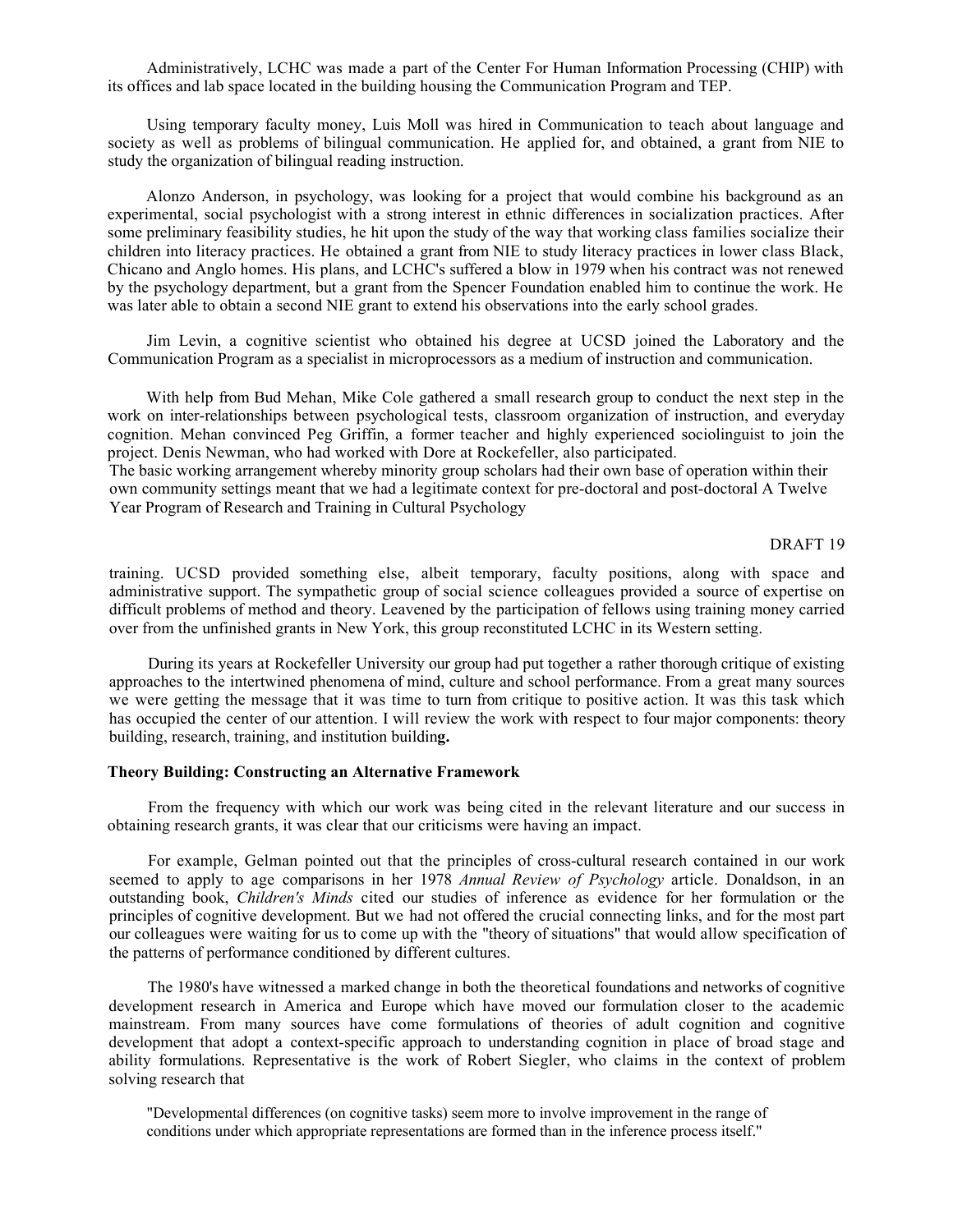Very similar formulations are to be found across a wide spectrum of otherwise-diverse developmental research, including the work of Kurt Fischer, Robert Sternberg, Howard Gardner, and Katherine Nelson to name a few.

In the literature on adult cognition, the widespread move to schema-based theories has yielded precisely the same result. Thus, we get such generalizations as the following from David Rumelhart

Most of the reasoning we do apparently *does not* involve the application of general purpose reasoning skills. Rather, it seems that most of our reasoning ability is tied to particular schemata related to particular bodies of knowledge.

Three specific implications of this view will be of concern to us here. First, contemporary approaches imply that behavior in familiar situations will differ from behavior in unfamiliar or less familiar situations because "Familiar situations are those for which schemata have already been formed and in which top-down processes playa large role" (J. Mandler). Second there will be marked variability of performance of cognitive tasks *within* individuals across cognitive domains/real world settings. The third implication to be drawn from the current work in cognitive psychology is that transfer is hard to explain. Theories specify a context-dependent unit of analysis, but as Jean Mandler savs. "We know relatively little as yet about either the circumstances or the possible developmental changesDRAFT 20 A Twelve Year Program of Research and Training in Cultural Psychology

that encourage their generalization."

The consequence of this shift in theory has been to provide us with precisely the links that we need to be in the mainstream of work on cognition and cognitive development. We have emphasized the situational variability and limited transfer of cognitive skills; this notion has moved from the periphery to the center of contemporary thinking.

At the same time, we felt that we had some useful additions to make to this effort. We focused on a problem that our cross-cultural entry point emphasized, but which was submerged in domestic research: if learning is context-specific and transfer is limited, how does *change* occur? We laid out our approach to this central issue of instruction and development in two major *Handbook* chapters, one oriented toward the concept of "intelligence," the other toward the concept of "development." In formulating an answer to the mechanisms of cognitive change, we also provided an alternative framework for the study of cognition, a framework which insists that culture and cognition are different aspects of a single system of interactions. We had arrived at the idea of a cultural theory of cognition, in which one had to treat each context of observation as a sample of culturally organized activity. Both interactions *within* the context and interactions between contexts had to be studied in order to account for performance and performance change. Moreover, the intertwining of cultural and "natural (biological)" factors constraining performance had to be studied as well.

The central notion of our concept of intelligent human behavior can be summarized as follows:

1) Cognitive acquisitions are (learning is) initially context specific.

1\ --,'

2) Generality of cognitive acquisitions is tightly connected with the social organization of relations between contexts (including the way in which context relations are coded in language). Put less formally, change is the result of socially organized interaction.

3) The process of acquisition within contexts is interactively achieved; these interactions are often mediated by one or more communicative "tools" (language, print, films, etc.)

4) The resources brought to the interaction plus constraints (biological, social, institutional, economic) on the interaction must be assessed as part of a general theory of cognition.

 Because coordination between interacting systems is very complex, change involves conflict, and cannot always be interpreted as development.

The implications of these ideas are worked out in the context of several research projects within LCHC. Each project concentrated on: 1) a selected set of contexts; 2) the way in which the social order arranged for those contexts to arise and for their internal structure; 3) the interactions within context that assemble new cognitive acquisitions (particularly, the way in which the interpersonal organization of behavior becomes intra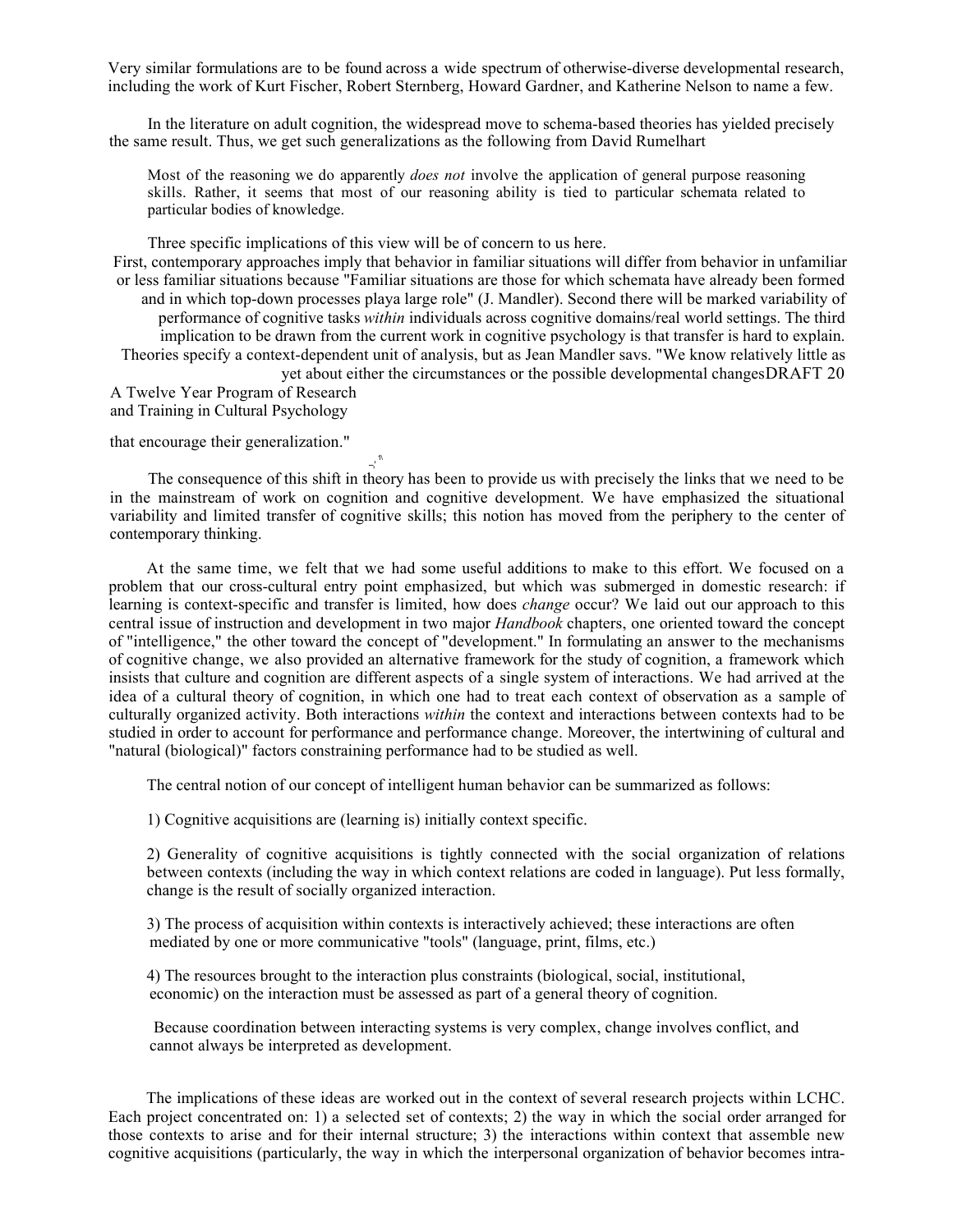personal, or "psychological'); 4) the social and individual resources that are brought to bear on the problems at hand, and the way that these contribute to judgments of competence.

#### **Empirical Studies and Their Implications**

**The cognitive consequences of literacy.** Although the empirical work was completed by 1977 it took a great deal of time and effort to complete the data analysis and write up the work on the consequences of literacy begun in 1974-75. This work gave us our first working model of how social constraints organized around different domains of activity and political power combine with available technology to promote the development of different *kinds* of literacy, each with its own set of "cognitive consequences." A Twelve Year Program of Research and Training in Cultural Psychology

#### DRAFT 21

So long as we stuck to test results from the standard tasks used to assess the cognitive consequences of schooling, it appeared that becoming literate in a native language in order to conduct business was cognitively equivalent to total illiteracy. However, when tests of cognitive consequences were tailored to the structure and domain of the literate activity, people literate in their native language could be shown to outperform schooled populations. At the same time, the effectiveness of schooling in changing the information processing proclivities of students for a wide range of tasks that fit importantly into modern economic activity was confirmed.

These results stand as a strong challenge to those who assume that schooling operates to change basic thought processes *in general* by demonstrating the context-specificity of all literates' accomplishment. It also provided an example of how native peoples, using their own technology of communication, could organize to improve their lot through literacy. The book describing this work won a prize from the African studies association in 1982.

We learned an important lesson about one work from the favorable review that appeared in *The New York Times.* When the reviewer attempted to apply the lessons of the researcher, his comments evoked a lot of controversy among our colleagues. We had shown that the effects of literacy are intimately connected to the socio-political *constraints* (among others) on the uses of print. But when this general point was removed from its African context to New York, its lessons were by no means easily agreed upon. We needed to work directly on the problems we had raised here at home. Sylvia Scribner subsequently carried this work directly into the American workplace.

**Cognitive science and education**. The work on tests, schools, and everyday settings that we had begun at Rockefeller University had adopted the deliberately naive notion that it is possible to discover cognitive tasks in everyday life as a way of demonstrating the special properties of cognition in schools. This next attack on the problem applied the diametrically opposite strategy. We constructed cognitive tasks with clear structure and well worked out positions within developmental and instructional theories. We then embedded them in differently organized contexts to see how the context would invade and disassemble our tasks.

We applied this strategy in an ethnically heterogenous 3-4th grade classroom with the help of teachers who had graduated from the UCSD TEP program. And we chose to address a vexing practical problem which stemmed from the general uncertainties of standardized assessment that we had been wrestling with for the previous decade.

The practical problem centered on coding schemes to assess the teaching/learning process. There were many calls for such coding instruments for evaluation of large federal assistance programs, teacher effectiveness, the impact of different social arrangements within the classroom, and a host of other issues related to educational improvement. A good deal of work on input-output models of educational effectiveness had left the mechanisms of change as cloudy as the results of the regression analyses, and there was general agreement that" process measures" of education were needed.

Our particular interest was in on-line coding schemes that purported to be *cognitive* assessment schemes. Our prior work had led us to be deeply suspicious of on-line cognitive coding, especially when applied to nonnormative children. We latched on to this problem as a natural interface between our theoretical concerns and NIE's concerns (soon to be abandoned) with educational equity.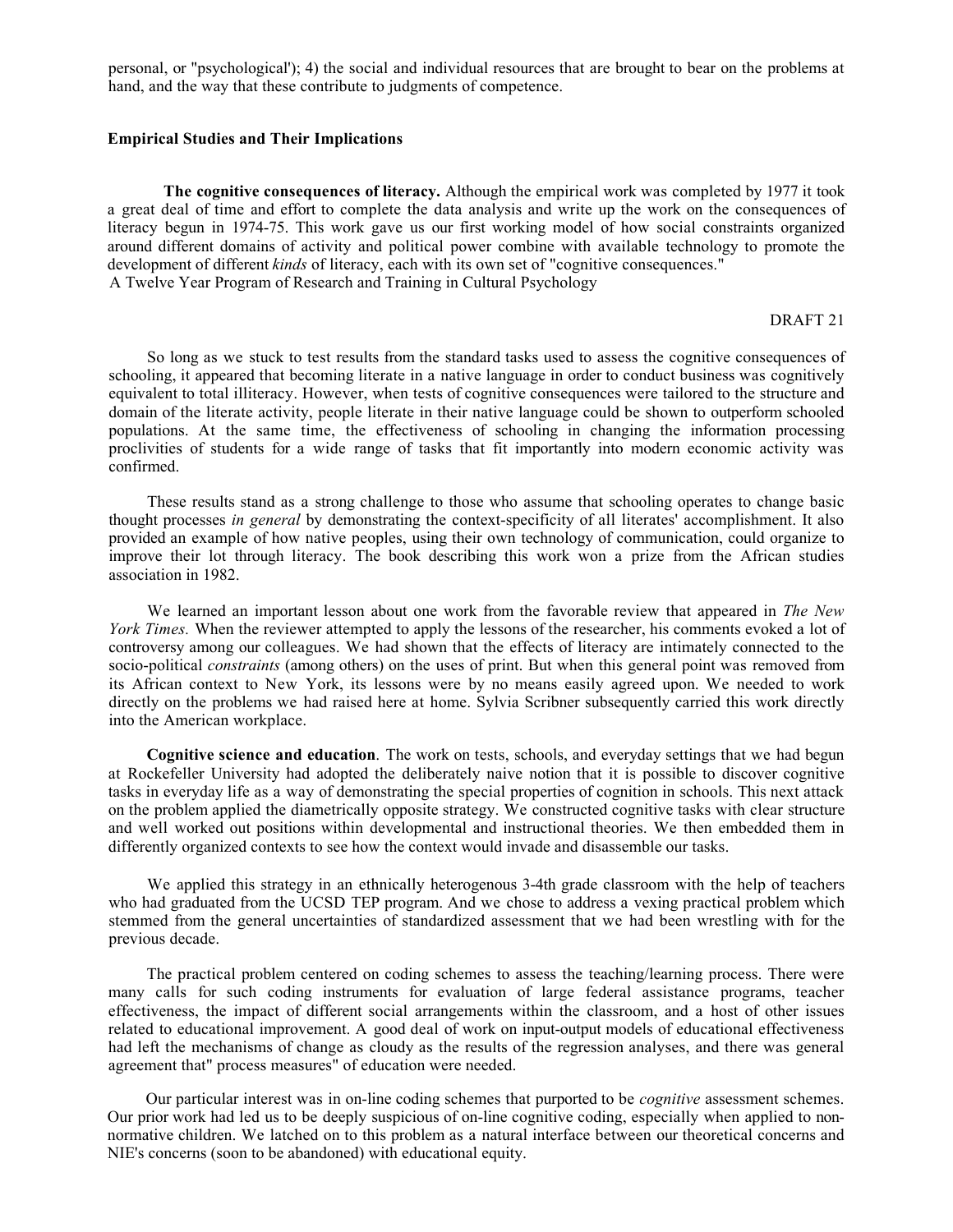Over a two year period we constructed curriculum units in a variety of different educational content areas which doubled as "cognitive task tracers" for our analytic benefit. Units were conducted in electricity, chemicals in the home, native American cultures, remembering, long division, and mapping. Each unit was divided into lessons, taught by the regular classroom teachers, to groups organized to provide a wide range of constraints on the teaching learning process. There were lessons where the teacher taught all 30 children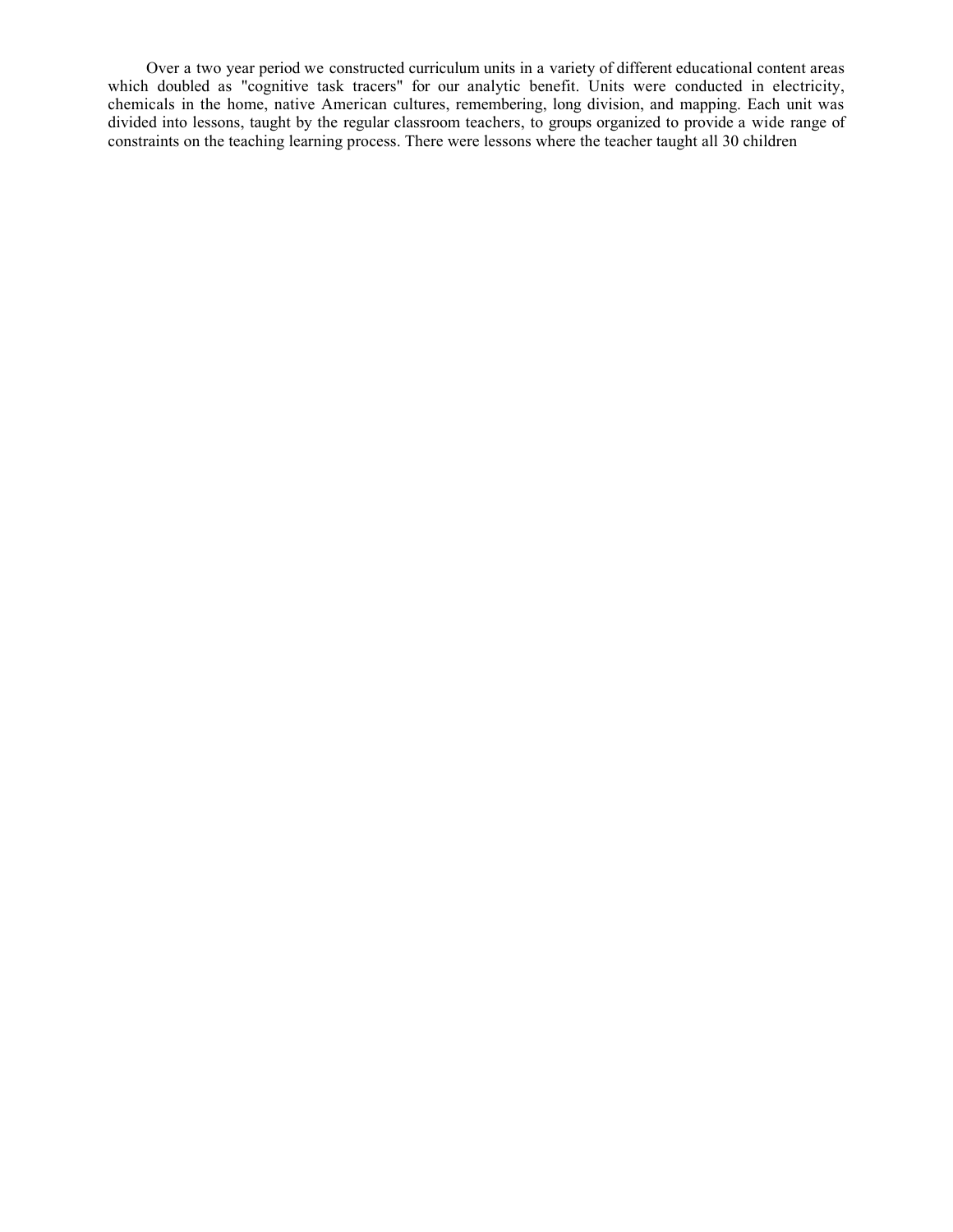simultaneously and individual tutorials as the extremes. In between we constructed varying kinds of small group lessons, including ones with no direct adult supervision. Bud Mehan, Margaret Riel, James Levin, and Yaakov Kareev conducted weekend clubs that carried these tasks into a very informal setting. These sessions were videotaped making possible detailed later analyses so that on-line coding could be compared with conclusions buttressed by repeated observations. Teachers joined in the planning and the analysis, in addition to fulfilling their responsibilities in the classroom.

By putting the activity of cognitive psychology/testing directly into the context of application (the classroom) in such a self conscious way, we succeeded in exposing the kind of social-organizational work that goes into constructing test and teaching interactions, as well as their differential impact on the children. We also lay bear the conflicting requirements of cognitive testing and teaching.

Consistent with our speculation from testing environments, when we sought to apply standard coding schemes to the children, they turned out to be differentially applicable. Some children could be described quite adequately by (for example) Marion Blank's cognitive coding scheme. However, other children's behavior did not seem to fit; in the less tightly constrained setting of the classroom, it was possible to see that it was not simply that they were doing less of something the teacher (and coding scheme) expected. They were doing something other. These other behaviors were not simply a problem for the coding scheme, they were often a problem for the teacher who did not know how to build upon them to help the child discover the information the teacher was interested in imparting.

We found that when we compared the effectiveness of the coding schemes in one-on-one settings with multi-person settings, different aspects of the coding were rendered problematic. Because we had built the abstract structure of the task into the lessons, we were successful in coding a good deal of the multi-person lessons (which was certainly a step up for us from our earlier cooking clubs). But some proportion of the interchanges were almost certain to be uncodable because the teacher filled in for the child, even at times when the coder didn't think it necessary.

As the work progressed, we became engrossed in the details of teaching/learning exchanges for different children and different groups of children over a sequence of lessons. We began to realize that the same teacher behaviors that clouded our assessment were instrumental in keeping the child coordinated with the lesson. What appeared to us as a margin of "error" from an assessment point of view were a margin of instruction for the teacher.

The final cycle in this work was constructed by the teacher around procedures for teaching long division. The analyses provoked by this unit became seminal in several later efforts as it became clear that an essential element in long division (the process through which candidate quotients are arrived at) is never explicitly taught by the teacher, although she teaches up to and around it. This unit also emphasized the tremendous importance of the teacher building up a rich representation of individual children's abilities over an extended period of time in order to arrive at assessments valid for purposes of teaching.

#### **Sample Publications**

Newman, D., Griffin, P:, & Cole, M. (1984). *Learning in interaction*, in progress.

**Bilingual reading instruction**. Luis Moll in collaboration with Esteban Diaz (a predoctoral fellow from Harvard) conducted studies of reading instruction in Spanish and English among elementary school children who are Spanish dominant bilinguals. The first phase of this work was observational; they did comparative analyses of lesson structure and content in Spanish and English reading contexts. They discovered that there were many children reading and writing in Spanish at a fairly sophisticated level (sophisticated enough to write book reports) who were working at the first grade level in English. Knowing that these children could speak English, Moll and Diaz set out to see if they could find out the source of the difficulty. Their analysis suggested that a combination of communicative impediments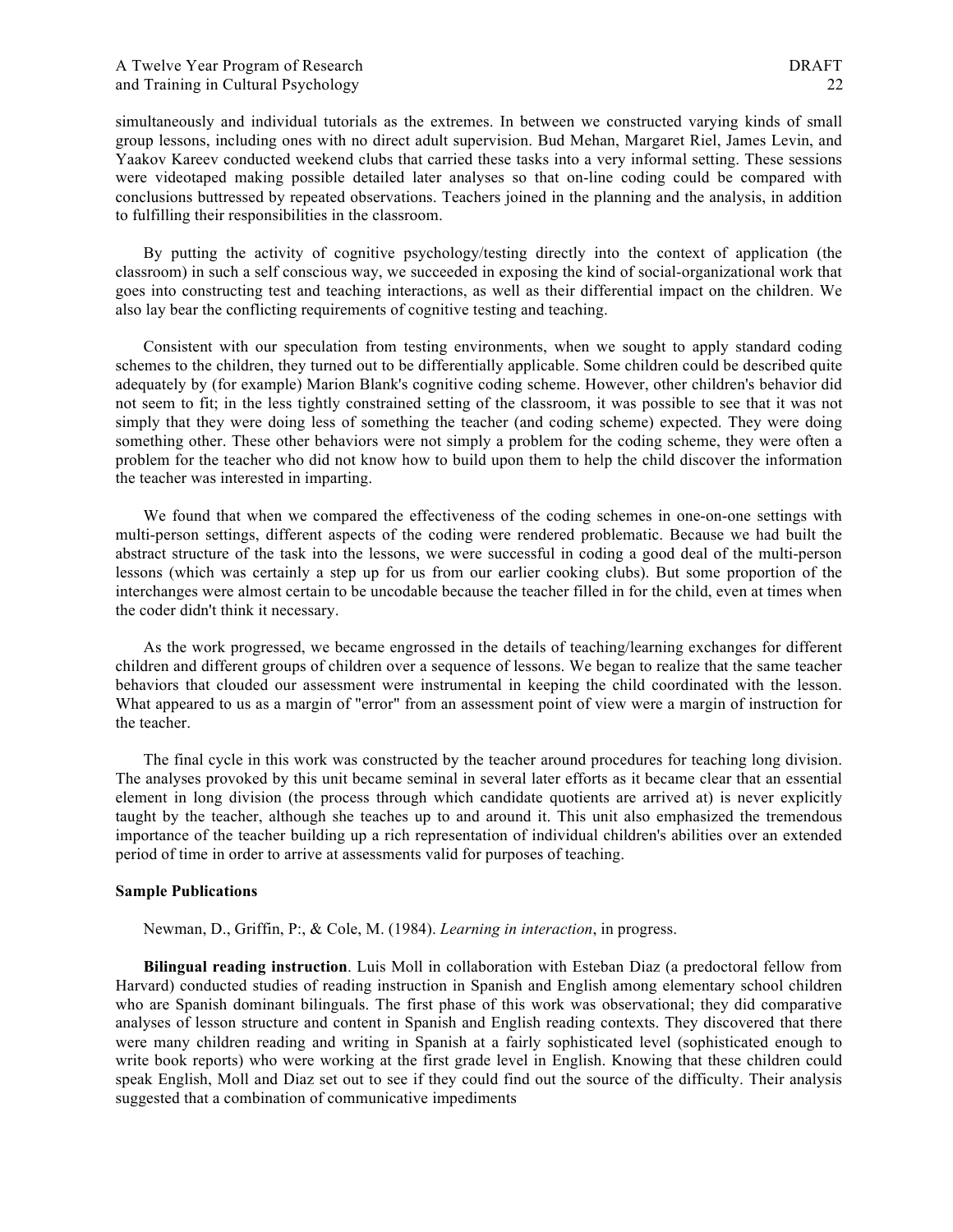created a context of instruction in English in which the teachers (who do not speak Spanish) consistently misinterpreted the source of the children's difficulties and relied on phonics training to bring the children to an appropriate level of oral English pronunciation be/ore they moved on to focus on comprehension.

In the intervention part of their study. Moll and Diaz showed that it was possible to use Spanish to support the children's knowledge of how to read in English. In one striking demonstration, a fourth grader being taught at the first grade level read directly from her English book and gave a running translation in Spanish. In a first follow up study, a regular classroom teacher repeated the procedure, bring children up several grades in their English reading levels and creating a good deal of excitement about the possibilities of applying these procedures more broadly. At present officials in the San Diego Unified School District are attempting to arrange to have Moll and Diaz institute their reading procedures in a special instructional program. One element of this program involves bilingual computer-based activity, stemming from work do be described below.

# **Sample Publications**

- Moll, 1.. C. (1981). The microethnographic study of bilingual schooling. In R. Padilla (Ed.), *Ethnoperspectives in bilingual education research: Bilingual education technology* (Vol. 3). Ypsilanti, Michigan: Eastern Michigan University.
- Moll, 1.. C. (1983). Constructing strategic learning environments for Hispanic students. To be published in *Proceedings of symposium on the handicapped Hispanic child: Research and implications for practice*. Texas: Texas A & M University.
- Chesterfield, R., Moll, 1... C., & Perez, R. (1982). A naturalistic approach for evaluation. Bilingual Journal, 7(1).
- LaBelle, T., Moll, L.C., & Weisner, T. (1979). Context-based educational evaluation: A participant research strategy. *Education Evaluation and Policy Analysis*,] 1 (2), 85-93. Moll, 1... c., & Diaz, S. (In press). Ethnographic pedagogy: Promoting effective bilingual
- instruction. To appear in E. Garcia & R. Padilla (Eds.), Advances in bilingual educational research. Arizona: University of Arizona Press.
- Moll, L.C., & Diaz, S. (In press). Teaching writing as communication: The use of ethnographic findings in classroom practice. To appear in D. Bloome (Ed.), *Language, literacy and schooling*. Norwood, NJ: Ablex Publishing Co.
- Moll, L.C., & Diaz, S. (1984). *Towards an interactional pedagogical psychology: A bilingual case study*. Manuscript submitted for publication. -
- Moll, L.C., Diaz, E., Estrada, E., & Lopes, 1... (In press). Making contexts: The social construction of lessons in two languages. In S. Arvisu & M. Saravia-Shore (Eds.), Cross-cultural and communication competencies. New York: Horizon Press.
- Moll, L.C., Estrada, E., Diaz, E., & Lopes. (1980, July). The organization of bilingual lessons: Implications for schooling*. The Quarterly Newsletter of the Laboratory of Comparative Human Cognition*, 2(3), 53-58.

**Comparative studies of early literacy socialization**. Alonzo Anderson, in collaboration several junior staff members and graduate students, completed two large studies on the early literacy experiences of working class children in their homes and neighborhoods, as well as the school. He succeeded in demonstrating an enormous variety of literacy experiences, even in homes where the adults were not especially well educated and where "story time," the traditional index of home literacy, was virtually absent.

An especially provocative outcome of this study was the evidence that little children's contact with the printed word occurs in a great many mundane activities which connect the family to the world outside the home; breakfast cereals, telephone bills, and catalogs, no less than books, bring children into contact with print and its uses. A direct implication of this work is the usefulness of interventions outside the home to effect changes in literacy experience *inside* the home, allowing parents to be selective in how they handle the issue of literacy in their own homes.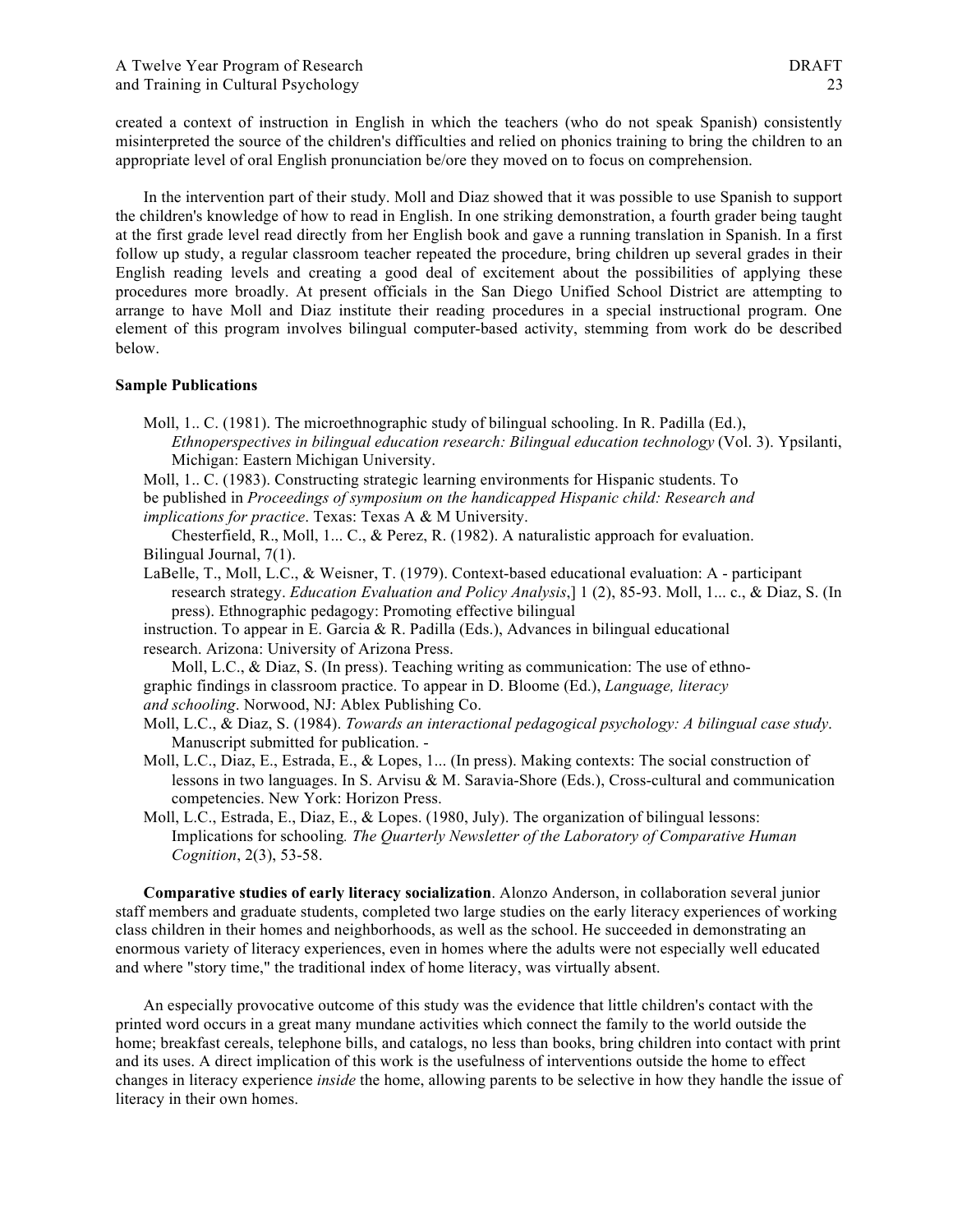For example, the once-popular tradition of using cereal boxes and other food packages as occasions to involve little children with print would almost certainly be effective, according to Anderson's data, in increasing very small children's knowledge of the alphabet and the multiple functions of literacy. With some planning, older children and parents could also be lured into denser activities with print by such means. For some of the families, especially those who espouse evangelical religions, the church is a potentially powerful agent of literacy in the home. That segment of Anderson's Black sample who were involved in evangelical churches engaged in text analysis and writing in ways that directly model procedures admired and promoted in the school, although the specific content and purposes differ.

The Anderson literacy project taught us important lessons about inter-ethnic research. In Anderson's project, a Black person was in charge of inter-ethnic research, and capable Chicano and Anglo researchers worked with him. The adjustment of people to the power structures built into the funding was not easy and not complete, because of the institutionally organized differences in the goals of the individuals. Our Japanese colleagues report similar experiences. Hiroshi Azuma, Dean of the School of Education at Tokyo University, discusses in our *Newsletter* the institutionally organized processes associated with international cooperation in educational research.

## **Sample Publications**

- Anderson, A. B. (1975). The combined effects of interpersonal attraction and goal-path clarity on the cohesiveness of task-oriented groups. *Journal of Personality and Social Psychology* 31, 68-75.
- Anderson, A. B. (1981).. The role of literacy in the non-school and school environments of lower-class children. In A. Humes (Ed.), Moving between practice and research writing. Los Alamitos, CA: SWRL Educational Research and Development.
- Anderson, A. B. (1984). *Literate activity within low-income Black families: The dynamic process of socializing preschoolers into literate practice.* Manuscript in preparation. Anderson, A. B., & Griffin, P. (1984). The influence of the home and family on literacy development. Monograph for the International Reading Association. Manuscript in preparation.
- Anderson,n, A. B., & Stokes, S. (In press). Social and institutional influences on the development and practice of literacy. In F. Smith (Ed.), *Awakening to literacy*. New York: Heineman Publishing Co.
- Anderson, A. B., Teale, W. H., & Estrada, E. 1980, July). Low-income children's preschool literacy experiences: Some naturalistic observations. *The Quarterly Newsletter of the Laboratory of Comparative Human Cognition*, 2(3), 59-65.
- Anderson, A. B., Teale, W. H., & Estrada, E. (981). How preschoolers interact with written communication. In M. Kamil (Ed.), *Directions in reading: Research and instruction*. Washington, DC: National Reading Conference.
- Anderson, A. B., & Teale, W. H. (1982). La lecto-escritura como practica cultural (Literacy as a cultural practice). In *Nuevas perspectivas en los procesos de lectura y escritura*. Mexico: Siglo XXI.

**Micro-processor technology and education.** Our use of microprocessors as research tools arose from several inter-related issues confronting us in the late 1970's, explaining the somewhat a-typical course that our work in this area has followed. When we began our work on thinking in everyday contexts we were very impressed by the way in which cognitive tasks, when they arose, were quickly disassembled by the group in what we came to understand as a spontaneous division of mental labor. There are many positive sides to this process, but from an analytic point of view, we wanted a better specification of the actions that people were carrying out than we could get from our videotapes in the cooking clubs. Problems implemented on microprocessors seemed like an excellent medium for our work because we could allow two people to work at once, but their key strokes would provide us at least some notion of what they were doing as individuals.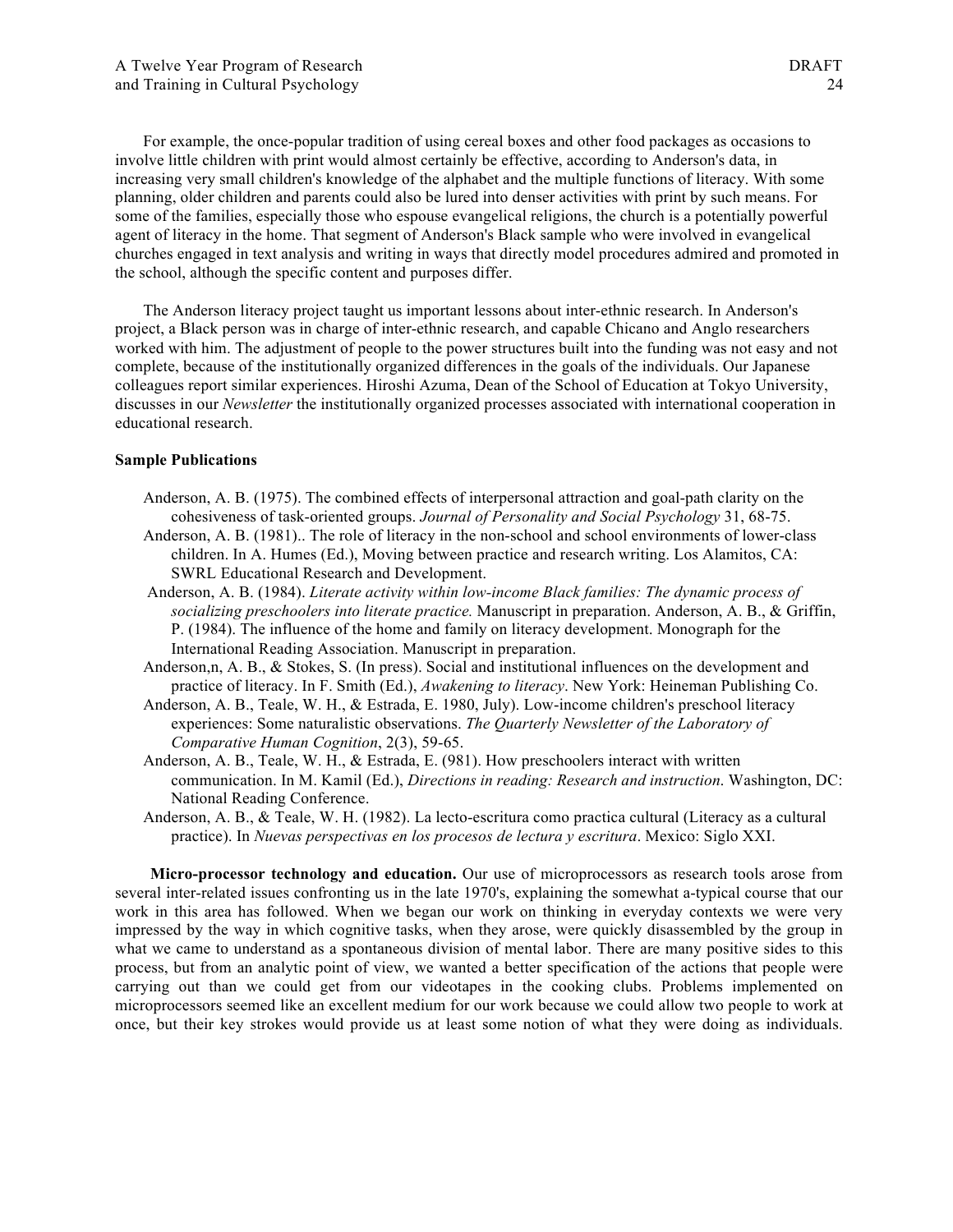At the same time, we believed that the dynamic properties of microprocessors, while not nearly state of the art for large machines, were sufficient to permit us to create some very useful environments within which children could be seduced into getting rich and varied experience in domains of knowledge (such as the number line or vocabulary) which appear as important components of basic skills such as long division and reading.

The microprocessor, complemented by a telephone line, also allowed people in different locations to interact with each other using message systems, a potential which we believed could provide an excellent resource for education. Finally, we believed that the text production capacities of the microprocessor could serve as an important prosthetic device for students who experience unusual difficulties with written language.

Encompassing all of these interests was a deep concern; how could the potential of microprocessor technology be used to decrease the existing gaps in educational achievement between rich and poor. Were inequities inevitably to be increased, or could social organizational measures be taken to amplify significantly the achievements of segments of the population who traditionally struggled with school?

We have found microprocessors useful for so many of their originally intended purposes that they are now included in environments that have other activities (such as bilingual teaching) as their foci. In the interests of brevity, I will list several especially noteworthy results.

1. Jim Levin, joined at different times by Andrea Petitto, Margaret Riel, and others, created families of game-like activities that built a strong representation of the number line as a key element in basic arithmetic operations. In some of their studies it has been possible to show transfer of the skills learned in these games to paper and pencil testing. Using these and other specially constructed programs, Riel created a "mental gymnasium" which provides trainees with extensive and targeted training in a variety of basic skills.

## **Sample Publications**

- Levin, J. A., Boruta, M. J., & Petitto, A L. *How do children think about numbers? Let us count the ways.* Paper presented at the Fifth Annual Cognitive Sciences Conference.
- Levin,, J. A, & Boruta, M. J. (In press). Writing with computers in classrooms: "You get -- EXACTLY the right amount of space!" *Theory Into Practice.*
- Petitto, A. L., & Levin, J. A. (1983). Dynamics of learning and mislearning in a simulated micro-world. *Proceedings of the National Educational Computer Conference*.

2. At about this same time Levin, Warren Simmons and Luis Moll translated, adapted and developed computer programs to make their content and language adequate to minority cultural group users. For example, an estimation/computation game called Lemonade was translated into Spanish and Tagalog and subsequently used in bilingual classrooms. A new activity was developed from a program called story maker, which made the content particularly salient to inner city children.

3. Levin, Moll and Peg Griffin developed and implemented a pilot research project in a multiethnic community in which a computer was placed in an adult-gathering place as a way of introducing the technology to a population unlikely to have access to the machines. They found that community members were eager to learn more about what computers are about and to explore how these machines are relevant to their lives. In one attempt at linking community interests to computer use, a Visicalc program was adapted to help local residents do comparative food shopping.

The user would enter what items they wanted to buy and the computer would tabulate total cost, including transportation, for four different stores in the area. Similar programs were developed to select daycare facilities, among other functions.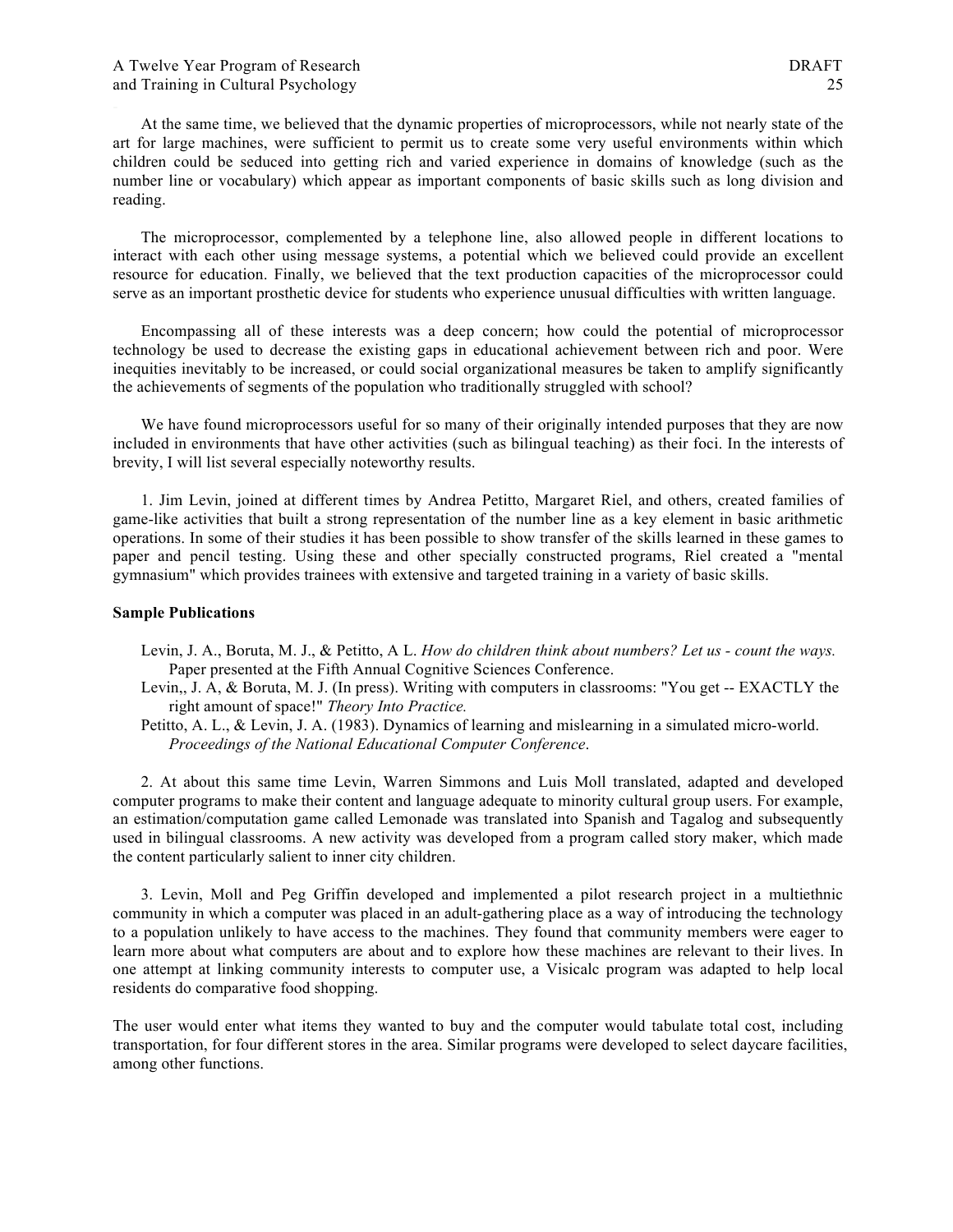4. Levin, Riel and others have developed a system of writing activities which support writing for novices. In collaboration with Ron and Suzanne Scollon in Alaska, these activities were modified for use by Alaskan native children writing in either English or their native language.

#### **Sample Publications**

- Cohen, M., Levin, J. A., Mehan, H., & Souviney, R. (1984). Exemplary classroom computer use: *A time for tools*. Report to the Teacher Education and Computer Center, San Diego/Imperial County Region.
- Levin, J. A., Boruta, M. J., & Vasconcellos, M. T. (1983). Microcomputer-based environments for writing: A writer's assistant. In A. C. Wilkinson (Ed.), *Classroom computers and cognitive science*. New York: Academic Press.
- Levin, J. A., Riel, M. M., Rowe, R. D., & Boruta, M. J. (In press). Muktuk meets Jacuzzi: Computer networks and elementary school writers. In S. W. Freedman (Ed.), *The acquisition of written language: Revision and response*. Hillsdale, NJ: Ablex Press.
- Levin,, J. A., & Souviney, R. (1983, July). Computers and literacy: A time for tools. *The Quarterly Newsletter of the Laboratory of Comparative Human Cognition*, 4(3), 45-46.

5. A major line of investigation involves the use of message systems in conjunction with classroom activities to enhance educational attainment. In an initial study with college students, Black, Levin and Mehan showed that students taught via a message system took a more active stance vis a vis the teacher and the to-be-learned materials with measurably favorable academic outcomes.

In an important extension of this idea, Riel and Levin showed that the requirement to come up with a joint product, combined with the ability to enter the interaction publicly at times of their own choosing, induced poorly achieving American students and Eskimo children to request time to work on basic writing skills, and improved their academic performance.

#### **Sample Publications**

- Black, S. D., Levin, J. A., Mehan, H., & Quinn, C. N. (1983). Real and non-real time interaction: Unraveling multiple threads of discourse. *Discourse Processes*, 6, 59-75.
- Quinn, C. N., Mehan, H., Levin, J. A., & Black, S. D. (1983). Real education in non-real time: The use of electronic message systems for instruction. *Instructional Science*, 11, 313-327.

6. Diaz, Griffin, and Cole created an educational fantasy world comprised in part of microprocessor-based activities of various ranging from arcade games to programming languages. Used in conjunction with other educational activities, this environment proved effective in inducing children to work hard over extended time periods on a wide variety of intellectual problems. And enabled multi-content, context observations to be made concerning children's abilities and disabilities regarding memory math literacy and problem solving.

## **Sample Publications**

Laboratory of Comparative Human Cognition. (1982, July). A model system for the study of learning difficulties. *The Newsletter of the Laboratory of Comparative Human Cognition*. 4(3), 39-66.

7. Mehan and his colleagues carried out several studies of microprocessor use in classrooms, with special attention to the problems of teachers given machines they don't understand in inadequate numbers with inadequate software. The are currently cooperating with the San Diego City Schools on applications of microprocessors in classrooms.

#### **Sample Publications**

Mehan, H. (1983). The role of language and the language of role in institutional decision making. *In Language in Society*.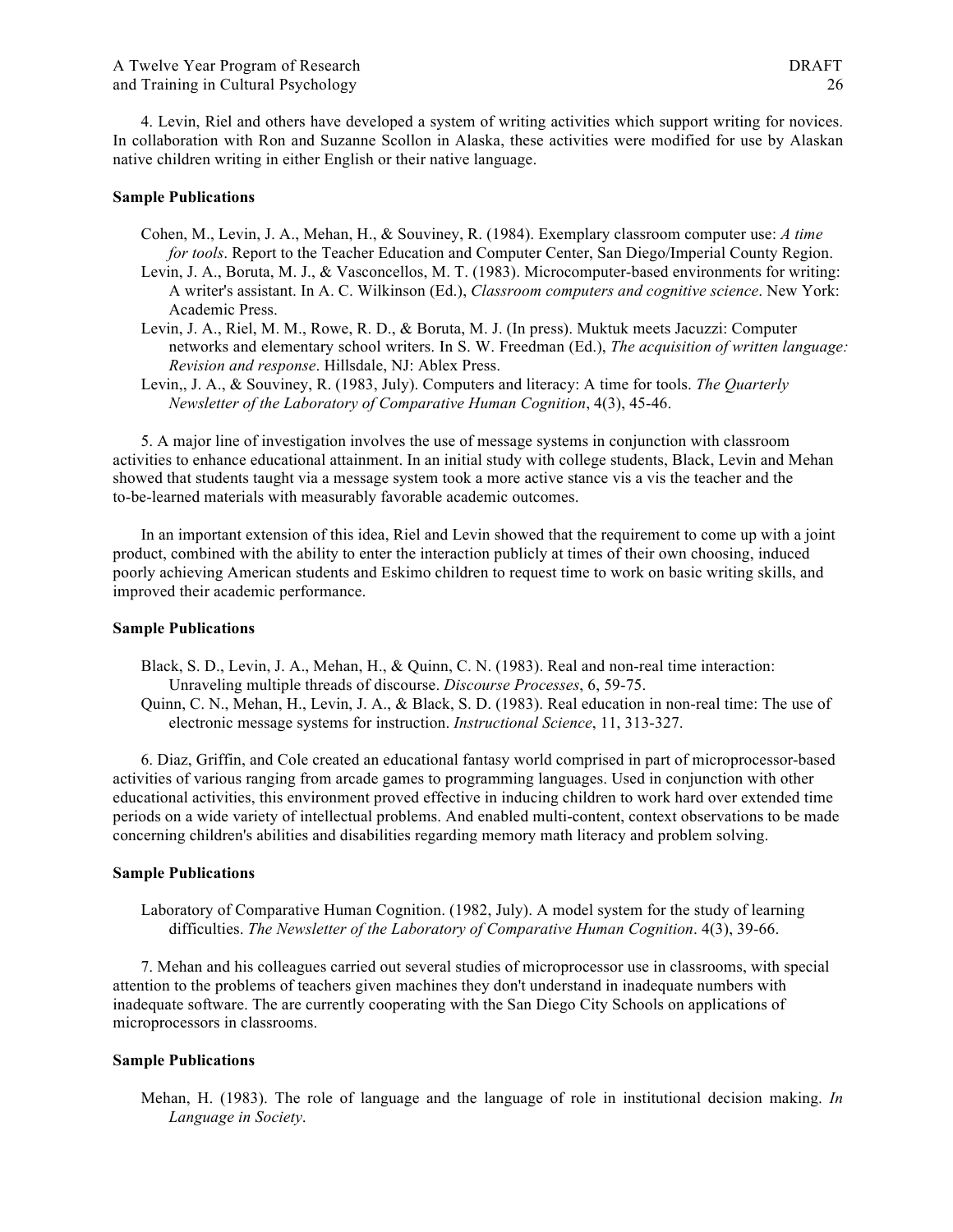Mehan, H. (1984). Practical decision making in school settings. In B. Rogoff & J. Lave (Eds.), *Cognition in its social context.* Cambridge, MA: Harvard University Press.

Mehan, H., Hertweck, A., Combs, S. E., & Flynn, P. J. (1982). Teacher interpretations of students' behavior. In L. C. Wilkinson (Ed.), *Communicating in the classroom.* New York: Academic Press. Mehan, H., Hertweck, A., Meihls, L., & Crowdes, M. M. (1981). Identifying handicapped students. In S. S. Bacharach (Ed.), *Issues of school organization and school processes*. New York: Praeger Press.

8. Billy Vaughn and Peg Griffin have devised microprocessor games that teach vocabulary in ways that implement proven paper and pencil instructional programs. These programs are currently being tested in an inner city school with children who have fallen far behind the reading norms for their grade and are proving popular with children and school personnel.

9. Esteban Diaz, working with graduate students and junior LCHC staff created a computer literacy camp especially designed to give minority group children access to basic computational principles as well as extensive basic skills practice. Their mixed activity systems were exceedingly effective in capturing the intelligence and motivation of children who were alienated from schooling for a variety of reasons. -. -•

**Studies of educational decision making**. Bud Mehan and two predoctoral fellows carried out a study of the processes by which children are singled out for special educational help within the school system. Their work shows clearly that the outcome of the decision making reflects a complex, social "satisfying" process which is shaped at least as much by the availability of money in specific categories as by any demonstrable psychological/educational characteristics of the children. This work became directly relevant to understanding problems of remediation discussed below.

**Studies of re-mediation**. One of the lines of work coming out of LCHC's time at Rockefeller University was the analysis of learning disabled children and a desire to find ways to help them achieve a full education. LD children presented an especially interesting version of the basic paradoxes we had long been working with. They are defined as having normal intelligence, yet they fail badly at a variety of school tasks, notably reading, writing and arithmetic. In 1980-81 we banded together with Ann Brown and Joe Campione, researchers who had long worked in remedial education, to study the problems of learning disabled children in the school.

A year of observational work was sufficient to lay bare the multiple layers of incoherence surrounding efforts to assess and educate children designated LD. The children so designated by the schools were not detectably different from other poor readers in the level or profile of their standardized test scores. The instruction that they received did not seem to be working, and an aura of frustration surrounded the entire topic. By the middle of the 1981-82 academic year, we had reached a dead end with our observational work; it was time to try selected interventions to probe the system and see if we could make a difference. But such procedures would have meant tampering with the established program of activities for these children, which the teachers were not about to permit.

After contemplating giving up the project, we decided instead to set up an after school program in which we would instantiate reading activities designed to diagnose and remediate the children's problems in a single setting. Under the direction of Peg Griffin, we set up an after school activity center we called Field College, where we took on the school's difficult and incorrigibly difficult students. The children were put through four different curricula designed to teach reading comprehension directly. They also received individual diagnostic testing and training and rich practice in playing a variety of computer-based games. Finally, they were assigned big brothers and sisters from UCSD as a further means of support and of providing us with knowledge about their lives outside of school settings.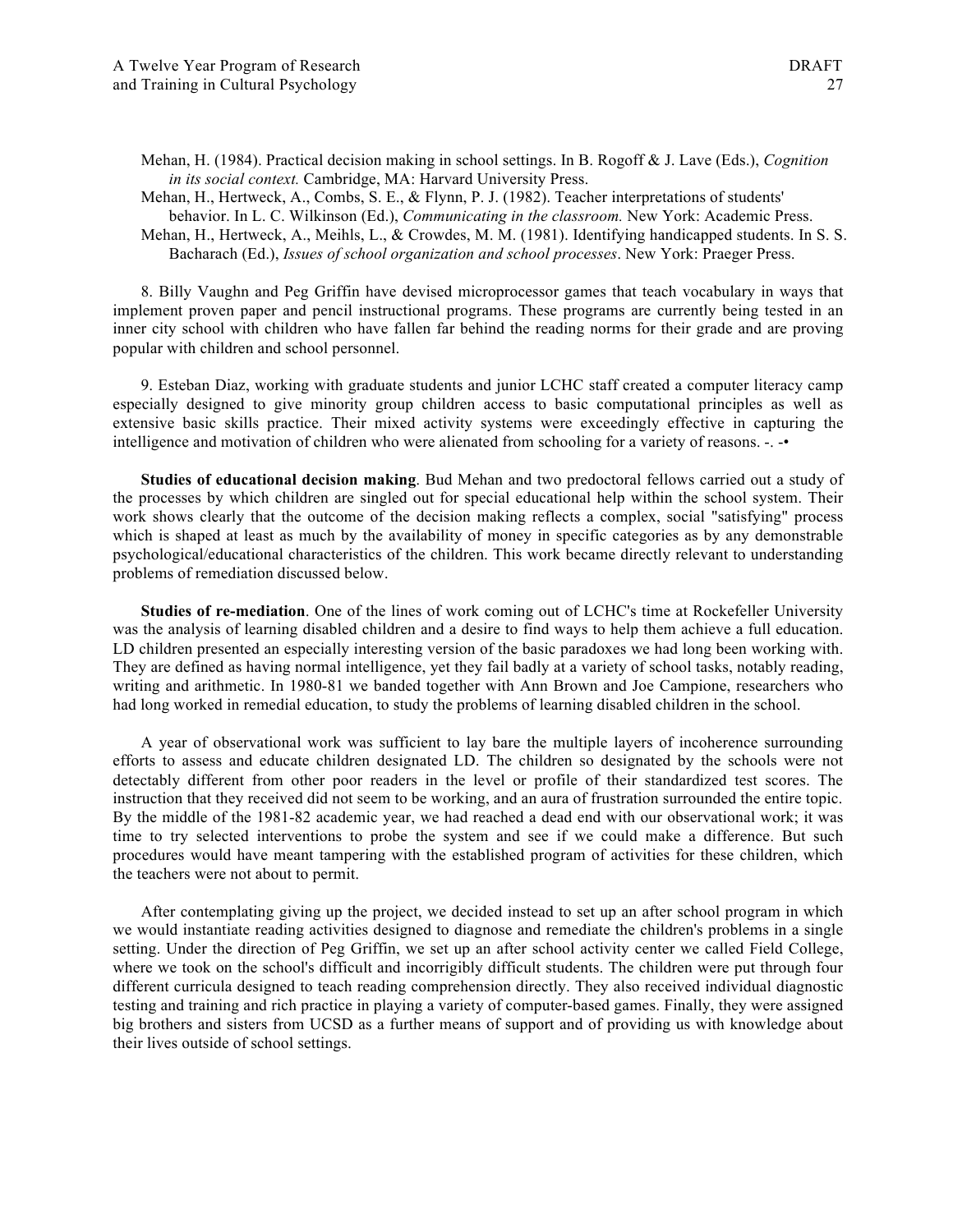Following an initial pilot program lasting from December-June during which various strategies for creating activity contexts at Field College were tried out, a replication of the basic reading procedures was carried out under more controlled conditions and the micro-processor activities were woven into a fantasy world that required the children to engage in active analysis of their own learning activities (dubbed The 5th Dimension).

In order to implement the diagnostic/remedial procedures, we found it extremely useful to include university undergraduates in our activities in a dual role. On the one hand, they acted as big brothers and big sisters to the children, getting to know them, helping them out, and providing role models for their everyday lives. On the other hand, the undergraduates would act as willing participants in our reading activities, helping to hold the activities together, even when the children were uncertain about what to do, or unwilling to do it. (I mention this role of UCSD undergraduates here because it will be important when we get to the issue of institutional change.)

A great many lessons have been learned from this work, which ties back in important ways to all of the previous work done in the Laboratory. Perhaps the strongest empirical result was our discovery that despite a wide variety of different presenting symptoms, the children we were working with had a common wrong idea about what reading is about. Put simply, they had formed the hypothesis that reading means creating the right oral rendition of the phonic characteristics of alphabetic characters. They did not understand the interpretive goal of reading and the activities they engaged in to achieve the goal they did understand was systematically blocking discovery of the correct system of mediation.

The work on remedial reading has evoked an extremely enthusiastic response from educators, reading researchers, and parents. After publication of a preliminary report of this work in the Newsletter in 1982 we were asked by several national organizations to give talks about the diagnostic/remedial program and implications for teaching learning disabled children. Somewhat ironically, since one reason for leaving Rockefeller University was a strong presumption that we would have to work on the problem of learning disabilities, the fruitfulness of our approach to this problem has made it a central focus of attention. It combines detailed focus on interaction-in-context with an analysis of institutional forces that shape diagnostic categories, and ethnographic work in the community. It has also proven to be an outstanding medium within which to teach undergraduates, graduate students, and post-doctoral fellows about the principles of comparative, cognitive research.

#### **Sample Publications**

- Cole, M., & Griffin, P. (In press). Current activity for the future: The Zo-ped. In B. Rogoff & J. Wertsch (Ed.), *Children's learning in the zone of proximal development*.
- Griffin,, P., & Cole, M. (1984). Model systems for re-mediating reading difficulties. In R. Glaser (Ed.), *Cognition and instruction*. L.E.A.
- Laboratory of Comparative Human Cognition. (1982, July). A model system for the study of learning difficulties. *The Quarterly Newsletter of the Laboratory of Comparative Human Cognition*, 54(3),39-6666 (special issue).
- Cole, M., & Griffin, P. (1983, October). A socio-historical approach to re-mediation. *The Quarterly Newsletter of the Laboratory of Comparative Human Cognition*, 5(4), 69-74.

# **The Fellowship Program: A Ten Year Summary**

*MARY CROSS* obtained her Ph.D. in experimental psychology from Princeton University. During her stay at LCHC she conducted research on the development of memory and problem solving. Subsequently she was on the faculty of the Merill-Palmer Institute before moving to the National Institute of Education.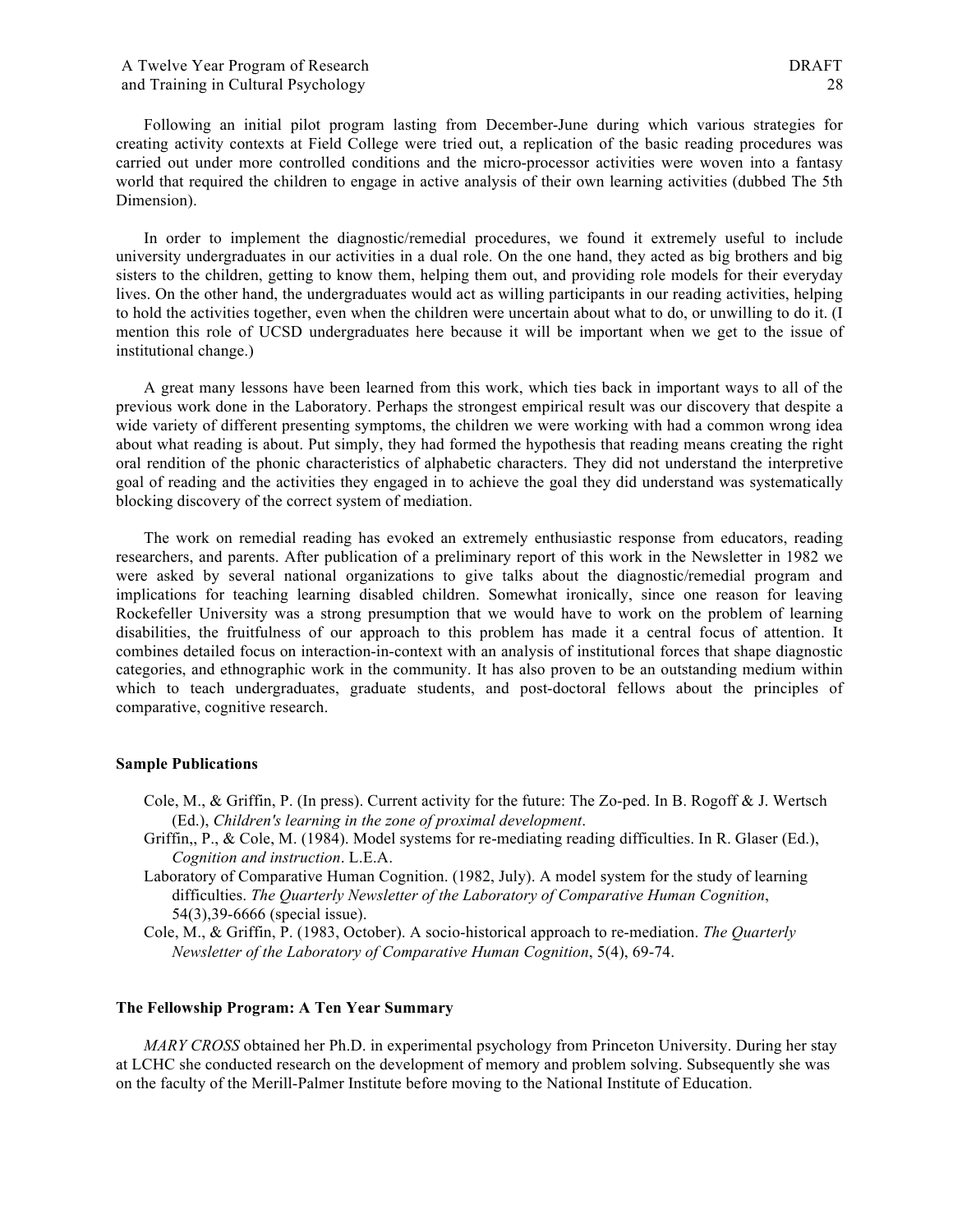KATHYNN HU-PEII AU was a Ph.D. candidate at the University of Hawaii; transferred to University of Illinois with Bill Hall's help where she received her Ph.D. in 1980. She is presently head of the curriculum department Kamehameha Early Education Program, Honolulu Hawaii. Very active professionally, Dr. Au has given numerous papers and written several articles on her very successful,, culturally sensitive methods for teaching reading.

RAPEHILENEE BANKS obtained her Ph.D. from CUNY following predoctoral fellowship in LCHC. Her dissertation investigated variability in Black children's cognitive and linguistic performance as a function of the conditions of testing.

DENISE BORDER-SIMMONSS was Curriculum Specialist, Project Cultures,, a magnet school pro- gram designed to reduce minority group isolation, in the Ithica city school.. As a predoctorall fellow in LCHC, Dr. Simmons completed her dissertation on the interaction between communicative context and evaluations of Black children's linguistic competence. After obtaining her Ph.D. from Teacher's College, she continued work in applied linguistics and curriculum design. Now Evaluation Consultant CTB/McGraw Hill.

SHELA BROLESS was B.A. from San Diego State, now a psychology graduate student at UCSD. Ms. Broyles is conducting research on the use of microprocessor editors and networked message systems for assisting learning disabled college students to produce adequate English text.

WADE BOYKN was Assistant Professor of Psychology, Cornell University; presently Professor of Psychology, Howard University. During his stay at LCHC Dr. Boykin elaborated his theory of environmentally induced motivation as it applied to the tested performance of Black students; he was among the first to see the implications of Gibsoniann perceptual theory to problems of culture and cognition.

DOROTHY CARERR was working in the teacher education program of Bank Street College and Coordinator of the In-Service Teacher Education Program at Bank Street from 1970 and Program Associate, Principals Leadership Institute Bank Street College; presently Faculty Advisor, Graduate School of Education Bank Street College of Education, New York. She has written monographs on multicultural education and literacy development.

WILLIAAM E. CROSS, JR. was Assistant Professor at Cornell. Now Associate Professor African Studies and Research Center, Cornell University, Dr. Cross has written extensively on self identity and family development among Black people. He has been instrumental in organizing and maintaining networks of Black scholars.

ESTEBAN DIAZ was graduate student at the School of Education, Harvard University; while a predoctoral fellow, Dr. Diaz completed his dissertation on the inadequacy of theories linking cultural style to modes of instruction;; currently a postdoctoral fellow in LCHC where he is conducting research on the use of Spanish competence to promote English reading skills among Hispanic students, computer literacy, and model systems for remedial reading instruction.

JOHN DORE was Assistant Professor of Linguistics at Baruch College; now Associate Professor in the Linguistics Department, The Graduate School, City University of New York, Baruch College, City University of New York. While at LCHC Dr. Dore engaged in collaborative research on situation variation in language use and gave seminars on speech act theory and the development of language.

GILLIAN DOWLEY came to LCHC while a graduate student at Chicago (where she obtain her M.S. in Teaching) and then Northwestern where she obtained her Ph.D. in Educational Psychology. She is now a member of the faculty of the Erikson Institute where she teaches and conducts research on the organization of educational environments for preschool children.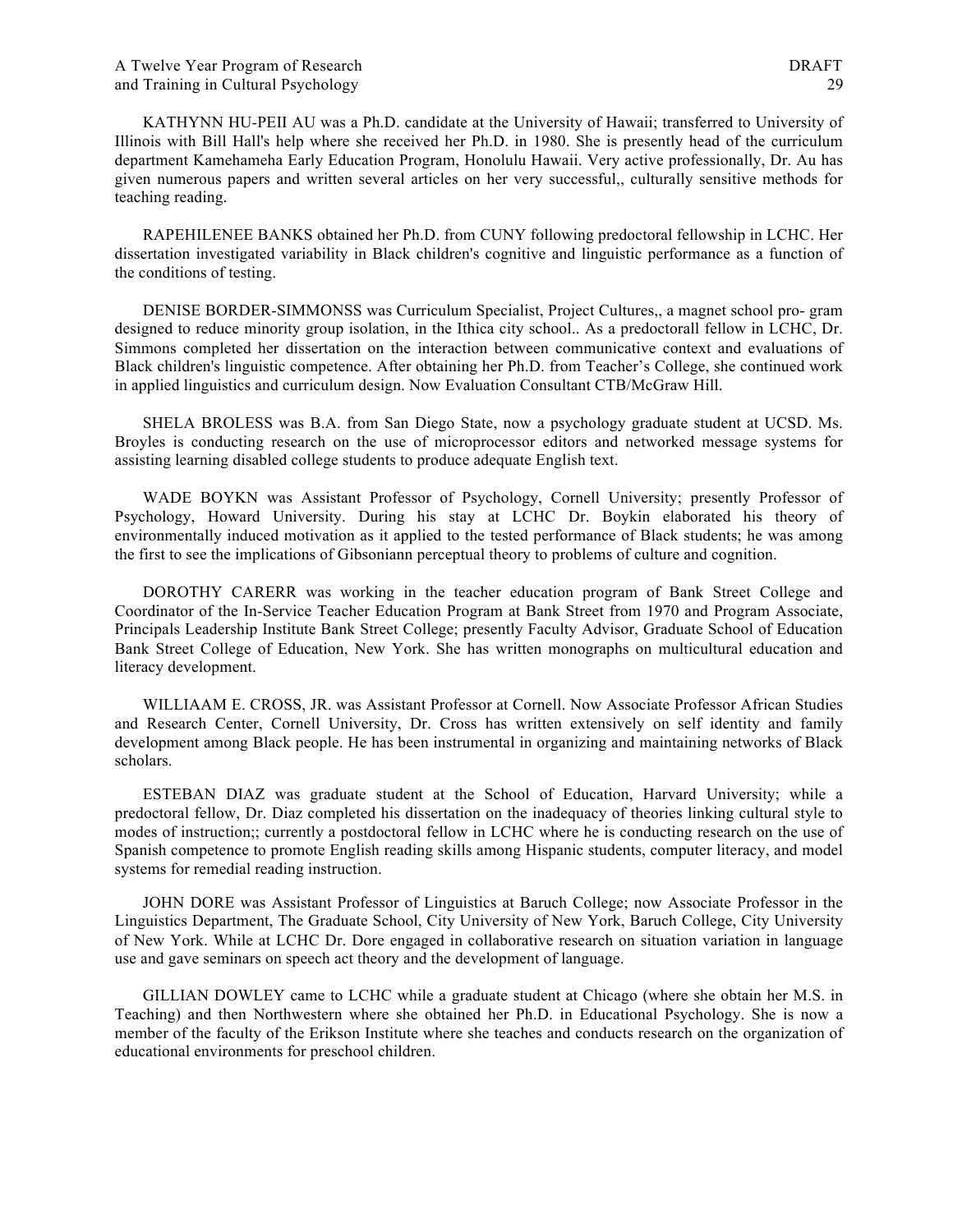ELETTE ESTRADA was an educational therapist, Centro de Aprendizaje, Cuernavaca, Mexico; while at LCHC she conducted research on the organization of bilingual classrooms and early literacy experiences of children in their homes, education of reading handicapped children; most recently a member of the bilingual special education teacher training project, Department of Special Education, University of Texas, Austin, Texas.

ANDERSON J. FRANKLIN was a dean at Medgar Evers College; while at LCHC conducted research on sub-cultural variations in cognitive skills and learning; currently Professor of Psychology, CCNY.

LENORA FULANI was a predoctoral fellow in LCHC while completing her dissertation at the Graduate Center, CUNY; her thesis centered on the everyday arithmetic knowledge of B1ac~childrenn and its relationship to early education; currently active as a psychologist and community activist in New York City.

JANICE HALE was as a lecturer, Department of Early Childhood Education, Georgia State University; currently Associate Professor Early Childhood Education, Jackson State University. While at LCHC Dr. Hale conducted research on cultural continuities in the socialization of Black children in the family; she has published extensively on this topic in recent years.

LAURA HINES was predoctoral student at Fordham in urban school psychology; while at LCHC she completed her doctoral dissertation on tested memory performance in Black and white children as it is influenced by dialect and situational factors; currently Assistant Professor, Ferkauf Graduate School of Psychology, Albert Einstein College of Medicine.

MIRIAM KOIVUKARI was predoctoral student from University of Jyvaskyla, Finland; while at LCHC she designed a dissertation on the organization of instruction in Congolese schools; Currently a visiting research scholar at the Graduate School at CUNY. She also does training workshops for teachers and technical experts going to developing countries.

TERRY LACEY was part-time teacher of social psychology to nurses at the New Nursing School, Reykjavik, Iceland. Now instructor of English, University of Iceland. Teaches English as a second language to Icelanders.

JEAN LAVE Associate Professor Anthropology, School of Social Sciences, University of California, Irvine. While at LCHC she gave seminars and discussed her research on the cultural constitution of cognition and action. Her work has involved an analysis of apprenticeship learning and the everyday use of arithmetic skills by adults from different cultures.

LAWRENCE LOPES was predoctoral fellow while completing a dissertation for the Anthropology Department, Stanford University. His dissertation analyzed family therapy as a group problem solving process, requiring him to integrate theories and techniques from several disciplines. Subsequently, Dr. Lopes conducted ethnographic research on school reform. He is currently a member of the Family and Community Medicine Department, UCSD.

LAURA MARTIN came to LCHC with a strong background in human development and early childhood education. During the Fall of 1981 she went to the U.S.S.R. as an exchange scholar in the Institute of Psychology where she conducted research on the social division of mental labor. She is currently a research psychologist associated with the Teacher Education Program at UCSD.

RICHARD MENDOZA was a new Ph.D. in psychology from University of California, Irvine; now Assistant Professor Psychology, California School of Professional Psychology, Los Angeles, California. During his stay at LCHC Dr. Mendoza worked on problems of acculturation and cognitive style. Since leaving, he has continued to work on issues of cultural change and adaptation among the Chicano population of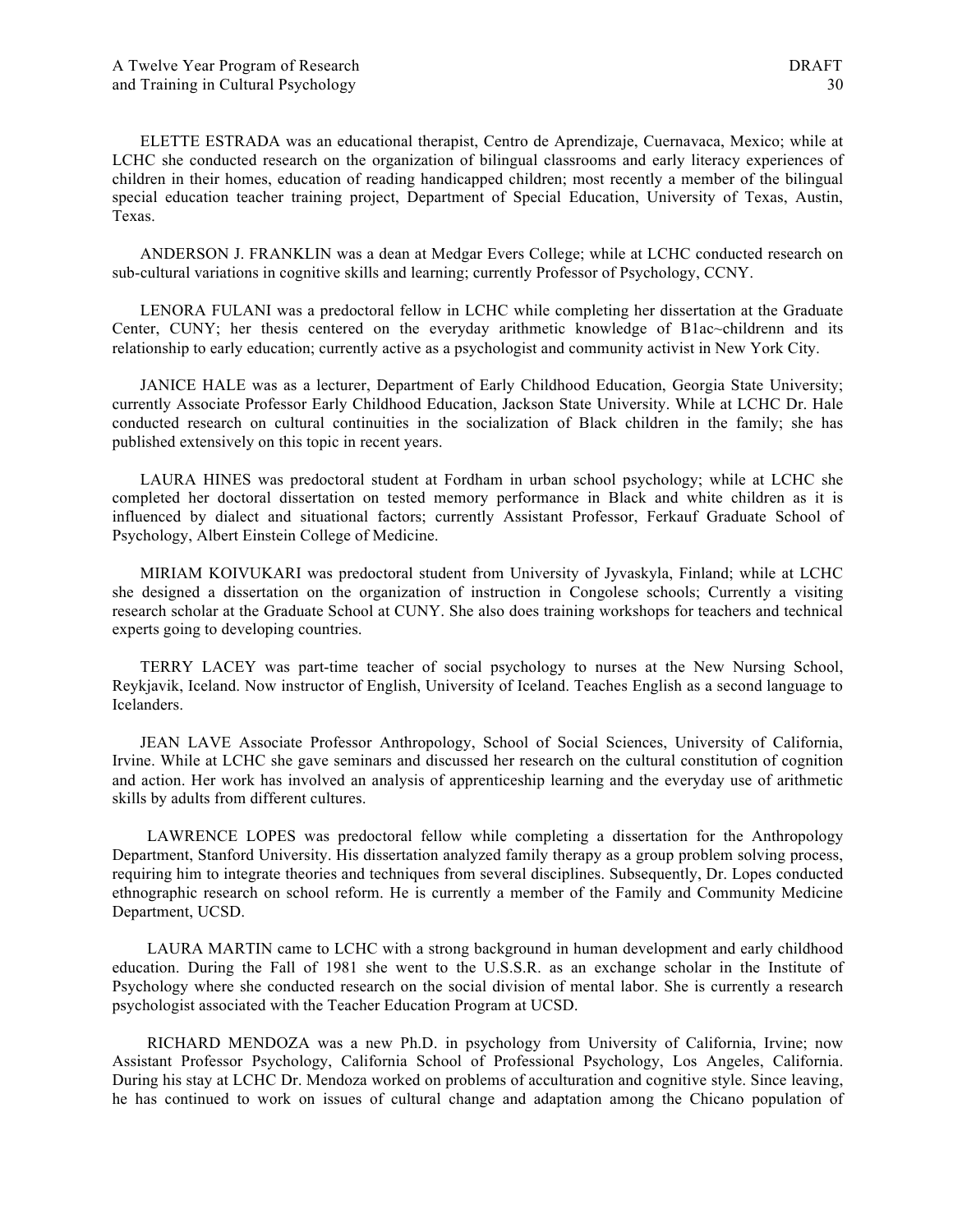A Twelve Year Program of Research and Training in Cultural Psychology California and the Southwest.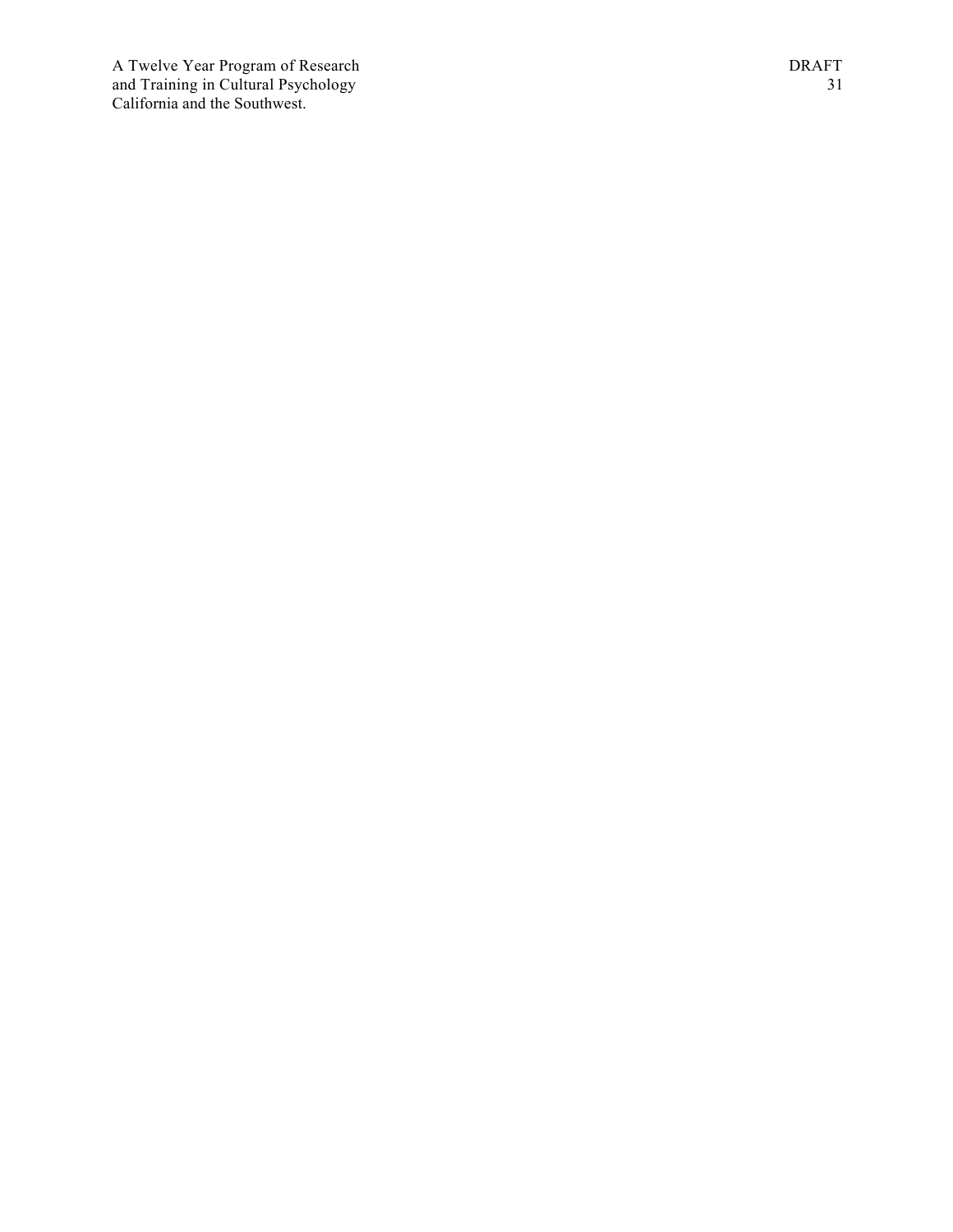JACQUELYN MITCHELL was a new Ph.D. in Education from Harvard University. Now Assistant Professor in Afro-American Studies Program and in Applied Behavioral Sciences at the University of California, Davis. While at LCHC she conducted an ethnographic study of an alternative day care center in the San Diego Black community and wrote about problems in the higher education of Black social science researchers.

LUIS MOLL was a predoctoral student at University of California, at Los Angeles. Now Assistant Research Psychologist LCHC, at UCSD, also Lecturer, Department of Communication, UCSD. For the past few years Dr. Moll has been conducting research on the organization of bilingual literacy instruction; his studies have included classroom interventions, linking school and community for teaching writing, and the use of microprocessors to help bilingual students.

MOHAMED NYEI a native of Liberia, Mr. Nyei was a key consultant on the Scribner-Cole study of literacy among the Vai He is now working on a Ph.D. in Sociology at New York University. His current research is focused on problems of rural development in underdeveloped countries, particularly his native land.

CAROL PADDEN obtained her Ph.D. in linguistics at UCSD. Dr. Padden's dissertation was a study of American Sign Language in which she demonstrated the existence of linguistic structure which prior linguists had misinterpreted. This work is a part of her larger interest in the relation between language, culture and mind. She is currently Assistant Professor of Communication at UCSD and a faculty member in LCHC.

ANDREA PETITTO was Research Associate in developmental psychology at Children's Hospital Medical Center, Harvard University Medical School. Now Assistant Professor Graduate School of Education and Human Development, University of Rochester and director of the Computer Education Pro- gram. Dr. Petitto carried out a variety of research projects while at UCSD, including the development of microprocessor environments for teaching basic arithmetic concepts and studies of teaching/learning interactions. She is currently conducting research with learning disabled adolescents.

ROGELIO REYES was new Ph.D. from Harvard University. Presently, Lecturer, Mexican American Studies, Sonoma State College. Dr. Reyes has subsequently conducted comparative sociolinguistic research on bilingualism and language mixing among various hispanic groups as they impact literacy and education.

ROBERT RUEDA was Assistant Professor, currently Associate Professor, Department of Special Education, College of Education, Arizona State University. While at LCHC Dr. Rueda studied ethnographic and sociolinguistic methods to complement his background in psychology. He also engaged in research on a culturally heterogeneous learning disabled group emphasizing literacy as an everyday activity.

ROBERT SERPELL was Senior Lecturer and Head Psychology Department, University of Zambia. Presently, Professor of Psychology, Director Institute of African Studies, University of Zambia. During two stays at LCHC, Dr. Serpell gave seminars and wrote on problems of culture and cognitive development.

WARREN SIMMONS was predoctoral student at Cornell University; now is Research Psychologist at Army Research Institute. Dr. Simmons' dissertation was a study of the influence of culture-specific knowledge on children's concept identification performance. While at LCHC he participated actively in efforts to generalize the results of cross-cultural work to understanding subcultural variations among U.S. populations. He is currently working on evaluation of the Army's Basic Skills Education Program and helping to develop a computer assisted job skills education program.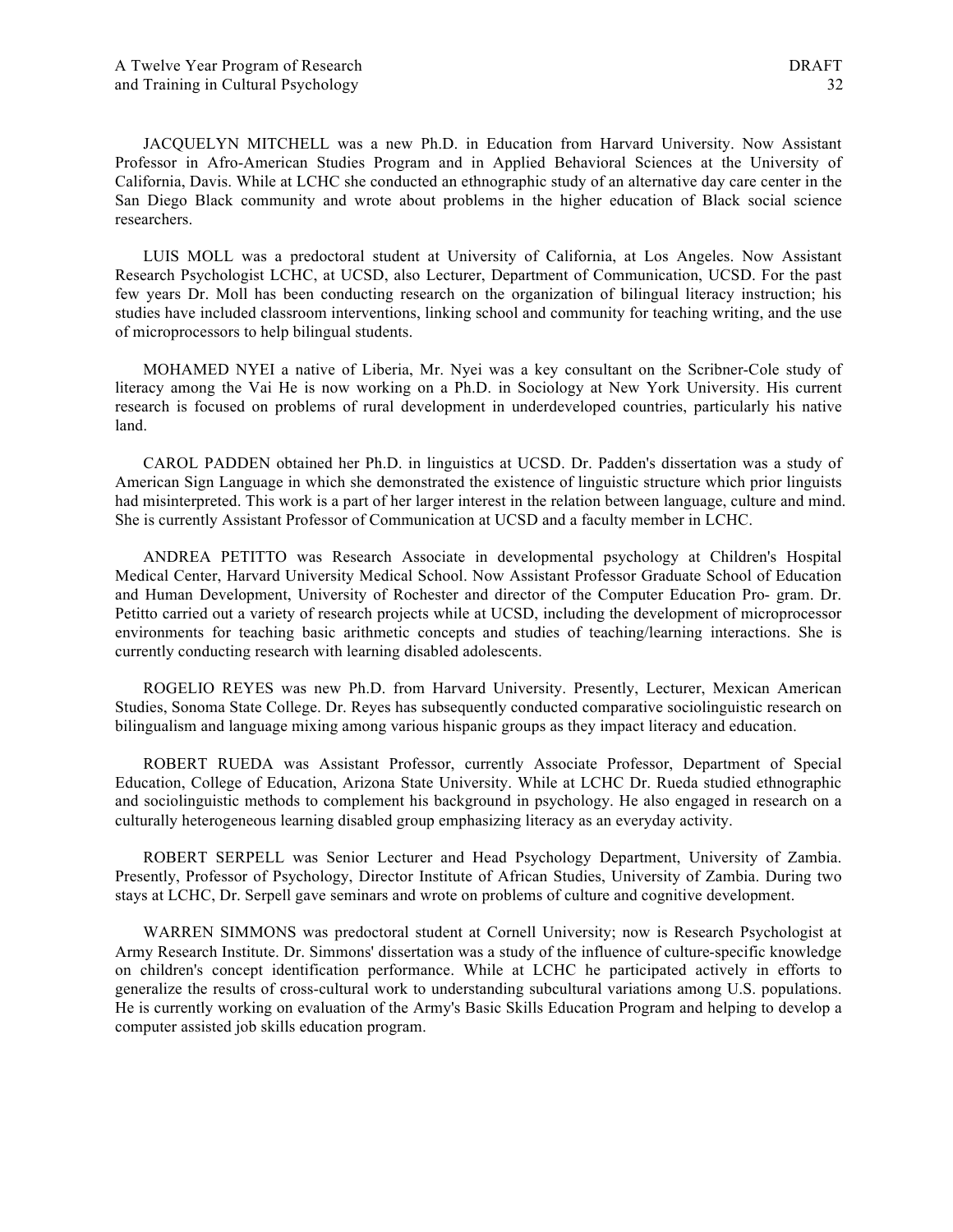SHELLEY STOKES was Coordinator, Program Services, Spokane Community Mental Health Center; presently Program Supervisor, Pomona Valley Mental Health Clinic, of the Tri-City Mental Health Authority, California, where he coordinates and supervises the clinic's outreach and education program. During his stay at LCHC, Dr. Stokes studied ethnographic and quasi experimental methods for use with minority group populations. He participated in a major study of literacy in the homes of Black preschoolers before accepting his current position.

FAY VAUGHN-COOKE was Associate Professor University of the District of Columbia, a position she still holds. Dr. Vaughn-Cooke has conducted basic research on language acquisition among Black children and developed methods appropriate for diagnostic testing of Black children with suspected communicative disorders.

BILLY VAUGHN was candidate for M.S. at California State, Long Beach in psychology; now Ph.D. candidate, Psychology Department, UCSD where he is doing research on computer-based curricula for teaching reading, literacy in the black community, and concept formation.

**Fellows**: **Summary characteristics**. In November 1983 we attempted to contact all of the former fellows of LCHC, asking them to provide a vita and comments about the influence of their fellowship experience on their careers. At the time of this writing, materials have been received from 30 of people. In this section we make a few summary observations about characteristics of this group.

The group is almost evenly divided between predoctoral fellows, whose dissertations were completed at LCHC, and postdoctoral fellows who came to the Lab to learn new research techniques or to work on theoretical problems of inter-disciplinary, cross-cultural research. Approximately 50% of the fellows are Black, 25%Hispanic, and most of the remainder Anglo. While in New York, the proportion of Black fellows was larger, owing in good measure to the work of William Hall, who was central to the formation of the training program. After moving to California, a somewhat larger proportion of the fellows were Hispanic, in large measure as a result of Luis Moll's influence.

In keeping with the intellectual focus of the program, fellows come from a variety of social science backgrounds in addition to psychology. Their common focus is on the issue of ethnic and cultural diversity as it influences the organization of effective educational environments. Other common concerns include questions of language and cognition and the importance of context on cognitive performance.

These foci are evident in the positions which former fellows now occupy. Whether in Government agencies or Universities, the fellows are engaged in research on more effect means to educate segments of the population who find formal schooling a struggle.

**Fellows: Summary of comments**. Copies of statements from those fellows who commented on their training are included here to provide an account in their own words of the value of the training aspect of LCHC's activities. Major common themes can be summarized as follows:

1. LCHC provided a support system within which it was possible to work out a plan of research that reflected the fellow's scientific aspirations and the techniques to help them implement their plans.

"Since 1971 I have worked with other Asian- and Polynesian-American educators in a program nationally recognized for its effectiveness in improving the reading achievement of Hawaiian students. My ability to contribute to this program was greatly enhanced by my LCHC training. This training helps make it possible for me to pursue practical educational research questions which by their very nature require the application of other than traditional experimental theory and methods."

"I feel very indebted to the LCHC Fellows Program. It launched me into the social science research community in a totally compelling way and contributed very substantially to my work. I am happy to say 1 am now building a research program that the Lab can be proud of and take some credit for!"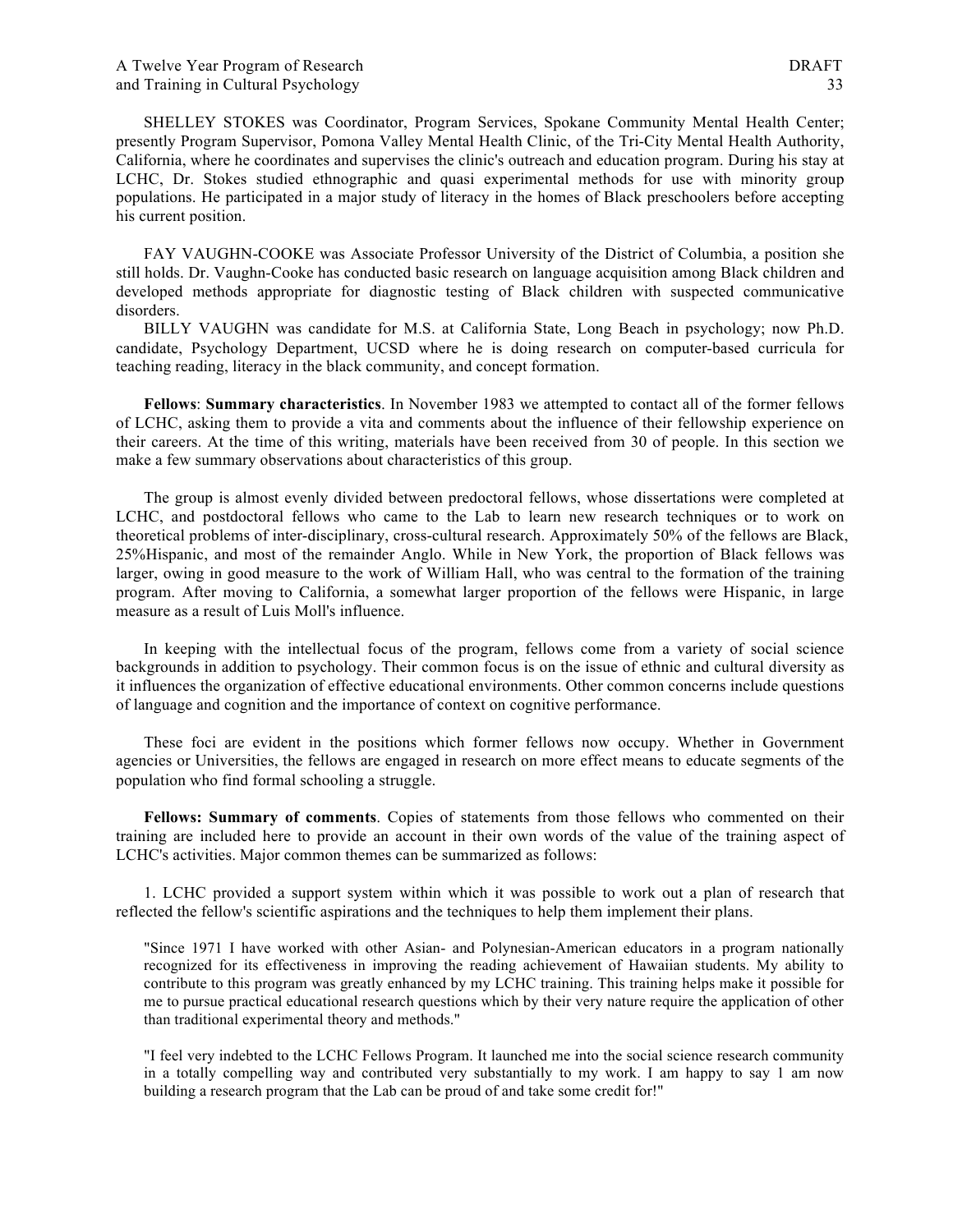"I came to the Laboratory to complete a dissertation I had started during my last year of coursework at UCLA and to participate in the Laboratory's training program. I was familiar with the work of Cole and his colleagues in Liberia, which included a series of "referential communication" experiments similar to the ones I was conducting bilingually with Chicano and Anglo children in Los Angeles (my dissertation topic). I was convinced of the relevance of their work to my research with Latino children in Los Angeles. Contrary to the prevalent view of minority cultures as problematic to children's intellectual development, these researchers worked on the assumption that other people's cultures were as rich and complex as the majority culture. Their attempts at supplementing traditional psychological methods with ethnographic observations were very exciting and promising. Second, I was introduced to sociolinguistic/ micro-ethnographic research and to the use of videotaping as a research tool."

"A critical problem facing minority social scientists who are concerned with investigating ethnic behavior, cognition and development is to acquire the necessary research tools and to develop alternative theories of intellect with which to describe those populations in terms of practices and experiences that are culturally relevant to its members. In fact, many top-notch graduate programs at major universities do not adequately offer the kinds of research experiences necessary and relevant to prepare minority scholars to carry out these goals. The Laboratory of Comparative Human Cognition, under the direction of Michael Cole, addresses this problem in its fellowship training program. It is structured as an interdisciplinary forum, offering a rare opportunity for students to both study research methods with noted scholars and to participate in theory building."

"My experience at the Laboratory gave me a much broader view of cognition and it's relation to culture and human interaction. This has been of enormous benefit, both theoretically and methodologically, to my current focus on human learning processes ...In particular collaboration with Mike Cole, Peg Griffin and others working with learning disabled children has led to research opportunities with learning disabled adolescents...work with Jim Levin, Margaret Riel and others introduced me to the use of micro-computers and the study of children's interactions with and around them ... In addition to technical knowledge of computing, the principles of micro-computer based educational interaction first formed with the LCHC group, have served me very well in developing progressive, innovative and effective programs for teacher training and curriculum development in the use of computers in all areas of education, from the arts to computer science. This is especially true in the area of reading and writing."

"My training at the Laboratory of Comparative Human Cognition included experience in planning research, doing background reading and preparation for research, collecting data, analyzing data, and interpreting and evaluating research findings--from which I have acquired skills useful in both laboratory and field work situations..."

As the result of this mutual collaboration facilitated through the LCHC, I have been able to work with my colleagues in the publication of one book and several articles."

"These periods of direct contact with the Lab have been immensely beneficial to me in a number of ways, by affording me opportunities to take stock of my research work, reflect on it and prepare it for presentation to a variety of audiences (in the form of seminar papers, lectures, journal articles and chapters for volumes)..."

"To my surprise, I found that people at the Laboratory were not only interested in my work but actually doing research related to my own! I met with Mike Cole and Bill Hall on a weekly basis and the guidance I received from them and other members of the Lab helped me to see the strengths and weaknesses of my work more clearly. I also had an opportunity to interact with people in linguistics, anthropology, and sociology, something that rarely occurs in graduate training. These interactions helped me to expand the conceptual base of my own research."

"Upon close inspection of some of the interesting events recorded in my observations, I was able to isolate a set of data for closer analysis. Under the guidance of you [Mike Cole] and Dr. Peg Griffin that work has become a very formalized and useful set of information in our field of study."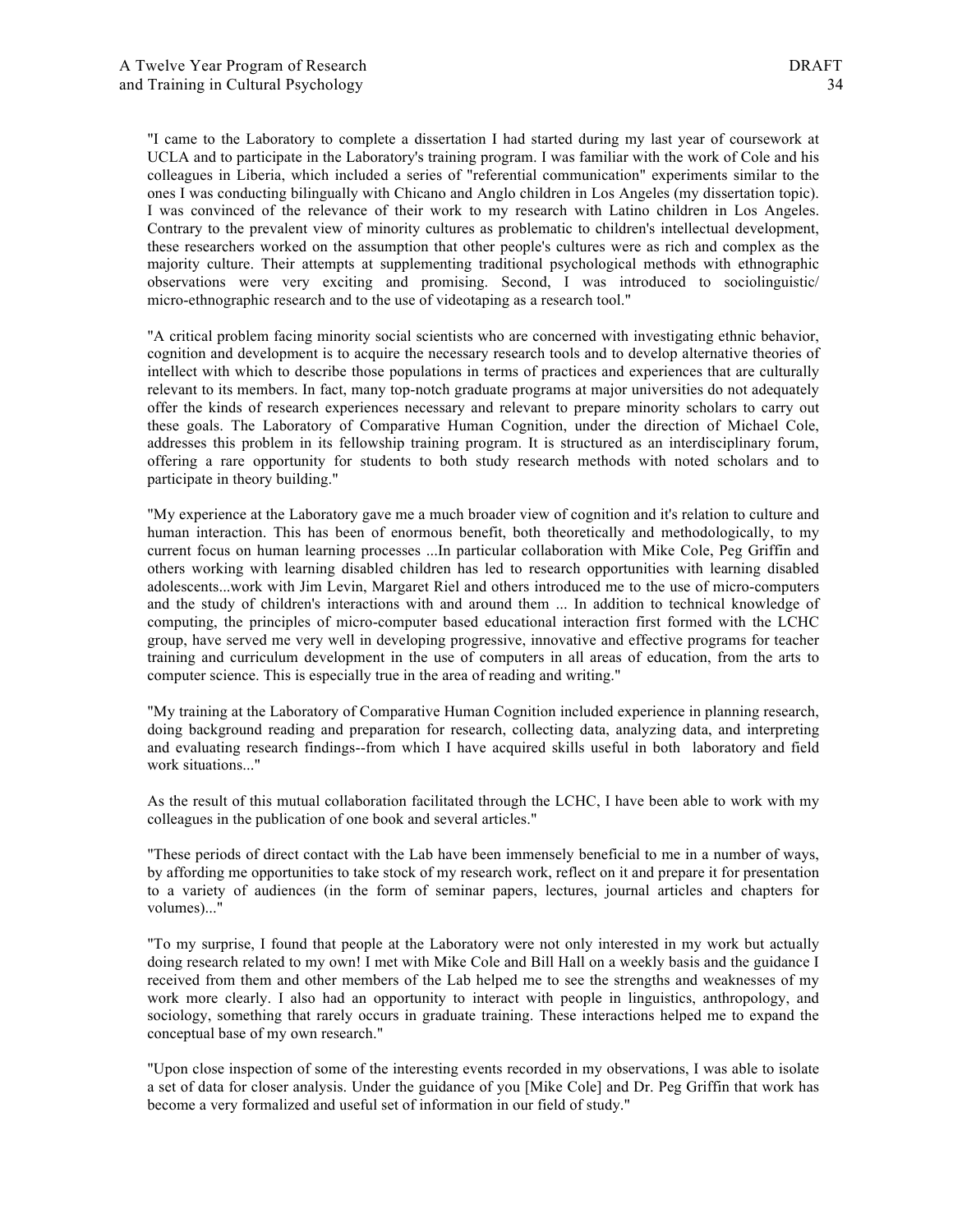2. This support included both a high level of individual attention from senior laboratory staff and strong peer support from other fellows.

"I wanted to use the observations which LCHC has systematically organized into a working whole, for example, elements of "cultural practice"' theory, and the extensive amount of time that I spent with members of LCHC, primarily Dr. Cole, Dr. Mehan, and Dr. Griffin, to discuss theoretical and methodological issues concerning this and other ongoing work."

"There I met senior researchers sympathetic to the practical concerns I had for the learning to read of minority students. These were people, like Ray McDermott, with a level of theoretical sophistication and analytic expertise which I have now come to recognize as rare and perhaps at that time, unique."

"My experience with LCHC was, and remains true now, one of the best opportunities available to interact in a thoroughly rigorous way with professionals concerned with exacting science coupled with humane social awareness in pursuing an understanding of human development in a complex world."

"The conversation, the work pace, the colleagues and the endless visitors to the Lab made for the most exciting, challenging, and personally gratifying experience that a research scientist can imagine. It was also a good way to be a citizen. We worked on issues relevant to the publics surrounding us, and we did so with a group of people from a consistently diverse set of race, class, gender, and culture strains...

Institutionally, my time at the Lab was pure gold. It gave me time to work and people to work with. I am still emptying my drawer of projects started while at the Lab. Some will sit forever. Some will emerge in new forms. But they will not go away. I teach from them and use them as entry to a wide interdisciplinary conversation that keeps me in touch with many good scholars around the country."

"I certainly consider that Bill and you played a very important role in the formulation and execution of my doctoral project."

"Professor Cole is unique in making the training of minority scholars a professional reality. He assumes primary responsibility for teaching and directing the LCHC fellows in weekly scheduled group meetings as well as in numerous personal sessions. During these times he broadens the trainees' research potential by offering encouragement, advice and knowledge on specific research problems. Professor Cole creates, in this way, a shared learning context, a collaboratively structured environment where students can incorporate his expertise and scholarship into their own research areas of interest. He values the input of minority students, encourages them to challenge the validity of existing theories, and motivates them to pursue viable theoretical alternatives. Commendable traits of this nature contribute significantly to his superior teaching style."

"I am very impressed with the resources available in the Laboratory. There has always been someone available to help me with a variety of tasks. Recently, I was able to make use of the computer consultant to help me determine the most efficient way to analyze some data I am analyzing."

"Perhaps most importantly, the greatest influence of being in the Laboratory has been the wide exposure to many areas of social science, often through meeting some of the world's foremost scientists. I can safely say that my time at the Laboratory has been the most influential part of career thus far. I am currently working on a book about the development of conversational skills in children, and most of the central ideas for the book arose in the contexts of working in the Laboratory."

The Lab's twin emphases on interdisciplinary and intercultural research made it especially helpful to minority group scholars whose contributions were made to feel valuable, even at early stages in their careers.

"I really appreciate the opportunity to work and learn in a multi-ethnic environment. It is very important that members of underrepresented cultures have a medium which allows them to express themselves among people who share their socio-cultural history, yet have a sufficient amount of diversity of other ethnic groups to develop a well-rounded understanding of shared ideas and experiences."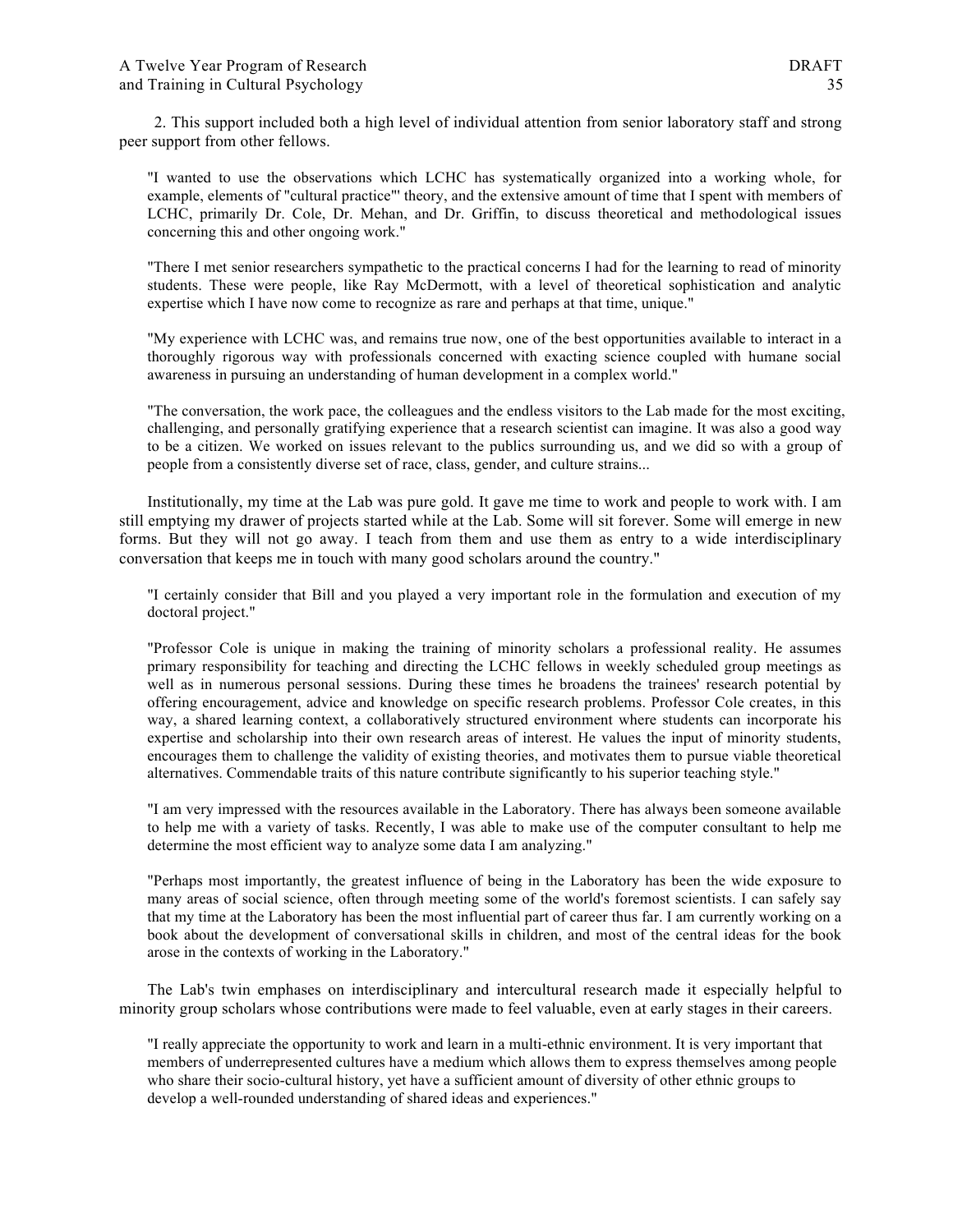"One of the main attractions of the Laboratory of Comparative Human Cognition was the work that I had read from several of the members in which there was a great deal of emphasis on everyday activity as a valid topic of study. For example, Mehan's Learning Lessons examined classroom interaction in actual classroom settings and documented unique discourse patterns characteristic of classroom activities. I was especially interested in gaining more extensive exposure to research methodologies which permitted systematic examination of activities of theoretical interest in daily life rather than in de-contextualized settings. I felt that this was especially important in making meaningful statements about the behavior of mentally retarded students, since virtually all of the available knowledge regarding problematic learners was laboratory based."

"The Laboratory of Comparative Human Cognition was exceedingly beneficial in enlarging my consciousness and knowledge base about human cognitive variability, some cultural factors that affect cognitive behavior, and that differences in cognitive styles and behaviors are not necessarily to be con strued as cognitive deficits."

"I considered the training in cross-cultural cognitive psychology to be extremely valuable to my research and teaching."

"...my internship with the Lab had considerable impact on the work that I am currently doing. What is not apparent however, is the value of working in a receptive and ethnically diverse environment where the exploration and development of cross-cultural issues are strongly encouraged and supported. This, I believe, is where the value of the fellowship program at the Lab is unique and especially significant. This is also why I have maintained my ties with the Lab and have looked to its members for suggestions and critiques of my current work."

"...I am thankful for the time spent at the Lab for the opportunity to interact in a multi-cultural interdisciplinary context on the issue of culture and cognition as formulated in the Lab's theory and as applied in the various projects which comprise the Lab's work."

"Under the guidance of Dr. Alonzo B. Anderson I was able to learn the fundamentals of ethnographic research from a multidiscipline perspective!"

4. The Lab has provided an ongoing support system through networking among sub-groups of fellows and through the medium of the Newsletter, the importance of which several fellows commented on:

"I believe the Lab's major power is in the ongoing and sustained nature of its influence. There are tangible measures of this: the Newsletter, which I think of as the central communications mechanism for the wide-ranging network of people who are working at the cutting edge(s) of research on culture and cognition. And there is the communication network that the Laboratory has established. It provides tangible support for the growth that comes through keeping in touch with Lab scholars and others ... It seems to me that much of the extraordinary influence the Lab has had over the years comes from the intense commitment to mutual-help; to a fluid, shifting set of roles in which very little attention is given to the formal disciplinary and status concerns that impede education in general and interdisciplinary work in particular. The focus has been single-mindedly on the best possible social science research -- with extraordinarily powerful results."

"Many of the colleagues I interact with professionally are ones that I met and built friendships with when I was a fellow in LCHC."

"The most valuable benefit I received through my affiliation has been the human resources I was introduced to. I encountered scholars at different levels of their careers (doctoral students to senior professors) to talk to, study, and collaborate with."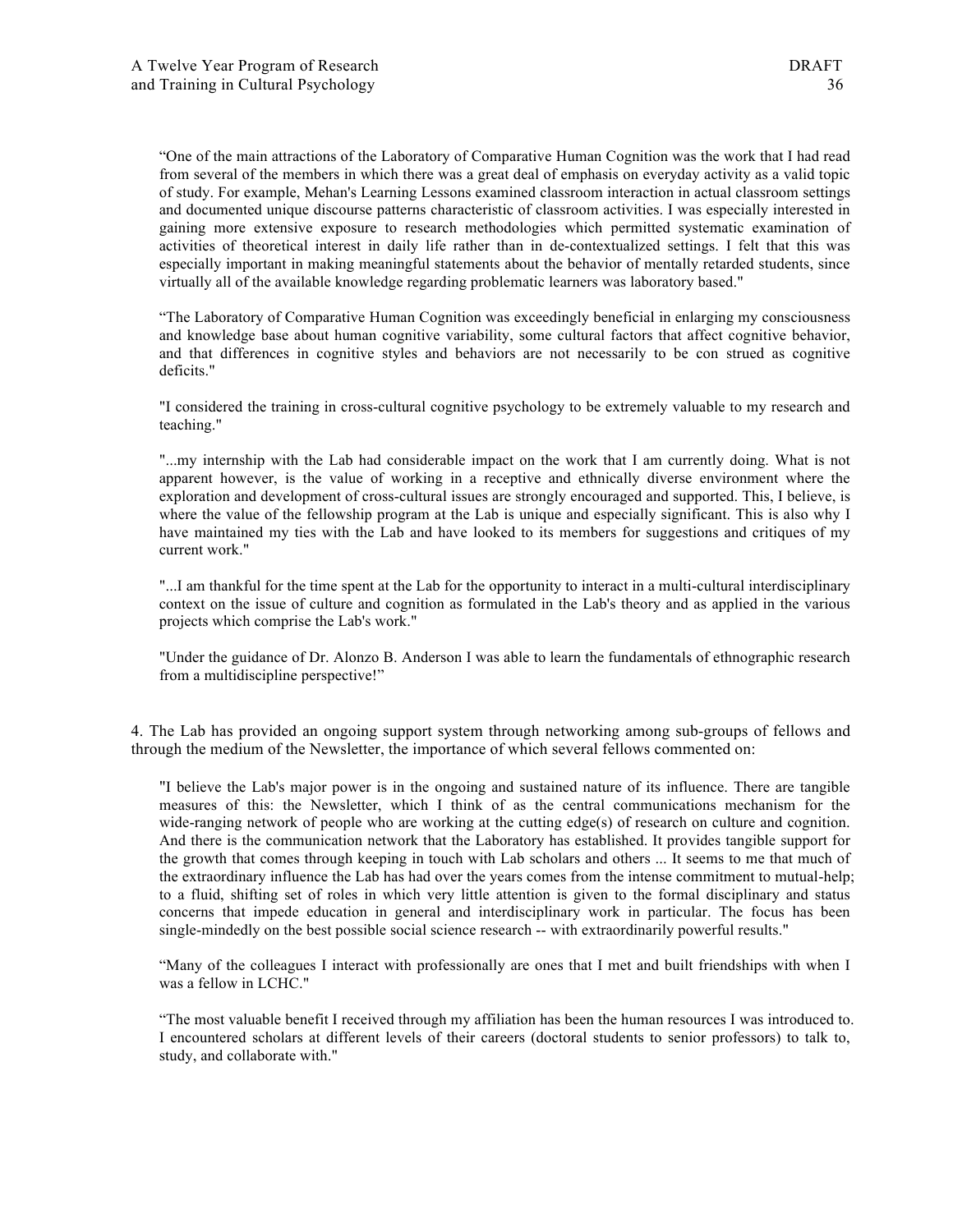"On the intellectual level, the Lab is a constant wellspring of new and exciting ideas. The week I was able to spend there last April only confirmed what I remembered. There is nothing like it. In one week, I was introduced to more people and ideas than I had heard during the previous year, and this in the face of the fact that I do not run a dormant intellectual life. I teach and lecture all over the place and am constantly organizing interdisciplinary study groups. But there is an intensity of focus at the Lab that is simply impossible to produce with the hit-and-miss busy schedules most of us live through at other places of employment...it is a place to turn to for clarity on many issues. In my own case, the work I was able to do on psychology during my years at the Lab helps me, not just on the issue of school performance where psychological language rather uncritically reigns hegemony over other interpretations of children's behavior, but in the rest of my social science work as well."

"Although I am presently at the University of California, Davis, my interactions with Professor Cole continue. He continues to guide the theoretical underpinnings of my research."

"...enabling me to see my own on-going research as part of a network of activities being undertaken by psychologists, anthropologists and linguists in various parts of the world, and forcing me to think about the similarities and differences amongst our various approaches; stimulating me through interaction with other researchers in related fields to articulate more precisely the theoretical basis of my research."

"The Lab provided an interested, critical and supportive environment in which to do my work and to contribute to the work of others. The Lab provided me with a set of colleagues to work with, exchange ideas with, write with and learn with, things that I didn't have prior to my experience at the Lab. I still write with, argue with and learn with the colleagues and friends I made during my time there. In fact, I discovered that being a member of the Lab is something that does not end when one leaves its physical space. I for one feel that my membership in the Lab will endure as long as the questions we've all asked remain unanswered."

"I can only observe that now when puzzling and perplexing problems of minority education arise on any level (preschool to graduate school), as they so often do in this field, I have a cohort of colleagues whom I feel I can call on to consult in these matters. I have an "in" to a network of minority professionals."

"Although I increasingly read in areas far from apparent Lab concerns (history, economics, and literary theory), at least half of my conversational partners around the world are Lab-derived. The resources and even problems addressed might shift, but the concern for description and the concern for a tight fit between theory and method, so crucial to Lab life, remain dominant."

5. The research program of LCHC has provided researchers with a way to reconcile their belief of close connection between social and mental phenomena with the requirements of science.

"It seems to me that everything I am presently doing -- in research, writing or teaching -- is a natural continuation of the activities I engaged in at the Lab."

"Culture" has not yet joined "person" and "environment" as a necessary category for psychology but the Lab's position has won adherents and few discussions go on today about the nature of psychology and its ability to speak to the human condition that do not take account of the Lab's works and views. I'm not the best person to speak of the Lab's impact, because so much of it interweaves with my own history -- but I keep discovering sometimes with surprise, how widespread its intellectual influence has been. If it has not become part of the mainstream, it is certainly recognized as an important component of the forward stream. I would only wish that the Lab's influence as a "model research institution" were as great. Where else is there an inter-racial, multicultural Lab? Or one so committed to multiple perspectives? My experience has been that academics are more ready to preach than to practice -- something you've had to reckon with all this while. No wonder guilty consciences want to shoot it down."

"Although completing my dissertation was obviously the primary goal of my fellowship, the most important aspect of my work at LCHC was participating in the training program .... It was not until I studied Vygotsky's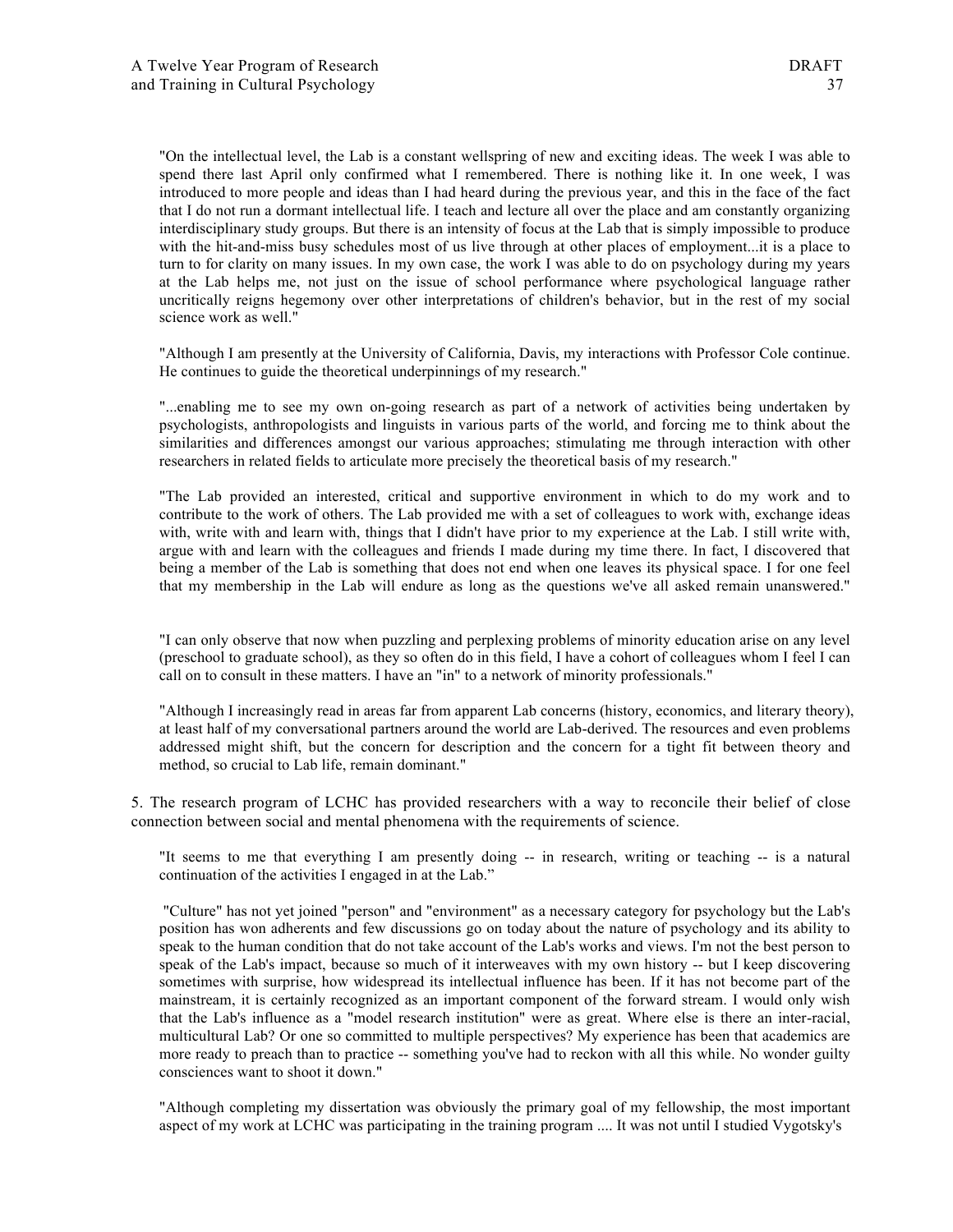ideas in the context of the work of LCHC, that I realized the profound significance of his ideas to my research interests: he was proposing a psychological theory that included culture as its central component. I began to realize, to have an inkling really, that this theory provided me with a way to move beyond merely criticizing existing research with Latino children on methodological grounds and instead propose alternative approaches. That is, I was armed with a psychological theory that stated that a group's cultural activities, instead of being considered a liability, should be considered a powerful resource for cognitive development."

**The Newsletter**. One part of our agreement with the Ford Foundation was that we would work out some effective system of dissemination. Bill Hall and I decided upon the Newsletter, a semi-formal device that gave visibility to the discussion we were trying to evoke: what part does culture play in the constitution of cognitive processes? We invited articles of all kinds relevant to developing our ability to be explicit about this topic and we got them. In the seven years of its existence, the Newsletter has published somewhat over 100 articles and approximately 80 reviews of articles and books.

Most of the articles were originally written for the Newsletter. But in a few cases we reprinted articles that we thought contained especially interesting material that ordinarily would not be encountered by social scientists, or classic pieces that are currently hard to obtain. So, for example, we reprinted two articles by Slavic literature specialists on the ideas of Mikhail Bakhtin, the Soviet semiologist who is a currently influential theorist of language-culture-politics-thought relationships and methodological articles by D'Andrade and Romney on anthropological and psychological approaches to cognition and 1.Bloom on language coding schemes.

About 20% of the articles published are by foreign scholars, including contributions from Japan, the USSR, Brazil, Switzerland and Israel. We take this to reflect success in making the theoretical context for the work interaction. Our success at inter-group theoretical discussion among various cultures in the U.S. was not nearly so dramatic. Only 10% are by minority group scholars in the U.S.

The topics covered by these articles and reviews, although they cluster around the problem of social organization and mental ability, are as diverse as the authorship. A rough categorization would include articles on technology, language, social interaction-in-context, methods of analysis, the ecological validity of experimental and psychometric techniques, and the relationship between macro-social indicators and tested performance.

The Newsletter has reached into a variety of disciplines and across a great variety of national boundaries. The subscription list includes a diverse group of students and social scientists as well as research institutes, private foundations, professional organizations and government research agencies. At last count, the Newsletter is received by scholars representing approximately 30 different countries.

In the early days the Newsletter was produced by The Rockefeller University Press, high quality, but high cost proposition. For the first two years we built a readership through mailings and a low subscription rate. This procedure got the Newsletter out to do its assigned dissemination function, but it did not create a self-sustaining operation.

After LCHC moved to UCSD, we began to concentrate on making the Newsletter self-sustaining. Our staff began to study layout, we learned how to create text files using the University's centralized computer facilities, and have now arrived at the point where we can produce a 1000 copy issue for approximately \$1200 not counting salaries. Our annual income from 600 paid subscribers is generally \$6000.

Starting with the Fall, 1983 issue, editorial responsibility for the Newsletter was turned over to three former fellows of LCHC, representing diverse professional concerns and cultural backgrounds. The new editors have mounted a subscription effort in the hope that they can, with minimal logistic support from LCHC, have a self-sustaining operation.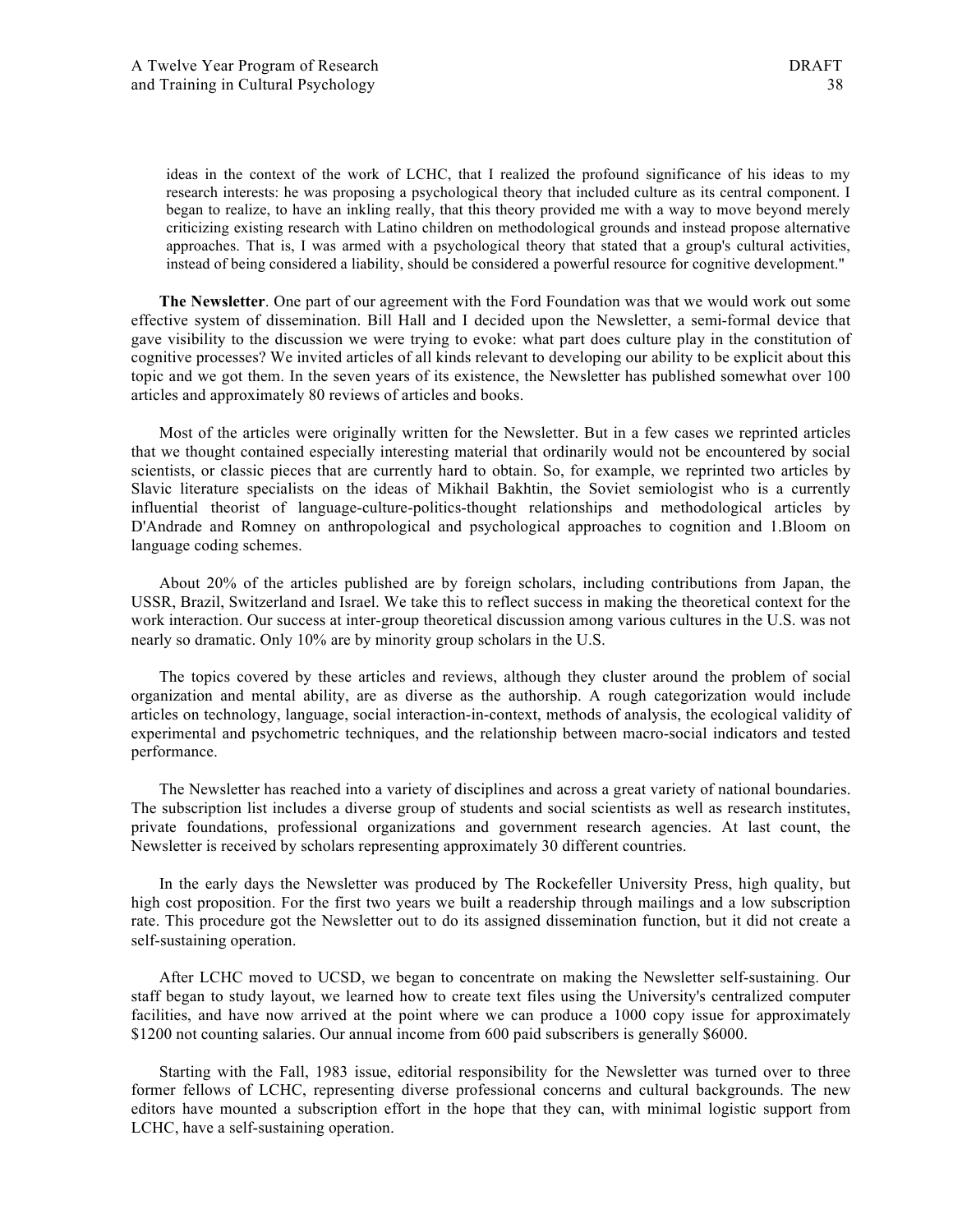A number of former fellows, when queried about their LCHC experience, have mentioned the Newsletter as one of the important resources of the Laboratory. We have received letters from many readers commenting on its usefulness. There have also been numerous suggestions from would-be publishers to convert the Newsletter into a formal journal. We resisted that suggestion in the past, for reasons that we wrote about in September, 1976 and October, 1981 (see Appendix), for editorial by Hall and Cole. It is too early for me to predict where the new editors will go with their efforts, but I assume that they will continue to use the Newsletter as a vehicle for communicating ideas about issues of importance to those pushing social diversity and educational access.

## **International Cooperation at LCHC**

Beginning as it did with puzzles raised by cross-cultural research, it is not particularly surprising that the Laboratory would have something of an international flavor. This aspect of our work has been enhanced by the fact that for the past 15 years I have been the editor of Soviet Psychology, the translation journal, as well as the commissioner for psychology in the exchange between the ACLS and the USSR Academy of Sciences. We have carried out collaborative research and exchanged postdoctoral fellows, although the current international situation has greatly reduced the level of activity.

In 1981 an important new dimension was introduced to our international connections when I was invited to spend two months in Japan lecturing about culture, cognition and education. Since that time, we have had an exceedingly fruitful working arrangement with leading Japanese cognitive scientist educators. We have met yearly to discuss problems of mutual concern (our next meeting, on technologies of understanding, is scheduled for Tokyo in September of 1984). To make matters really interesting, the Japanese are extremely sophisticated about *Soviet* psychological theories, so that we find ourselves constantly "triangulating" on each other's understandings.

Several closely inter-related themes dominate this international discussion. First, there is the problem of the *social* origins of individual psychological processes. The Japanese and the Soviets both present us with collectivist cultural traditions which place society prior to the individual in the ceaseless dialectic of socialization and procreation. It is the Soviets, however, who have elaborated the consequences of this view in the most detail within the framework of modern psychological science. In the terminology of Soviet research, development proceeds from the *inter*-psychological to the *intra-*psychological. The structure of interpersonal interaction, thus, gives us important hints about the structure of internal, psychological activity; hence we, along with the Japanese study closely Soviet approaches to the cultural nature of mind.

Second, we along with the Soviets and the Japanese, are very concerned with the relationship between early socialization, school success and work. Here we and the Soviets share the common problem of ethnically heterogeneous societies that must, nonetheless, come to terms with the homogenizing forces of modern industrial modes of production. The Japanese are fascinating for the way in which they have learned to encapsulate and subordinate the technology to traditional cultural values. At the same time, the Japanese are facing up to the fact that once one interacts with the devil of modern technology, it may be too strong for traditional cultural values to subordinate; they simultaneously look to us for our technical ability to use the technology and for hints about how to keep the technology from ripping their cultural values to shreds.

Unsurprisingly perhaps, a central topic for our discussions with the Japanese has been the nature of expertise and the kinds of educational arrangements that foster it. In contrast with many American cognitive scientists, we emphasize with our Japanese colleagues the idea that expertise is a *developmental* process, because there are qualitative shifts in the organization of information as well as quantitative changes in the efficiency of performance. Their studies of the acquisition of expertise in interaction complement nicely our work on the acquisition of basic skills in interaction.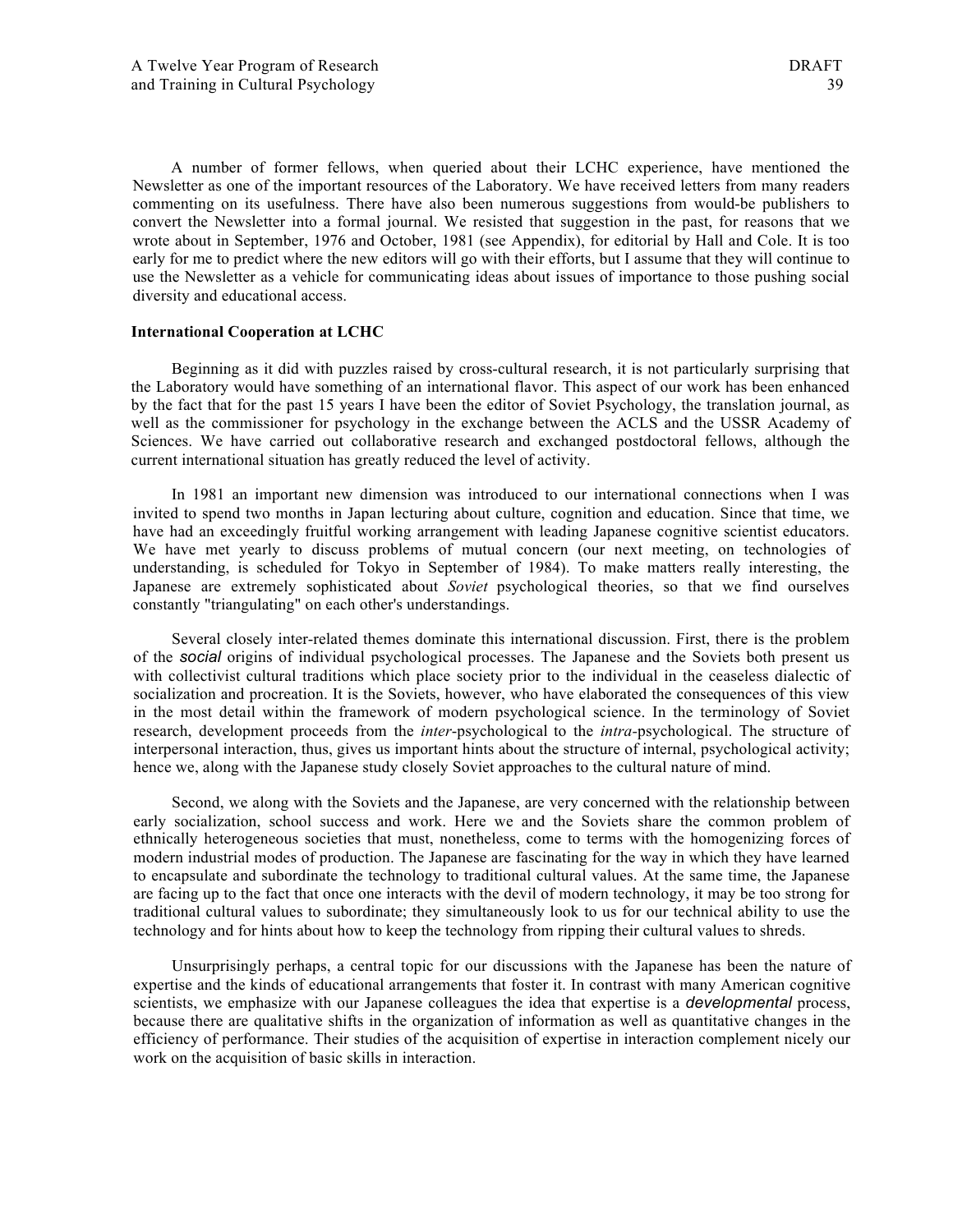The shared belief that cognitive science must include socio-cultural as well as individual-biological elements entails a common concern with general problems of theory and methodology that has greatly helped LCHC in its attempts to formulate a cultural psychology. It is significant, for example, that neither our Soviet nor our Japanese colleagues find it strange when we talk about "methodology" in contrast with "methods" while our American colleagues ordinarily treat the two terms as synonymous. The fact that the Japanese and Soviets disagree on many matters, but agree that theories entail certain orders of relevance for specific kinds of data, means that our critique of specific methods is seen, correctly, as implying a different kind of theory. The fact that both groups are sympathetic with our attempt to include culture systematically in a psychological theory means that we have in these groups critics who understand what our efforts entail.

LCHC has profited enormously from both sets of contacts as well as from the stream of visitors from Europe, South America and Asia who have come to the Laboratory as guest researchers and visitors. It is gratifying to see our approaches taken up in societies quite different from our own, where we seem to have affinities that run quite deep in the human experience. On the other hand, it is very discouraging to see how the attempt to include culture in a theory of mind constantly loses out to the imperatives of industrial production and international competition.

## **Sample Publications**

- Cole, M. (Ed.). (1978). *The selected writings of Alexander R. Luria.* White Plains, NY: Sharpe.
- Cole, M. (Ed.). (1978). *Soviet developmental psychology.* White Plains, NY: Sharpe.
- Cole, M., John-Steiner, V., Scribner, S., & Souberman, E. (Eds.). (1978). L. S. Vygotsky, *Mind in society: The development of higher psychological processes.* Cambridge, MA: Harvard University Press.
- Cole, M., & Hall, W. S. (1981). Newsletter devoted to Japanese psychology. *The Quarterly Newsletter of the Laboratory of Comparative Human Cognition, 3 (2), 21-40 (special issue).*

# **New Technologies and LCHC**

The approach to culture and mind developed over the life of this program gives LCHC an unusual relationship to the new technologies of communication that have come to such public prominence during the same period. Virtually all of the research summarized in previous sections has used one or another medium of communication (language, writing, microprocessor micro-worlds) as part of the system of mediation under study. The close theoretical tie between media and tools as both analytic devices and means of transforming mind is one reason why LCHC found the Communication Department a congenial home and education a natural domain of research.

In addition to this embedding of media in research, we have sought to make exploration of new media a means for attacking the very serious issues of social inequality that arise whenever a new means of communication enters into social life. This concern has expressed itself in a number of ways. Our research on computer use in the schools, for example, has concentrated on ways to avoid creating even greater achievement gaps between rich and poor by inventing new systems of activity that would be especially appropriatable by those traditionally occupying weaker places in the educational system.

Two projects begun during the past year stand somewhat outside these efforts in their focus on media and the information access. Each has manifested special potential for amplifying the efforts of LCHC, making them deserving of special attention in this report.

**XLCHC: A satellite-based research network**. The interactions initiated with Alaska around issues of microprocessors and educational access made it clear that it was technically within our power to begin to interact very inexpensively with colleagues living great distances from us via computer-based networks operating on satellites. Computer networking has been a basic mode of cooperation among LCHC members on the UCSD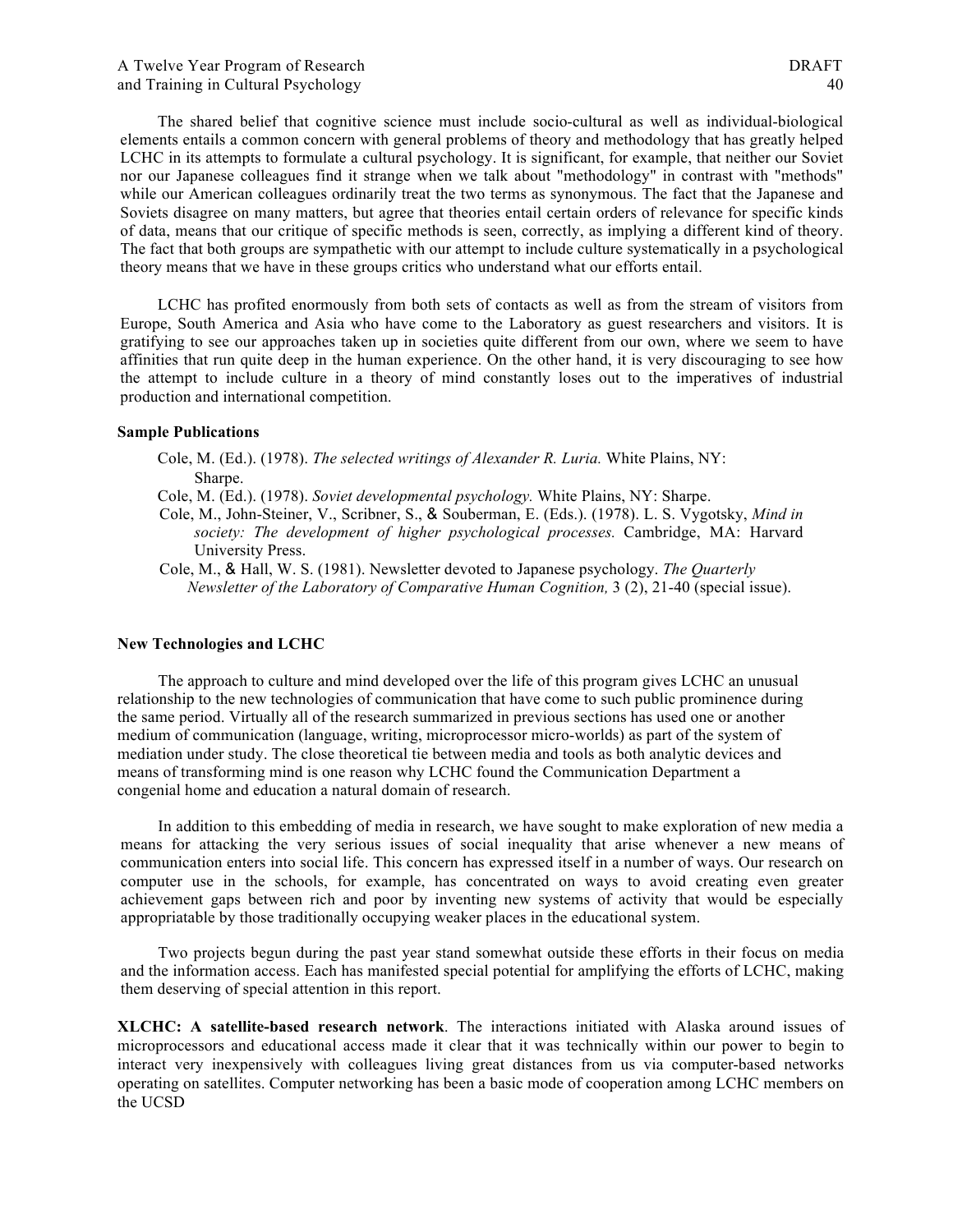campus since the laboratory moved to UCSD because of the distributed office space assigned to us, our close relations with people in various departments, and the fact that many of us spent time in the field, making coordination difficult. With seed money from UCSD and cooperation from our colleagues in CHIP, this messaging activity expanded at a steady pace, spreading to homes and remote locations as communications software added to our microprocessors made remote messaging practical.

In the summer of 1983 we initiated XLCHC, a satellite-based message system through which various research groups which have been affiliated with LCHC in the past and share an interest in one or more of its on-going research topics could interact over problems of mutual interest. XLCHC has grown rapidly from a few "nodes"' to a network that includes researchers in Alaska (in several native Alaskan villages), several locations in the United States, and Japan. Additional groups are making arrangements from Israel, Italy, and Mexico. This same facility can be used to put students and teachers in one location in interaction with each other as demonstrated in research summarized earlier.

This activity has generated a great deal of interest because it makes possible a qualitatively distinct form of joint activity at a distance, enabling work that otherwise would be impossible.

For example, organizing and engaging in joint activities with our Japanese colleagues has been greatly improved because of XLCHC. Information may now be exchanged between LCHC and Japan in a matter of days. Previous to XLCHC, over a month was required for written exchanges between LCHC and Japan. The rapid exchange of information now allows Japanese researchers to participate in XLCHC discussions, adding their particular perspective.

At present there is ongoing discussion on the nature of cultural mediators and problems of power and access that includes people from several ethnic groups located in several parts of the world. XLCHC has provided us with a unique sort of multicultural forum. The responses from other cultures concerning the utilization of the technology as well as the content of the discussion is of interest to the minority group members in LCHC who are also seeking to define their relationship with emergent technology. As mediators between the community and academy, this discussion has taken on special urgency in shaping the role of the microprocessor so that it is sensitive to community needs.

**Exploring the potentials of video**. As central as our study of the way in which the media of interaction help to shape human abilities has been our focus on the way the new information technologies can be exploited to overcome scientific barriers to data analysis and communication. A tremendous amount of time and effort has gone into the development of replicable techniques for recording and describing behavior at the level of analysis called for by a cultural psychology, people acting in a setting. Because of the often-extended time course of such events (one example of problem solving that we analyzed in some detail lasted over 15 minutes and involved several participants) and the fact that they are not tightly enough constrained ahead of time to enable accurate on-line coding, videotaping has long appeared the method of choice in "capturing the original." But in the absence of well-understood techniques of analysis, a major result of many such efforts has been the accumulation of mountains of un-analyzable tape.

In our view the difficulties of establishing the principles of a cultural theory of mind and the technical difficulties of behavioral description and analysis are intimately connected. The presence of experts from various disciplines (micro-ethnography, developmental psycholinguistics, functional behavior analysis, sociolinguistics) in LCHC has been very important in helping us to develop this line of work, which is reflected in several publications by laboratory members.

In the summer of 1983 we experimented with a different potential of video, this time put in combination with satellites following the same principles as those which organized the computer-mediated interaction between children described earlier. In this case, fragments of films made were used as the common cultural artifacts around which we organized a discussion between Soviet and American.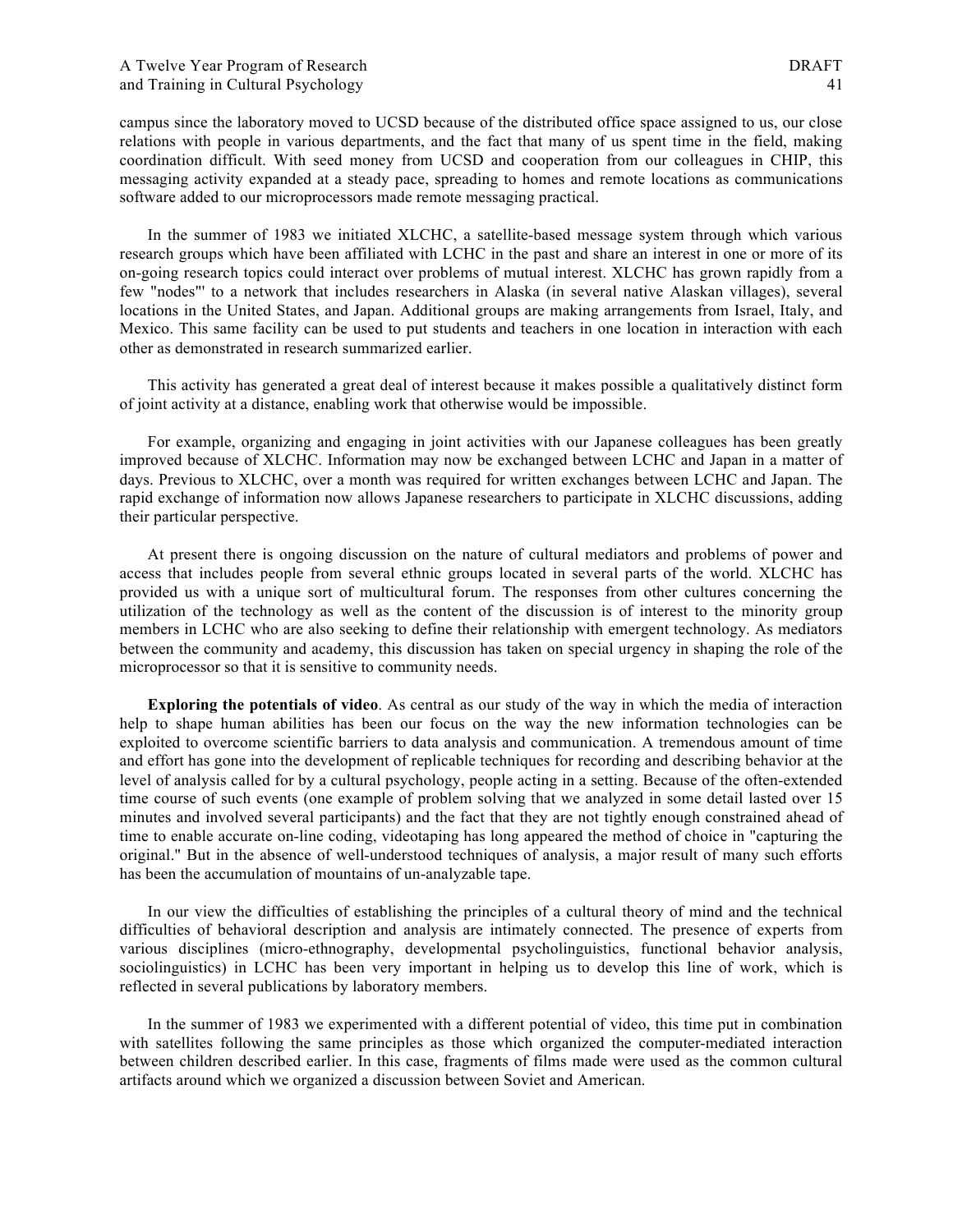Interactants with the goal of helping them to discover their common predicaments and aspirations as human beings, despite differences of language, history, and national interests.

The first such experiment succeeded in creating a simultaneous videocast around the topic of children and films. Six film directors, three American, three Soviet, accompanied by hundreds of children on each side, spent an hour together via satellite, showing film fragments and talking about their reactions. Coming at a time of intense international conflict, this project had associated with it a level of social demand that is quite outside anything that the Laboratory had been associated with before. A second experiment was planned, but terminated because of the KAL disaster in September. Because of the close ties between the Laboratory and Soviet psychology on the one hand and the tie with the Communication Department and its students on the other, this project seemed for a time like the kind of activity that might serve as a medium for our research into culture and cognition. However, it soon became clear that a focus on cross-national interaction undermined, rather than supported, our attempts to focus on cultural and ethnic variations within the United States; it distracted attention from our pressing concerns.

Happily, faculty in the Communication Department, some of whom were instrumental in the success of the early work, have greatly elaborated on these earlier efforts and are proposing interesting cross-national experiments.

The major residue of this work is current efforts by people associated with LCHC to take advantage of some of the lessons learned for organizing video exchanges between schools paralleling the work on XLCHC. We think that this idea has great potential for addressing a number of pressing issues in basic skills acquisition, school motivation and interethnic harmony which we are currently exploring with the San Diego School System.

## **UCSD Summary:**

**Achievements.** The context selection formulation which organized our summary of the crosscultural data in the early 1980's has continued to be extremely useful in formulating a cultural theory of human mind. It allowed us to link our observations to major eco-cultural forces shaping the daily activities of economically productive adults on the one hand, and to analyze the interactive dynamics within everyday activities that shape individual human cognition on the other. Using people acting in context as the basic level of analysis, our approach studied links "up" into the social structure and "back" into history with studies "down" into skills and psychological processes. Our work over the last three years, shaped heavily by the projects I have described in the previous sections, has applied and extended these insights in terms of everyday educational activities of diverse segments of America's population.

The general line of development of our context-specific approach since 1978 has not turned out to be an isolated instance in the theoretical panorama in the sciences more generally during the same period. The idea of domain and context specificity is now widely current. We see it in the emphasis on decal age in modern amendments to Piagetian stage theories. We see it in Howard Gardner and David Feldman's ideas about specific intelligences. We see it in the modularity controversy in cognitive science.

Whereas the cross-cultural work was attractive for providing us with stark contrasts and the ability to evaluate the effect of massive social variations (schooling, literacy, urbanization) it forced upon us relatively crude indices of interactions within contexts that shaped the macro outcomes. In making the move to domestic research, we sacrificed the sweeping macro variations for a great deal more precision about the within-context activities that are the primary locus for the creation of cognition. Looming over this work is the over riding imperative to prepare children to meet the demands of the new information technologies and the conditions of life that it entails.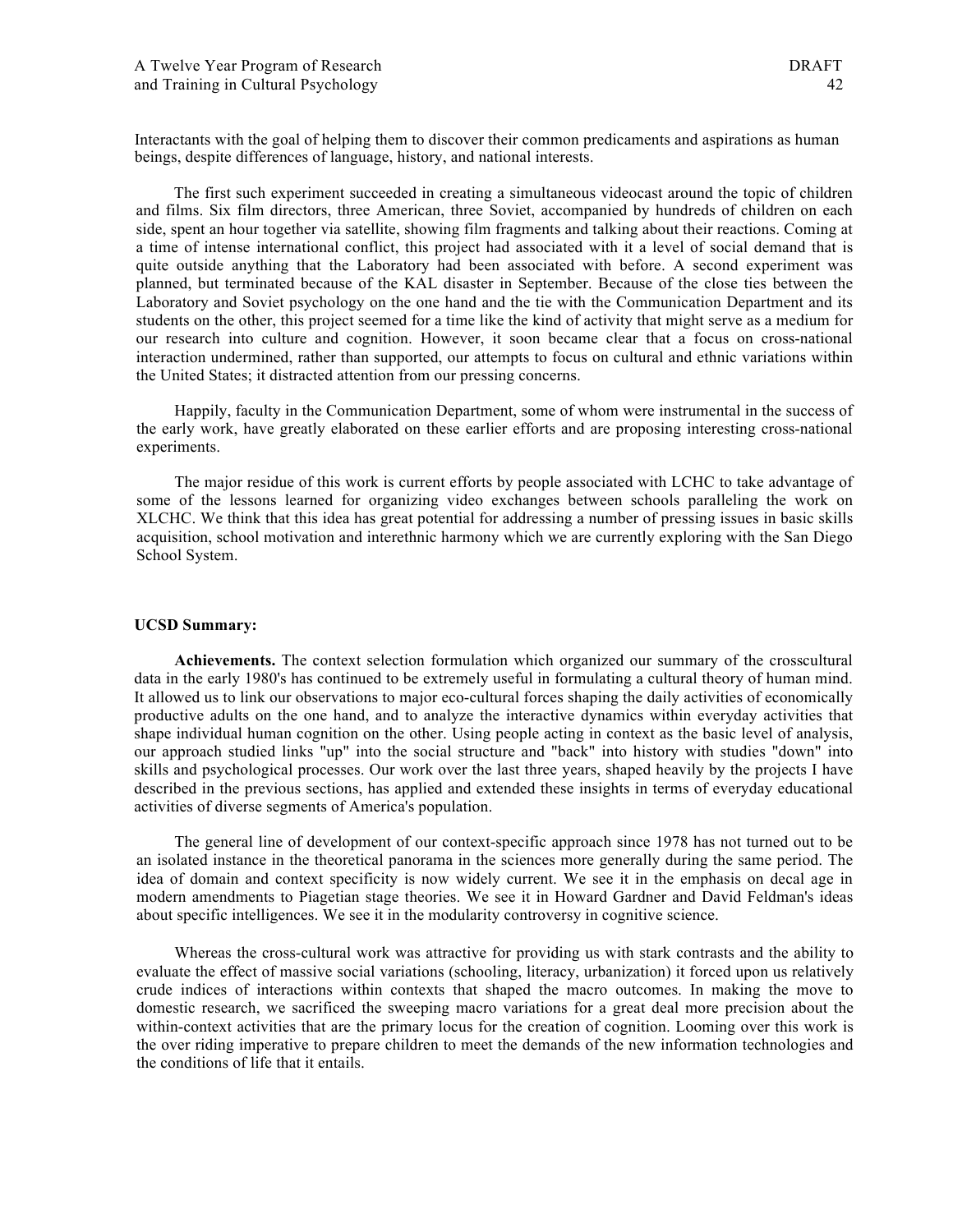Given the opportunity to place microphones and television cameras in contexts similar to those in which we were socialized ourselves and the tremendous importance attached to mastery of basic literacy and numeracy skills in those contexts, we have elaborated on the developmental dynamics of our cultural theory of mind, especially the dynamic relationship between development and instruction.

There are various ways to characterize this theoretical work. On the one hand, we have found ourselves rediscovering the insights of those early 20th century philosopher/teachers like John Dewey and William James whose emphasis on human agency and the central evolutionary necessity of human diversity shaped the scientific work of our teachers and our teachers' teachers. But we come to these great minds in historical circumstances which they could only dimly envision. We live in a world that survived a determined effort of political fascism, justified by an ideology that reduced human nature to biology, to dominate the world for its vision of the good of humanity. Ours is also a world in which nationalistic scientific socialism, justified by an ideology that reduces human nature to history, threatens a different kind of domination.

Seen retrospectively in this light, it seems to me no accident that the problem of *culture* is uppermost in the thoughts of our generation. The economic power of former colonial nations has increased relative to the United States and modern technologies have forced us into interactions no longer governed by starkly asymmetric power relations. In the world of 1984 the problem of culturally organized diversity forces itself on us as an escape hatch from two equally unacceptable justifications for genocide.

However, the concept of culture that we need in order to resolve the antimonies of our predecessors can be neither the elitist "Kulture" of European rationalist origin nor the empiricist-behaviorist "blank slate" culture of an a-biological humanity. Rather, it must be an evolutionarily grounded theory of humanity which acknowledges the co-evolution of culture as the medium of *human* life and *human* nature. and human nature. As we have phrased it elsewhere, the forms of our nurture define our special, human, nature.

The concept of culture which underpins our work is not the possession of anyone" school" or discipline or nation. Rather, it seems to be a common schema underlying a great variety of contemporary theorizing in science, the humanities and arts. It can be identified with names like Geertz, Bateson and D'Andrade in anthropology, Wittgenstein and Bakhtin in language philosophy, Burke, Berlin and Percy in humanities, Meyer and Gould in biology, Erickson and Vygotsky in psychology. It can be interpreted as a general systems theory applied to characterizing the unique possibilities of human beings' interaction with each other and the physical world made possible by human language.

In so far as we understand the general shape of the synthetic theory which contains our work, it is a form of historical materialism in which *culture* is treated as the structured medium of interaction through which human kind's evolutionary fate works itself out. The influence on us of the early Soviet scholar Lev Vygotsky has been enormous. Ours is a very complex view of Vygotsky and what he has come to mean through the work of his students.

Among Vygotsky's students, the continuing influence of Alexander Luria makes itself strongly felt. We have reinvented Alexander Romanovich many times in these years. The work that I did on his autobiography in the late 1970's forced me once again to go and read his work, to make it coherent in my own head. With help from my colleagues, particularly Peg Griffin, this experience led to the set of formulations which enabled us to create model systems of diagnosis/remediation for learning handicapped students. From Alexander Romanovich Luria came the deepest lessons about how one can do *positive* science while retaining a deep respect for critical theory even under the most dire of circumstances. He lived in a society that, when he was a young man, believed in Utopia. The consequence of this belief was that all public discourse was oriented in terms of a struggle toward that Utopia, a society that could effectively regulate itself to promote the maximum development of every individual.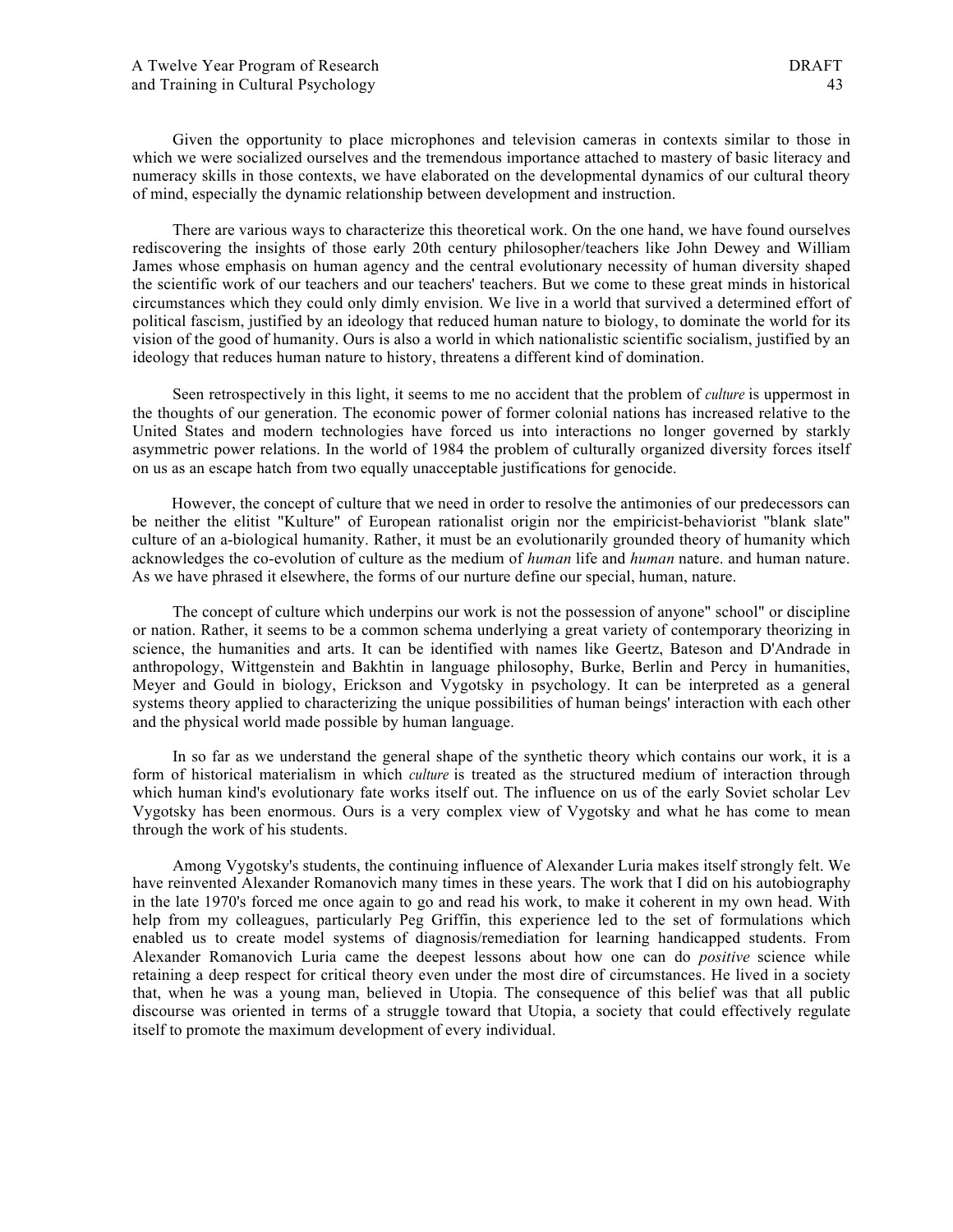Luria's genius resided in this ability to use the firm belief in that Utopia of theoretically guided social equality and brotherhood. He believed it in two senses. First, he believed it as a mode of being with people; he was an activist and it made him feel good to do good. When his resolve failed him, when external circumstances threatened to overtake him, *positive* critical activity as a mode of science provided guidance to his work. In his methodology of model systems, he provided not only a model of the specific task, but a model of how to do positive critical theory. As early as 1920 Luria formulated his *methodology* to resolve the contradictions (as he put it) between an explanatory psychology that could act in the world at the expense of an oversimplified account of human nature and a descriptive psychology that provided compelling interpretation at the cost of predictive impotence.

The methodology that Luria developed to accompany the theory assumed that individual minds are *not*  uniquely analyzable, they are only knowable by the way in which they interact with publically available systems of activity. In this view mind is ineluctably a cultural phenomenon, partly internal, partly external to the individual.

The conception of cultural artifacts for making meaning which derives from this view of mind emphasizes their tool-like nature, while keeping constantly before us the idea that tools mediate human activity, they do not cause it. In both our work on the remediation of learning difficulties in elementary schools and our many studies with microprocessors, we have stuck closely to these ideas. So, for example, we have created artificial activity systems in which print is brought publicly into the interactions as a mediator of participants activities with each other. We have created microprocessor systems that explicitly include multiple participants, either directly in the setting or indirectly present as the assumed audience for the activity.

We can summarize the recent theoretical achievement of LCHC as the transition from a cross-cultural psychological framework to a cultural theory of psychology. Whereas our earliest work was provocative in the way it highlighted the shortcomings of various extant schools, our more recent work is provocative for showing how the concepts of a cultural psychology which we have developed can be turned to practical use in a variety of settings.

**Failures.** Despite a very productive five years, there have been major disappointments in the move to UCSD. Shortly after LCHC arrived, the Psychology Department decided to terminate Alonzo Anderson, depriving us of a permanent Black colleague in that key department. Although Anderson stayed on to do excellent research, his lack of access to graduate students and the total lack of leadership for minority students in the department cut away one element of our program.

During each of the succeeding three years the Psychology Department interviewed one minority group candidate, making an offer to each. In each case the individuals involved assessed the local conditions for their development as disadvantageous and accepted jobs in other institutions.

For a variety of reasons, Third College proved a less hospitable home for LCHC than anticipated. In part the difficulties arose from internal conflicts over the identity of Third College; as the militancy of the early 1970's receded, the administration of the College found it difficult to specify in positive terms how the program of the College should be implemented. A great deal of pressure was brought to bear against the Third College programs, like Communication, which existed outside of the departmental framework; occupied with defense of earlier gains, it was difficult for the College's administration to contemplate major new efforts. Not to be discounted was the distrust held by some senior faculty in Third College, who, like Sister Hamilton and Preston Wilcox, had seen cooperation with Anglos turned into subtle forms of cultural domination on a great many occasions.

LCHC was tolerated in Third College. But its presence was more valued for what I could bring to the Communication Program/Department than what LCHC could bring to the research and training effort of the College, which viewed itself rather narrowly in undergraduate teaching terms. Minority group people who came to study in the Laboratory sometimes taught courses, which were met with enthusiasm by students.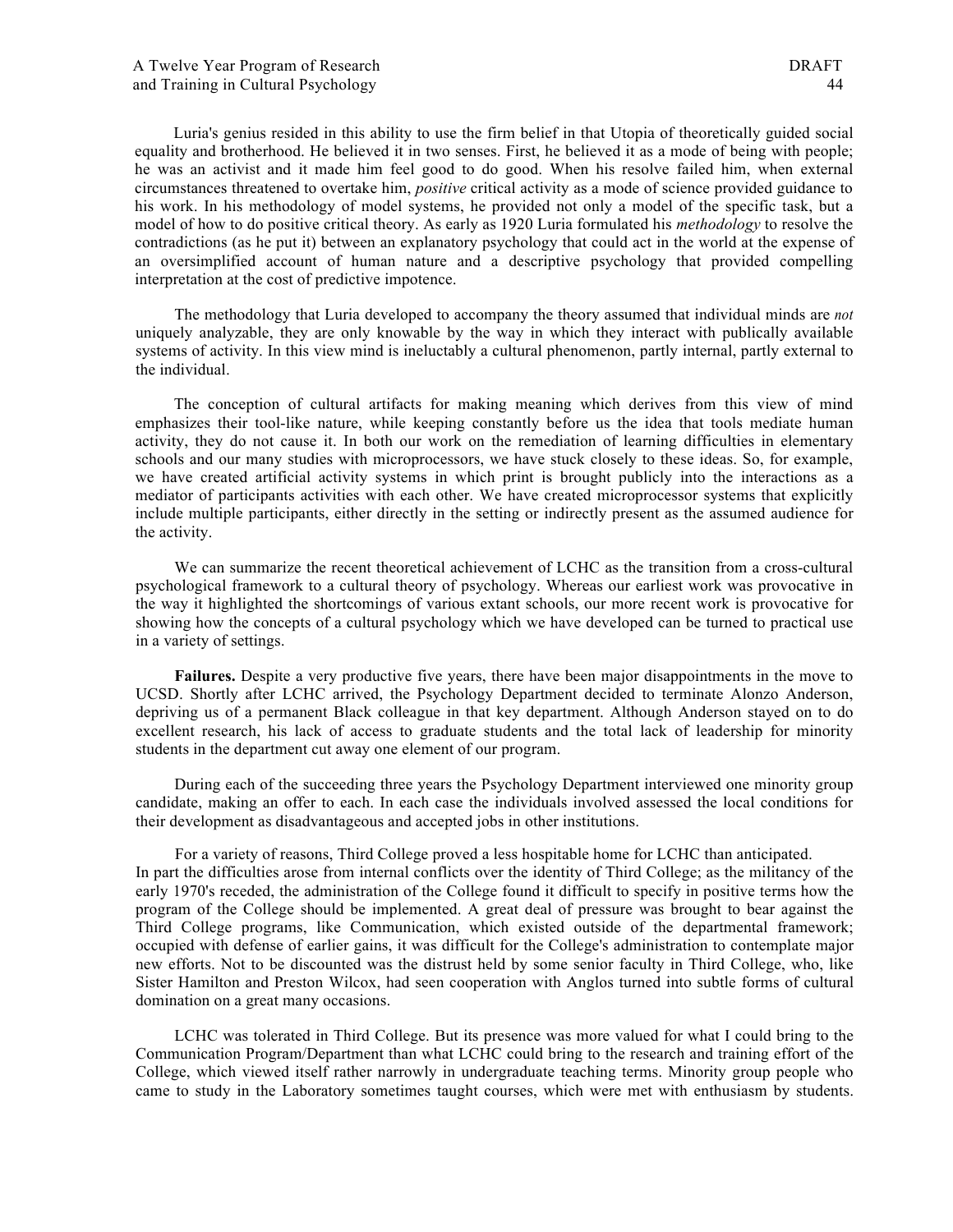But there was no concerned "uptake" by the College.

When we were awarded a training grant by NIMH in 1980 the site visitors, while impressed with the cooperation we had obtained from senior faculty in the social sciences, were mindful of the lack of tenure-track appointments for minority group members among those most active in the training. It was not yet clear that Anderson would not be replaced by psychology, so we received the benefit of the doubt. But we were explicitly warned that we would lose the training fellowship if we did not obtain senior minority group support.

The fate of the training program was sealed by the failure to attract minority group faculty. The site visitors who evaluated the program at the end of the first training period were very flattering in their praise of the quality of training. But the grant request was rejected for lack of institutional support.

When we were turned down for continuation of our training effort, despite the enthusiasm of the site visitors, I wrote to the UCSD administration summarizing the bind we were in and asking for their ideas about how the training and research program of LCHC could continue at UCSD. A copy of that letter is appended. Although two years have passed, I have received no answer.

At about this same time I received a phone call from two prominent Black psychologists asking for my support for their efforts to obtain financial backing for networking and training. I was happy to offer it. We discussed the difficulties of training and LCHC and I suggested that they take responsibility for the NIMH training grant activities which had been associated with the Laboratory, using my support in any way they chose. They seemed to like the idea and promised to call back the following week. That was more than two years ago and they have still not called.

During those two years we built bridges to Third College in a variety of ways. We participated actively and effectively in the Minority Biological Research program for undergraduates where we taught students field methods in conjunction with our learning disability project. We sponsored the admission of minority group students into the psychology graduate program. We approached our colleagues in Third College well before the time to apply for training funds to discuss the situation. It was decided that it would be appropriate to locate the grant in a special Third College Faculty Research Group, which included two senior minority group psychologists, and an additional two tenured minority group social scientists. This group began to function prior to the next site visit.

But our efforts were insufficient. The only public criticism of the new program was the failure of LCHC graduates to obtain jobs in the nation's leading research institutions. Privately we were told that certain members of the committee viewed Cole as a colonialist working in a racist institution.

These setbacks were coupled with the sharply increasing difficulty of obtaining research monies associated with the demise of the Carter administration and the advent of a very different group in Washington. Instead of meeting with a sympathetic staff in NIE, our multicultural emphasis met with undisguised hostility. Changes in the leadership of various foundations historically sympathetic with our efforts followed the same trend, reflected in some cases by a push toward directly applicable research, in others by a biological emphasis that downplayed social barriers to educational change. In other quarters, our interdisciplinary emphasis, which at one time had been viewed with favor, became a liability.

The net effect of these changes was to undermine the principle of division of authority which had underpinned LCHC since its founding. Minority group research faculty continued to analyze data and write, but they could no longer conduct field research which provided a training context for fellows. Only grant proposals that de-emphasized social factors in favor of individual change, or which promoted new technologies in a culturally neutral way, won support.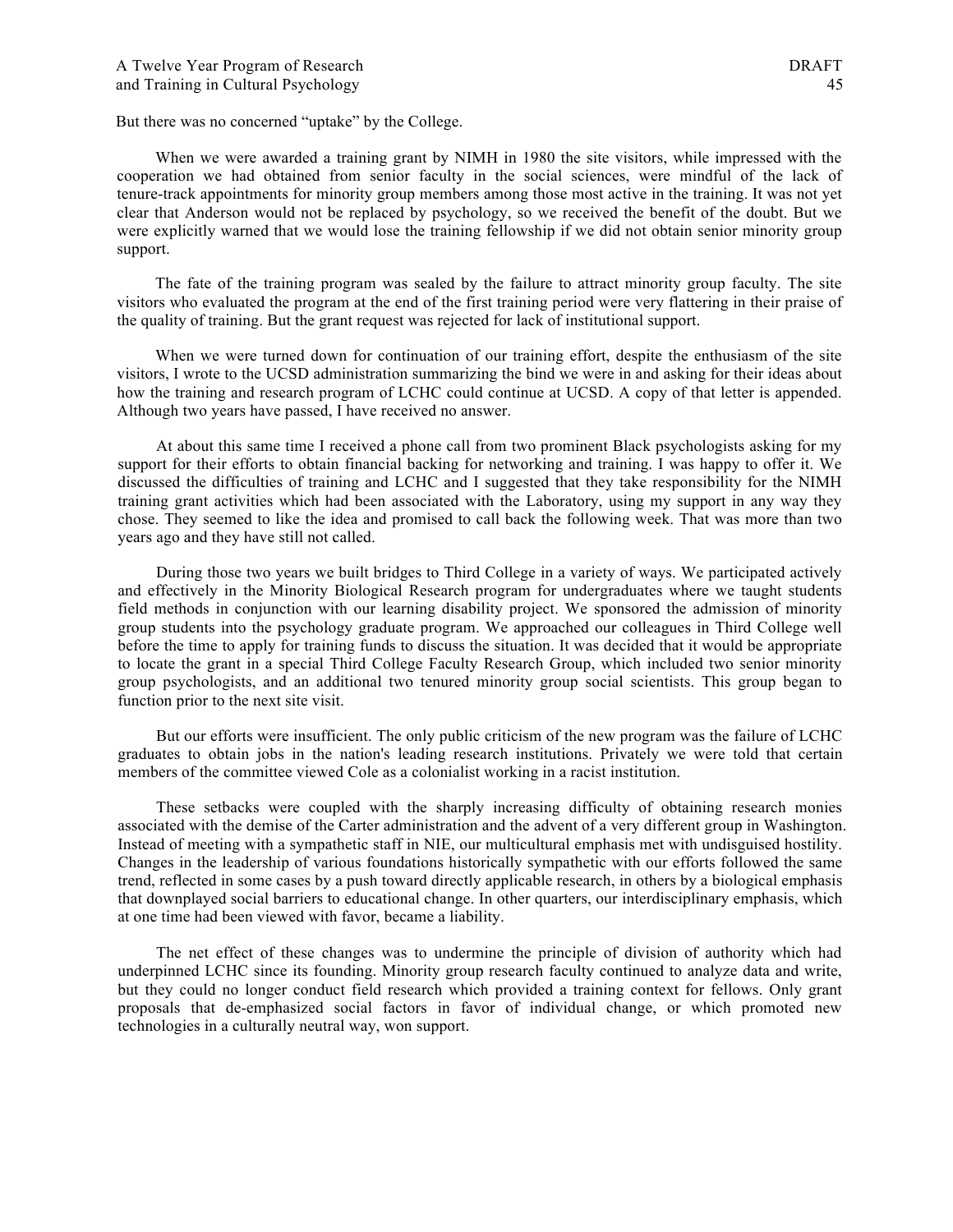The other day a Black graduate student at LCHC working in the black community received a phone call from a Black researcher. The student was advised that in working with the community, he operate on his own, because the community would not welcome" "Europeans" and he might find himself isolated. We have, I believe, come full circle to our starting point.

# **LCHC: Plans for the Future**

The conditions we find ourselves in at present call for a very serious reassessment of the activities of LCHC. A decade ago we set out to determine if the conditions for importing cross-cultural research methods from Third World countries to New York could be created. The answer was yes. We set up a working environment which embodied the necessary elements: researchers from different cultural/ethnic groups and a variety of academic disciplines came together under conditions where each participant controlled his/her own research program, including its financial base, entering into collegial relations with others on more or less equal grounds. Progress was made on the basic research issues. But institutionally the effort had a very restricted future; the barriers to change began to undermine the program.

The move to UCSD seemed a promising way to provide for institutional success of the idea of LCHC while providing a fine research environment. The promise of including graduate students and undergraduates from a variety of backgrounds in the group so that there could be continuity in the training effort was especially appealing. A vital research group was assembled, several projects were mounted in which minority group people controlled their own research projects with funds they obtained for themselves, and many students were effectively trained. But more or less the same pattern of institutional restriction has repeated itself in our current circumstances. The creation of an interracial, inter-disciplinary social science research group to study the social organization of inequality is no more a priority for UCSD than for Rockefeller. Despite several years of effort, no tenure track minority group scholar has joined LCHC since our arrival in California, nor are there any prospects for a change in this situation.

The implications of these facts seem clear enough. On the one hand I believe that theoretically and empirically we have successfully demonstrated the feasibility and practicality of our approach to culture and cognition. On the other hand, we have created two relatively powerful model systems at the institutional level only so see the group structure erode owing to the inability to sustain institutional support for the minority group participants. Since there is no rival effort of this kind that we know of, and the success of our efforts is widely acknowledged with respect to the substance of the work, it seems inescapable to conclude that a consensus exists that such activities, while laudatory in their place, have no place in a first class American University. Consequently, while I will continue to conduct research and fulfill my teaching duties at the University, for the foreseeable future, LCHC will not engage in research on culture and cognitive development involving ethnic minorities in the US, nor will we attempt to train people in such research. A social consensus of a very powerful sort disqualifies me from long term leadership of such a research program owing to the color of my skin.

Fortunately, our success in converting from a cross-cultural psychology laboratory to a cultural psychology laboratory has left us with a great deal to do. The principles and methodology of a practical cultural psychology which we have put together in recent years have many areas of application that we have only begun to exploit. As our report indicates, the various people who have participated in LCHC's activities, many of them minority group scholars, continue to find the ideas they helped to develop here useful in their work. Consequently, the goal for LCHC in the coming years will be to continue as a research center within which to work out practical models of educational transformation using the principles of cultural psychology and to serve as an information center coordinating researchers with an interest in comparative cognitive research.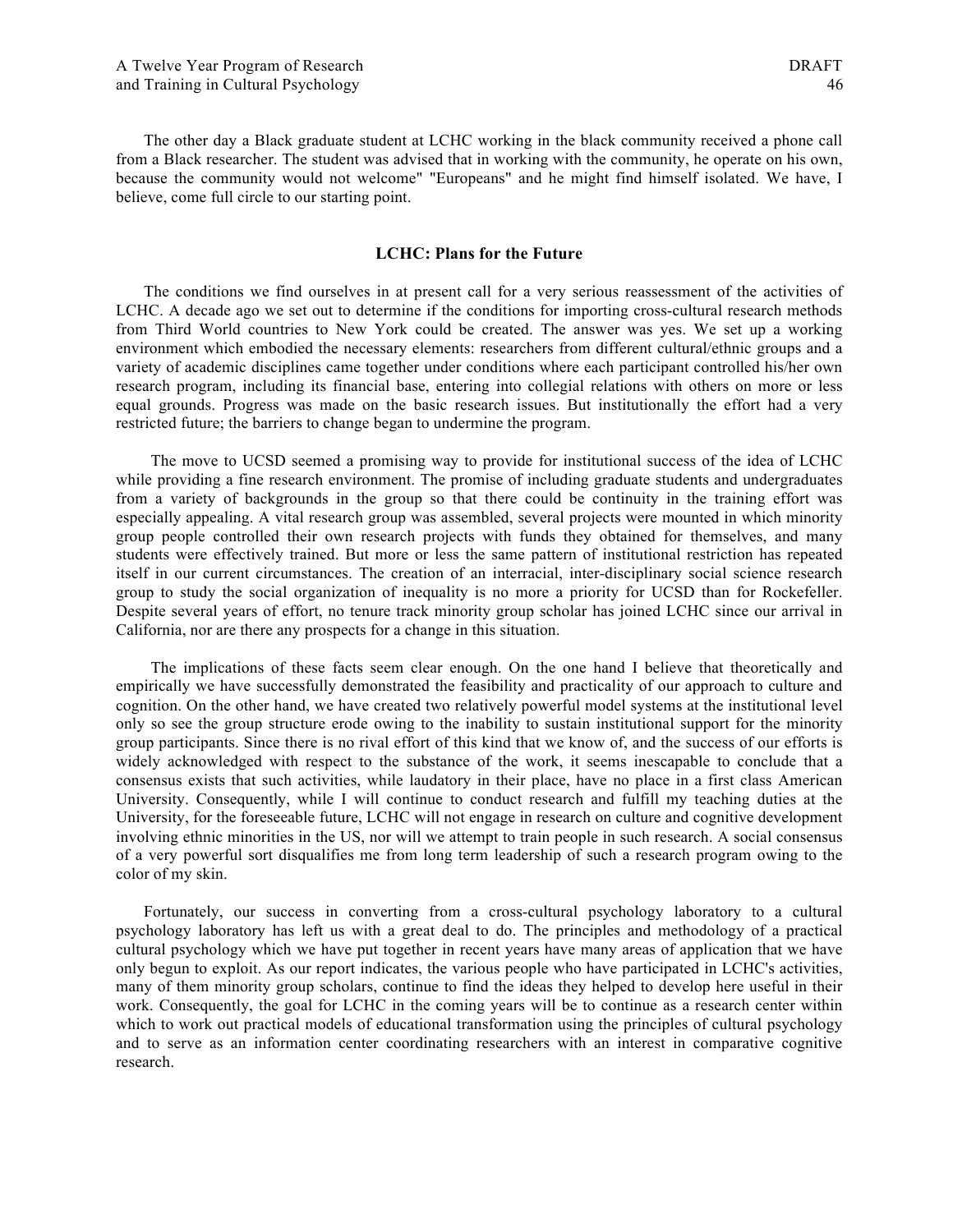#### **The LCHC Information Center Program**

Three activities areas will serve as the focus of our attention in the area of information exchange in the near future: networking among institutionally separate research groups, selected cross-national cooperation, and publication through the LCHC newsletter.

**LCHC**: **Cooperation across institutional barriers**. As reported in an earlier section, our experiment in linking research groups interested in the kind of work LCHC has been conducting has proven very successful, despite a modest level of support funds. Although we may not be able to overcome barriers within specific institutions, we seem to be able to connect people through computer networking systems. Moreover, computer networking is modish and attention catching, so there is some prospect for obtaining support from external sources to make XLCHC self sustaining.

**The Newsletter**. Now under the editorship of three former fellows, the Newsletter reaches an unusually broad readership interested in issues of culture, cognition, and education. Income from subscriptions is more than enough to cover production costs, minus labor. It has been some time since we have mounted a subscription drive, but the new editors have prepared a mailing list and are actively seeking a wider readership, hopefully one that will make the Newsletter completely self-sustaining. In the meantime, LCHC will give all the logistic support it can to this enterprise.

**International cooperation**. One of the major areas of success for LCHC has been the formation of international working groups which have functioned effectively despite the impediments of distance, money and political conflict.

In the fall of 1984 we will participate in the fourth of a series of conferences with Japanese colleagues to be held in Tokyo on the topic of "Technologies of Understanding." Specific topics will range from the use of text editing capacities on microprocessors (we have just learned that our colleagues in Japan have been able to create a screen editor using kata-kana, their syllabic system), to print orthographies and television. For the following year, our Japanese colleagues have asked if we would hold a conference on the dilemmas of schooling and development during which we would conduct an interactive intercultural simulcast of the sort that we successfully completed with the Soviets last year. In this case junior Japanese and American researchers who have been working together would be given major responsibility for the experiment.

Our colleagues in the Soviet Union have also indicated their desire to continue international cooperation in the sphere of research on learning through joint activity and the identification of basic units of analysis appropriate to the study of cognition and communication. These proposals, initially written into the protocol of the joint Soviet-American Commission in the Social Sciences last July have been reiterated in a recent telegram from the Soviet Academy of Sciences to IREX (the International Research and Exchange Board). As international conditions permit, we will certainly seek to continue this longstanding cooperative effort which has provided both a working model of international cooperation through joint activity and substantive results with respect to contemporary American interests in cognitive development. The target populations in this work are children in the lower 20% achievement range who do not seem to be benefiting sufficiently from regular instruction according the school's criteria. This research will combine our experience working with learning disabled children at our Field College research site, our very popular undergraduate practicum course, and our successful experiments with systems of microprocessor activities to teach computer literacy and basic skills.

### **Basic Research Activities**

The basic goal of our research will be to solidify the empirical basis for the inclusion of culture as a basic factor in human development. The conception of culture which underpins this work emphasizes the way in which the historically accumulated understandings coded in language create a structured medium within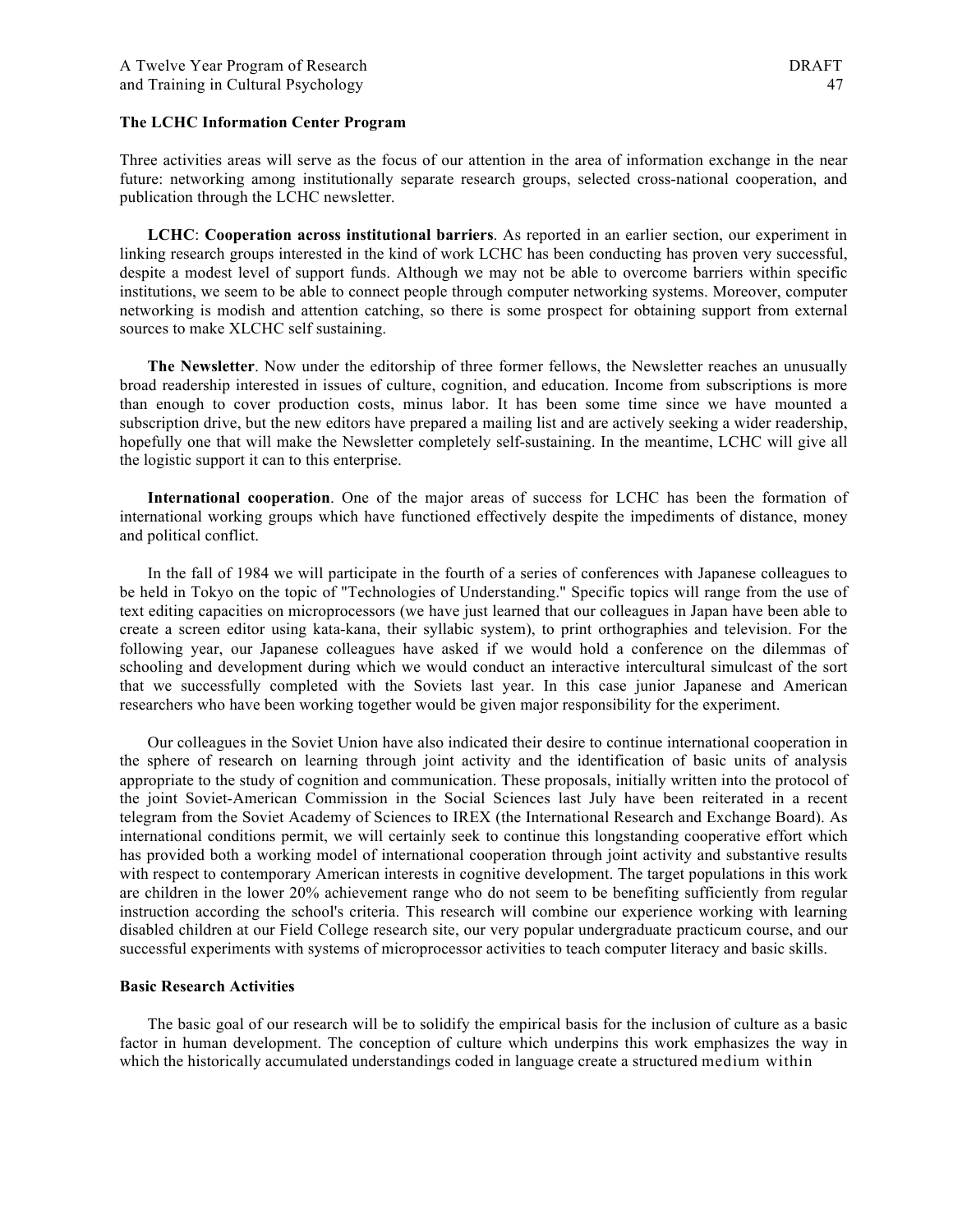which human potential can be developed. We have concentrated on various "tools of mediation" in pursuing this work because such tools, properly understood, provide both an analytic entry into the nature of processes typically counted "psychological" and a necessary link between the individuals and the activity settings where development occurs. As indicated in the overall summary of our work, this perspective renders natural a close link between areas of research in cognitive development ordinarily dichotomized as "basic" and "applied." Three specific research areas are of paramount concern in the years immediately ahead.

**Re-mediation.** Our research into the sources of difficulty for children who are failing to learn to read in the ordinary school curriculum has shown very clearly that the difficulties cannot be considered a simple "failure to learn." All of the children we have worked with have learned a great deal in school, but what they have learned about reading is distinctively and solidly wrong. From instructional settings where other children have caught on to what the teacher understands reading to be, these children have learned a highly consistent and very persistent wrong way to understand reading. In our terms, their activities with print are mediated, but incorrectly so. The pedagogical problem is to provide them with a new system of mediation, to "re"-mediate their understanding.

This work has been very well received by the remedial instruction community where we have given invited addresses this past year and from the San Diego educational establishment. We have applied for federal research funds to continue working out the implications of these model reading systems. We hope to obtain some supplementary funds from private sources to fund what the federal government will not; links between the university, the schools, and the local community so that such efforts can be disseminated more broadly than the basic research effort will sustain.

**New technologies as educational prosthetic devices**. Our interest in the way that tools are connected by definition on the one hand to a theory of the person using them and on the other to the contexts of their use has led us to emphasize the way that cognitive tools can act as prosthetic devices to provide access and enable performance in the educational arena.

Two such projects by LCHC faculty are planned for the coming year. First, Carol Padden and Tom Humphries (an associate of LCHC who is Associate Dean of Special Education in the San Diego Community Colleges) are conducting an experiment with deaf college students who have difficulty producing acceptable text in written English. Using microprocessor-based text editors and a local network via Apple computers, Padden and Humphries are seeking to employ previous LCHC ideas to the population of special concern to them.

Simultaneously, Shelia Broyles, an LCHC graduate student in the Psychology Department, has begun a project with learning disabled students on the UCSD campus. Pilot work conducted last year (in collaboration with David Laitin, an LCHC associate in the Political Science Department) demonstrated that for some handicapped students who are native speakers of English and strong enough academically to be admitted to UCSD, production of text can be dramatically facilitated by word processors. But this work also showed that existing technologies are not a universal panacea. Not all such students benefit equally from any given system. Working through special student services, we plan to conduct a combined research/service project in which students can help to invent their own solutions to text production problems while LCHC personnel, led by Ms. Broyles, provide the analytic work to specify why certain systems work on certain occasions, thereby allowing for generalization of the effort.

**Elementary school networking**. In addition to expanding XLCHC to include participants in remote locations, we would like to continue research linking children in elementary schools located in different parts of San Diego via our microprocessor-based computer network. This work would bring together several strands of prior LCHC efforts and offers one of the principle routes through which the prior history of inter-ethnic research may retain a legitimate foot-hold in the Laboratory's activities.

From our prior research we know that parts of the school population who routinely fail to master basic reading and writing skills can be effectively drawn into activities which lead to dense, "self motivated' practice in just those parts of the curriculum that are of deepest concern to teachers and parents. While the long distance connections between Alaska and UCSD have gotten the lion's share of the attention, pilot work connecting children isolated from each other in distant neighborhoods suggests strongly that the same benefits can be obtained by proper organization of interaction from remote, often racially isolated, schools, within the same city.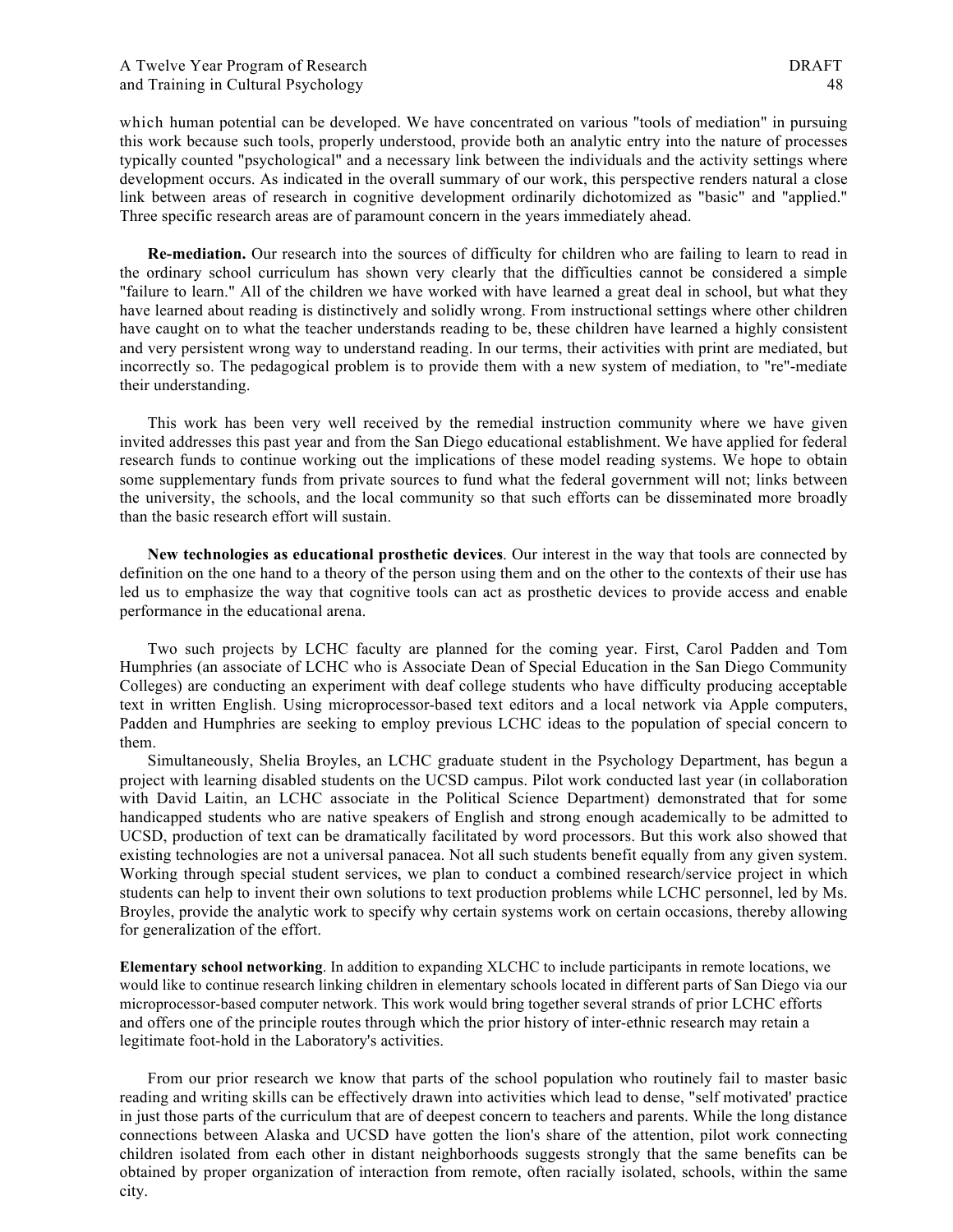This line of work is being pursued actively at the present time by Esteban Diaz, Luis Moll, Alonzo Anderson, and Billy Vaughn, all minority group members of LCHC. Unfortunately, it is very difficult to organize activities in which disparate constituencies such as local churches, the school system bureaucracy, and the University of California all cooperate. Lacking firm institutional support, our colleagues are finding it quite difficult to proceed with their work.

Discussions are under way with officials in the San Diego school system as well as the Teacher Education Program, Community organizations, and state educational officials attempting to see how computer technology can be used to increase educational performance among school children in the state. All of these groups are interested in seeing the current performance gaps between rich and poor districts closed at the same time that the

overall level of performance is raised. From all existing evidence, differences between rich and poor are already being magnified by new technologies in the schools.

It is too early to say with any certainty how this line of work will go. It is currently blocked by the absence of organized community input and insufficient ties between the major parties involved. So, our efforts will concentrate on establishing such ties wherever it seems possible. Perhaps, at some future time, the minority group communities of San Diego will be well enough organized and represented to permit joint research of the kind that used to characterize LCHC in the past.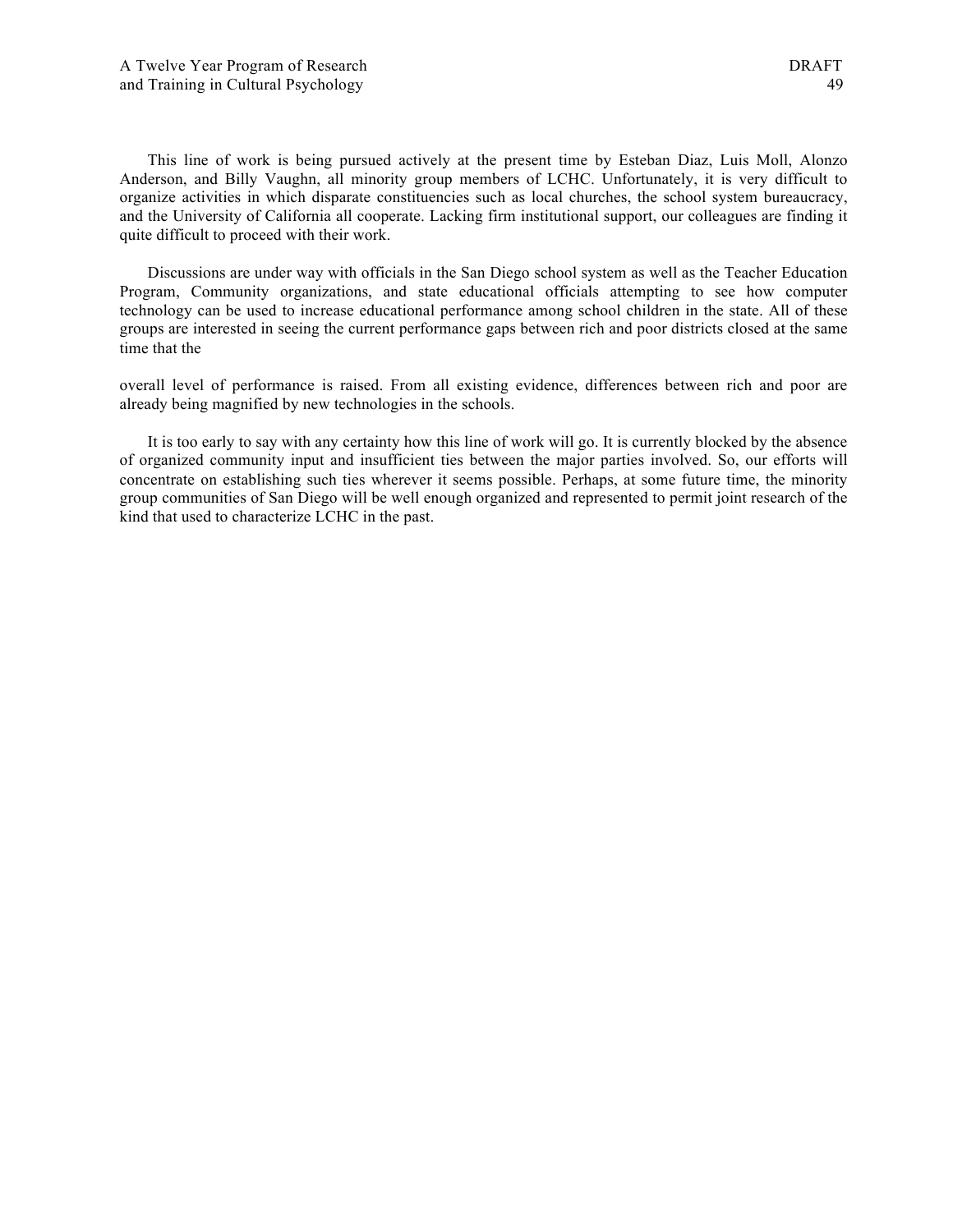**APPENDIX**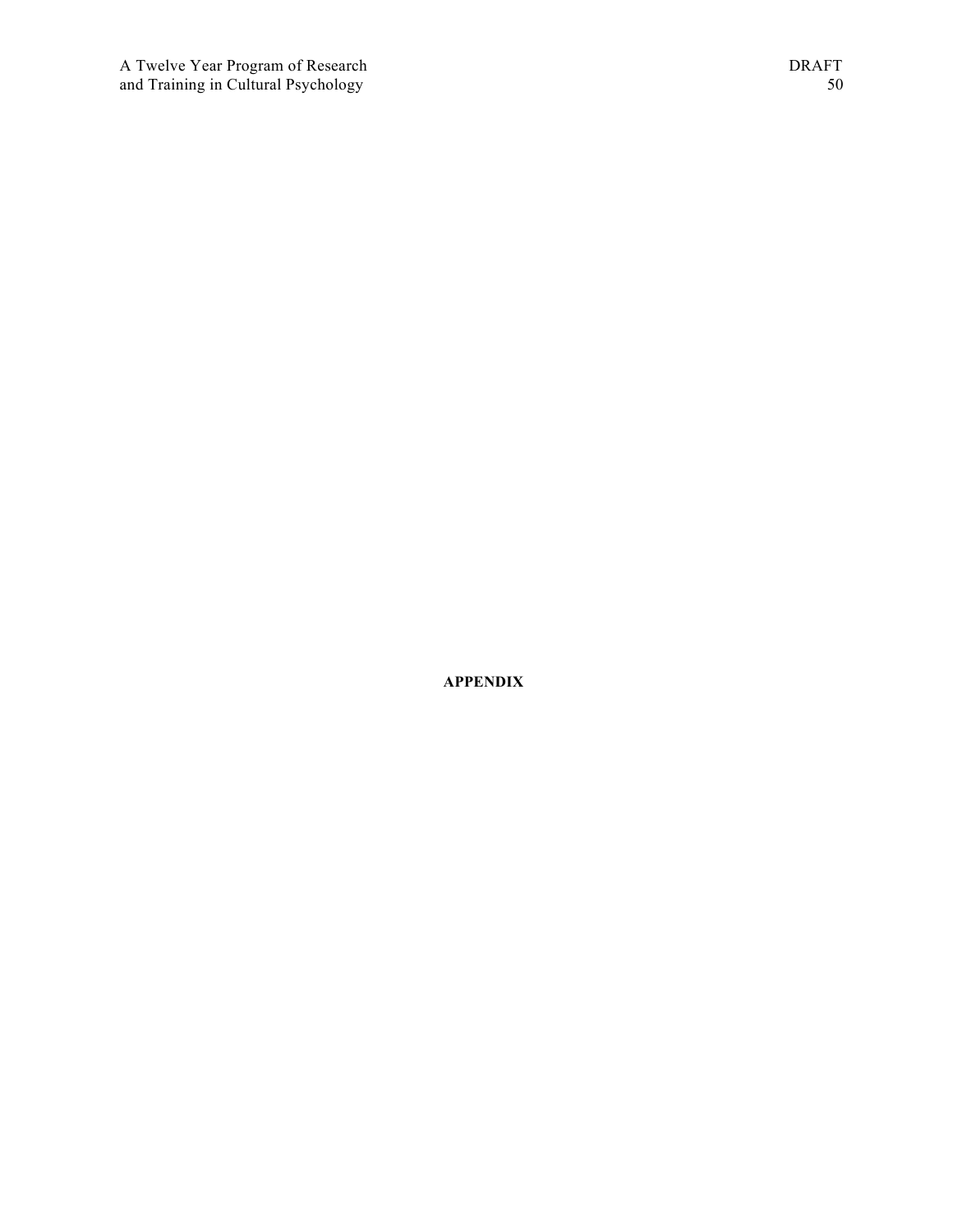# The Quarterly Newsletter of the Institute for Comparative Human Development The Rockefeller University September 1976, Vol. 1, No 1

In recent years, we have become convinced that there is a logic to research in comparative human development which is basically similar, regardless of whether one is looking at comparisons across cultures, across species, or across ages within a species. The notion of using naturally occurring contrasts between human groups to find out more about people in general is a very old one, whose history needs no recounting. What seems new at this juncture in the history of the social sciences is an intense and growing interest in understanding the significance of group differences as a problem of basic research, as well as a necessary accompaniment to applications of that research in the areas of mental health and education.

Thus, it is no accident that the contributors to this first issue of the Quarterly Newsletter of the Institute for Comparative Human Development are card-carrying members of several social science disciplines. If our basic premises are correct, comparative research should be interdisciplinary by its very nature.

While this state of affairs may seem like a good thing (who criticizes the idea of interdisciplinary research?) it also carries with it a rather sizeable set of problems (a lot of people criticize the products of interdisciplinary research). It is these problems which we hope to address.

The format of the Newsletter is a response to a problem we all face-owe must keep up with events in two or more disciplines. Since it is virtually impossible to incorporate the relevant literature within anyone discipline, our best hope of increasing our research power is to be highly selective in the material we include and to be brief. Brevity is easily achieved; we will limit our contributions to "notes" six manuscript pages in length, and to annotated bibliographical entries.

Being selective and relevant is more difficult. We have sought two means of accomplishing these goals. First, our notes will be from investigators whose work has general significance for comparative research. Readers are free to submit manuscripts and we shall feel free to solicit manuscripts, as we did for this issue. This issue of the Newsletter contains no empirical papers in the "notes" section. We expect subsequent issues to contain a mix of empirical and theoretical papers concerned with language, social interaction, social cognition, methodology, and cognitive processes in general. This omission was neither an oversight nor a reflection of policy--the data were slow coming in for the empirical study we planned for this issue, so we'll include it (and perhaps others) next issue.

Second, we will ask one of the contributing researchers (or research groups) to be responsible for compiling a set of about one dozen annotated references that have been influential in their thought in the past year. The research included in the bibliography need not be comparative, but its relevance to the comparative enterprise should be spelled out in the annotation. Any reader is welcome to contribute items to the bibliography on an ad hoc basis. The editors will collate the material for each issue of the Newsletter.

We have tried to indicate what we have in mind by the annotated bibliographic entries in the second section of the Newsletter. The articles chosen represent information that was significant to the reporter. It also happens, in this issue, to represent information that we have been sharing with each other in recent months.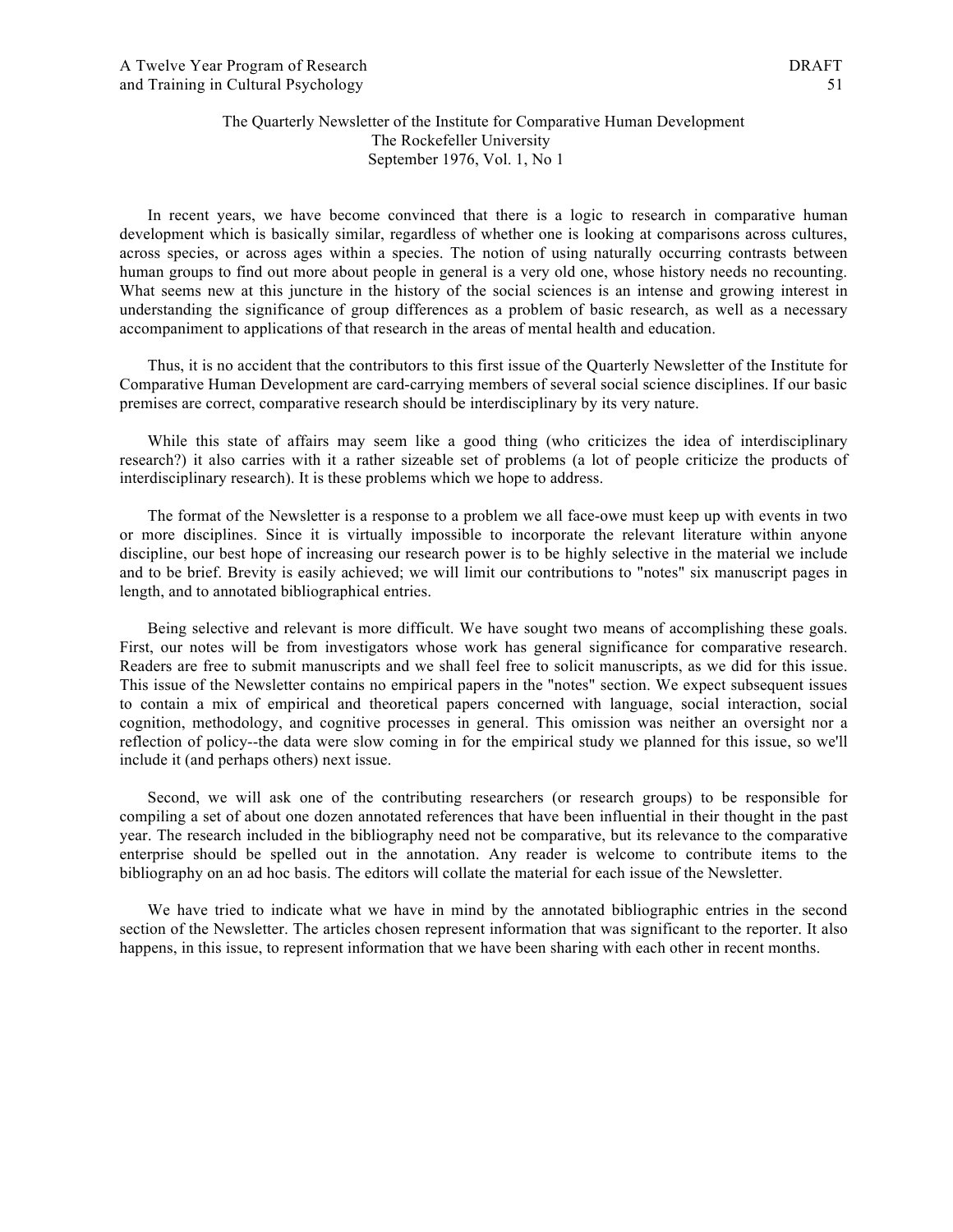The "we" referred to here are members of the Laboratory of Comparative Human Cognition and its training counterpart, the Institute for Comparative Human Development

This Newsletter is designed to fulfill one of the Institute's principal functions -- to act as an information center for scholars interested in problems of population differences in cognitive performance. While cultural factors have been the focus of our interest, members of our group work with populations defined by a variety of criteria.

The major function of the Institute is to train professionals in basic, comparative research techniques from psychology, anthropology, linguistics, and sociology relevant to issues in cognition. A good deal of our work is multidisciplinary in terms of both theory and method, which helps explain why the contents of this Newsletter might seem diverse: from our point of view they are not so diverse as they appear.

It is our hope to make the annotated references, as well as the notes, reflect the diversity that organizes other people's work.